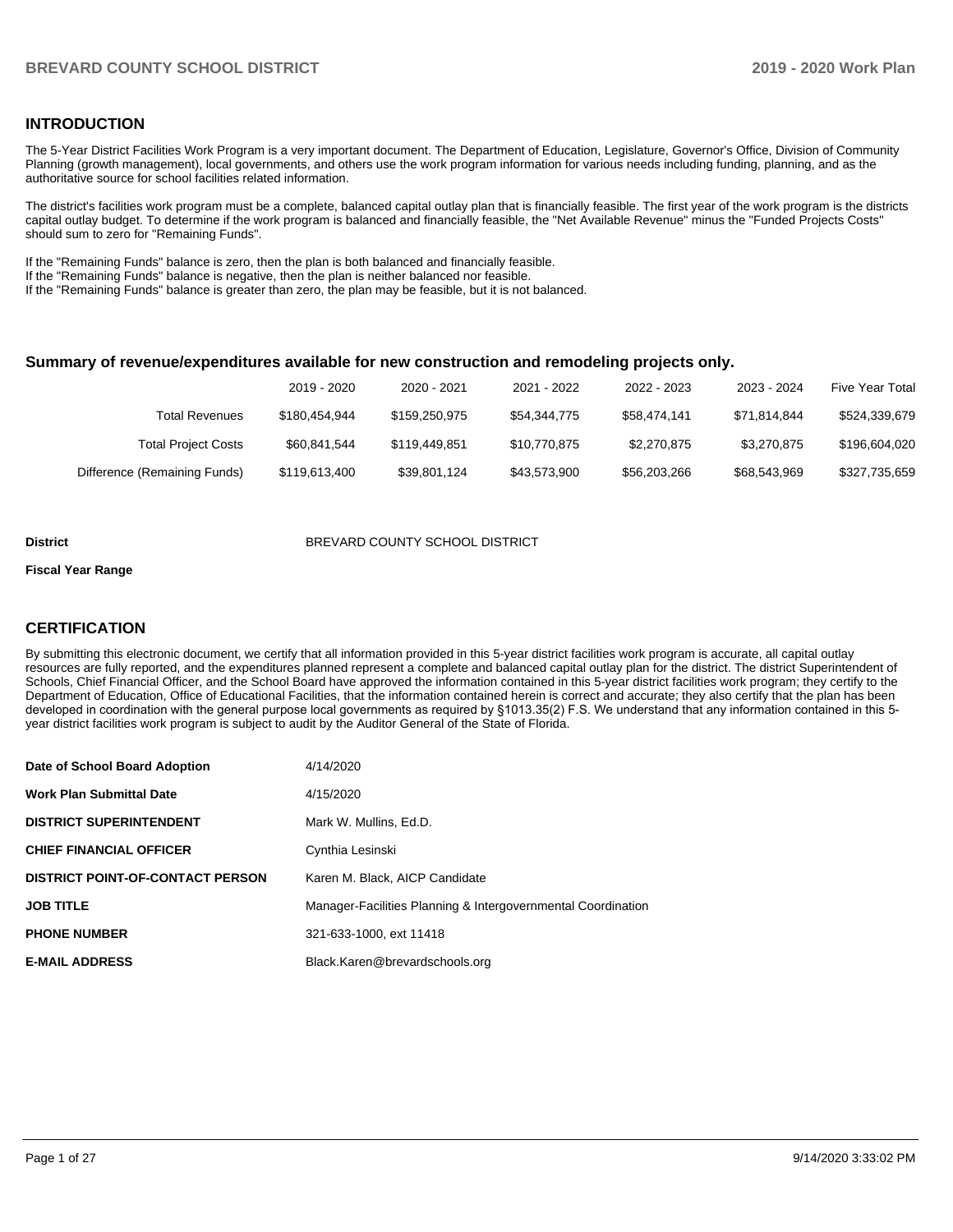# **Expenditures**

#### **Expenditure for Maintenance, Repair and Renovation from 1.50-Mills and PECO**

Annually, prior to the adoption of the district school budget, each school board must prepare a tentative district facilities work program that includes a schedule of major repair and renovation projects necessary to maintain the educational and ancillary facilities of the district.

|                | Item                                                                                                                                                                                                                                                                                                                                                                                                                                                                                                                                                                                                                                                                                                                                                                                                                                                                                                                                                                                                                                                                                                                                                                                                                                                                                                                                                                                                                                                                                                                                                                                                                                                                                                                                                                                                                                                                                                                                                                                                                                                                                                                                                                                                                                                                                                                                                                                                                                                                         |          | 2020 - 2021<br>Projected | 2021 - 2022<br>Projected | 2022 - 2023<br>Projected | 2023 - 2024<br>Projected | <b>Total</b> |
|----------------|------------------------------------------------------------------------------------------------------------------------------------------------------------------------------------------------------------------------------------------------------------------------------------------------------------------------------------------------------------------------------------------------------------------------------------------------------------------------------------------------------------------------------------------------------------------------------------------------------------------------------------------------------------------------------------------------------------------------------------------------------------------------------------------------------------------------------------------------------------------------------------------------------------------------------------------------------------------------------------------------------------------------------------------------------------------------------------------------------------------------------------------------------------------------------------------------------------------------------------------------------------------------------------------------------------------------------------------------------------------------------------------------------------------------------------------------------------------------------------------------------------------------------------------------------------------------------------------------------------------------------------------------------------------------------------------------------------------------------------------------------------------------------------------------------------------------------------------------------------------------------------------------------------------------------------------------------------------------------------------------------------------------------------------------------------------------------------------------------------------------------------------------------------------------------------------------------------------------------------------------------------------------------------------------------------------------------------------------------------------------------------------------------------------------------------------------------------------------------|----------|--------------------------|--------------------------|--------------------------|--------------------------|--------------|
| <b>HVAC</b>    |                                                                                                                                                                                                                                                                                                                                                                                                                                                                                                                                                                                                                                                                                                                                                                                                                                                                                                                                                                                                                                                                                                                                                                                                                                                                                                                                                                                                                                                                                                                                                                                                                                                                                                                                                                                                                                                                                                                                                                                                                                                                                                                                                                                                                                                                                                                                                                                                                                                                              | \$0      | \$0                      | \$0                      | \$0                      | \$0                      | \$0          |
| Locations:     | No Locations for this expenditure.                                                                                                                                                                                                                                                                                                                                                                                                                                                                                                                                                                                                                                                                                                                                                                                                                                                                                                                                                                                                                                                                                                                                                                                                                                                                                                                                                                                                                                                                                                                                                                                                                                                                                                                                                                                                                                                                                                                                                                                                                                                                                                                                                                                                                                                                                                                                                                                                                                           |          |                          |                          |                          |                          |              |
| Flooring       |                                                                                                                                                                                                                                                                                                                                                                                                                                                                                                                                                                                                                                                                                                                                                                                                                                                                                                                                                                                                                                                                                                                                                                                                                                                                                                                                                                                                                                                                                                                                                                                                                                                                                                                                                                                                                                                                                                                                                                                                                                                                                                                                                                                                                                                                                                                                                                                                                                                                              | \$0      | \$0                      | \$0                      | \$0                      | \$0                      | \$0          |
| Locations:     | No Locations for this expenditure.                                                                                                                                                                                                                                                                                                                                                                                                                                                                                                                                                                                                                                                                                                                                                                                                                                                                                                                                                                                                                                                                                                                                                                                                                                                                                                                                                                                                                                                                                                                                                                                                                                                                                                                                                                                                                                                                                                                                                                                                                                                                                                                                                                                                                                                                                                                                                                                                                                           |          |                          |                          |                          |                          |              |
| Roofing        |                                                                                                                                                                                                                                                                                                                                                                                                                                                                                                                                                                                                                                                                                                                                                                                                                                                                                                                                                                                                                                                                                                                                                                                                                                                                                                                                                                                                                                                                                                                                                                                                                                                                                                                                                                                                                                                                                                                                                                                                                                                                                                                                                                                                                                                                                                                                                                                                                                                                              | \$0      | \$0                      | \$0                      | \$0                      | \$0                      | \$0          |
|                | Locations: No Locations for this expenditure.                                                                                                                                                                                                                                                                                                                                                                                                                                                                                                                                                                                                                                                                                                                                                                                                                                                                                                                                                                                                                                                                                                                                                                                                                                                                                                                                                                                                                                                                                                                                                                                                                                                                                                                                                                                                                                                                                                                                                                                                                                                                                                                                                                                                                                                                                                                                                                                                                                |          |                          |                          |                          |                          |              |
| Safety to Life |                                                                                                                                                                                                                                                                                                                                                                                                                                                                                                                                                                                                                                                                                                                                                                                                                                                                                                                                                                                                                                                                                                                                                                                                                                                                                                                                                                                                                                                                                                                                                                                                                                                                                                                                                                                                                                                                                                                                                                                                                                                                                                                                                                                                                                                                                                                                                                                                                                                                              | \$66,848 | \$0                      | \$0                      | \$0                      | \$0                      | \$66,848     |
|                | ELEMENTARY, CENTRAL MIDDLE, CHALLENGER 7 ELEMENTARY, CHRISTA MCAULIFFE ELEMENTARY, CLEARLAKE EDUCATION<br>CENTER, COCOA BEACH JR/SR HIGH, COCOA JR/SR HIGH, COLUMBIA ELEMENTARY, COQUINA ELEMENTARY, CROTON<br>ELEMENTARY, CUYLER SCHOOL, DELAURA MIDDLE, DISCOVERY ELEMENTARY, DR W J CREEL ELEMENTARY, EAU GALLIE SENIOF <br>HIGH, EDGEWOOD JR/ SR HIGH, EDUCATIONAL SERVICES FACILITY, ENDEAVOUR ELEMENTARY MAGNET, ENTERPRISE<br>ELEMENTARY, FAIRGLEN ELEMENTARY, FREEDOM 7 ELEMENTARY SCHOOL OF INTERNATIONAL STUDIES, GARDENDALE<br>EDUCATION CENTER, GEMINI ELEMENTARY, GIBSON PARK, GOLFVIEW ELEMENTARY MAGNET, HANS CHRISTIAN ANDERSEN<br>ELEMENTARY, HARBOR CITY ELEMENTARY, HERBERT C HOOVER MIDDLE, HERITAGE HIGH, IMPERIAL ESTATES ELEMENTARY,<br>INDIALANTIC ELEMENTARY, JAMES MADISON MIDDLE, JOHN F KENNEDY MIDDLE, JOHN F TURNER SR ELEMENTARY, JUPITER<br>ELEMENTARY, LEWIS CARROLL ELEMENTARY, LOCKMAR ELEMENTARY, LONGLEAF ELEMENTARY, LYNDON B JOHNSON MIDDLE,<br>MANATEE BUS COMPOUND, MANATEE ELEMENTARY, MCLARTY STADIUM, MEADOWLANE INTERMEDIATE ELEMENTARY,<br>MEADOWLANE PRIMARY ELEMENTARY, MELBOURNE BUS COMPOUND, MELBOURNE SENIOR HIGH, MERRITT ISLAND SENIOR<br>HIGH, MID-SOUTH AREA SUPPORT SERVICES, MILA ELEMENTARY, MIMS ELEMENTARY, NORTH AREA TRANSPORTATION SERVICE<br>OAK PARK ELEMENTARY, OCEAN BREEZE ELEMENTARY, OLD CREEL BUS COMPOUND, PALM BAY ELEMENTARY, PALM BAY<br>MAGNET SENIOR HIGH, PINEWOOD ELEMENTARY, PLANT OPERATIONS AND MAINTENANCE, PORT MALABAR ELEMENTARY,<br>QUEST ELEMENTARY, RALPH M WILLIAMS JR ELEMENTARY, RIVERVIEW SCHOOL, RIVIERA ELEMENTARY, ROBERT LOUIS<br>STEVENSON ELEMENTARY SCHOOL OF THE ARTS, ROCKLEDGE SENIOR HIGH, RONALD MCNAIR MIDDLE , ROY ALLEN<br>ELEMENTARY, SABAL ELEMENTARY, SATELLITE BUS COMPOUND, SATELLITE SENIOR HIGH, SATURN ELEMENTARY, SEA PARK<br>ELEMENTARY, SHERWOOD ELEMENTARY, SOUTH AREA HEAD START, SOUTH LAKE EDUCATION CENTER, SOUTH PINE GROVE<br>SCHOOL, SOUTHWEST MIDDLE, SPACE COAST JR/ SR HIGH, SPESSARD L HOLLAND ELEMENTARY, STONE MAGNET MIDDLE,<br>SUNRISE ELEMENTARY, SUNTREE ELEMENTARY, SURFSIDE ELEMENTARY, THEODORE ROOSEVELT ELEMENTARY, THOMAS<br>JEFFERSON MIDDLE, TITUSVILLE HIGH, TROPICAL ELEMENTARY, UNIVERSITY PARK ELEMENTARY , VIERA HIGH SCHOOL, WEST<br>MELBOURNE ELEMENTARY SCHOOL FOR SCIENCE, WEST MELBOURNE MAINT COMPOUND, WEST SHORE JR/SR HIGH, WESTSIDE<br>BUS COMPOUND, WESTSIDE ELEMENTARY, WHISPERING HILLS EDUCATION CENTER | \$0      | \$0                      | \$0                      | \$0                      | \$0                      | \$0          |
| Fencing        |                                                                                                                                                                                                                                                                                                                                                                                                                                                                                                                                                                                                                                                                                                                                                                                                                                                                                                                                                                                                                                                                                                                                                                                                                                                                                                                                                                                                                                                                                                                                                                                                                                                                                                                                                                                                                                                                                                                                                                                                                                                                                                                                                                                                                                                                                                                                                                                                                                                                              |          |                          |                          |                          |                          |              |
| Locations:     | No Locations for this expenditure.                                                                                                                                                                                                                                                                                                                                                                                                                                                                                                                                                                                                                                                                                                                                                                                                                                                                                                                                                                                                                                                                                                                                                                                                                                                                                                                                                                                                                                                                                                                                                                                                                                                                                                                                                                                                                                                                                                                                                                                                                                                                                                                                                                                                                                                                                                                                                                                                                                           |          |                          |                          |                          |                          |              |
| Parking        |                                                                                                                                                                                                                                                                                                                                                                                                                                                                                                                                                                                                                                                                                                                                                                                                                                                                                                                                                                                                                                                                                                                                                                                                                                                                                                                                                                                                                                                                                                                                                                                                                                                                                                                                                                                                                                                                                                                                                                                                                                                                                                                                                                                                                                                                                                                                                                                                                                                                              | \$0      | \$0                      | \$0                      | \$0                      | \$0                      | \$0          |
|                | Locations: No Locations for this expenditure.                                                                                                                                                                                                                                                                                                                                                                                                                                                                                                                                                                                                                                                                                                                                                                                                                                                                                                                                                                                                                                                                                                                                                                                                                                                                                                                                                                                                                                                                                                                                                                                                                                                                                                                                                                                                                                                                                                                                                                                                                                                                                                                                                                                                                                                                                                                                                                                                                                |          |                          |                          |                          |                          |              |
| Electrical     |                                                                                                                                                                                                                                                                                                                                                                                                                                                                                                                                                                                                                                                                                                                                                                                                                                                                                                                                                                                                                                                                                                                                                                                                                                                                                                                                                                                                                                                                                                                                                                                                                                                                                                                                                                                                                                                                                                                                                                                                                                                                                                                                                                                                                                                                                                                                                                                                                                                                              | \$0      | \$0                      | \$0                      | \$0                      | \$0                      | \$0          |
| Locations:     | No Locations for this expenditure.                                                                                                                                                                                                                                                                                                                                                                                                                                                                                                                                                                                                                                                                                                                                                                                                                                                                                                                                                                                                                                                                                                                                                                                                                                                                                                                                                                                                                                                                                                                                                                                                                                                                                                                                                                                                                                                                                                                                                                                                                                                                                                                                                                                                                                                                                                                                                                                                                                           |          |                          |                          |                          |                          |              |
| Fire Alarm     |                                                                                                                                                                                                                                                                                                                                                                                                                                                                                                                                                                                                                                                                                                                                                                                                                                                                                                                                                                                                                                                                                                                                                                                                                                                                                                                                                                                                                                                                                                                                                                                                                                                                                                                                                                                                                                                                                                                                                                                                                                                                                                                                                                                                                                                                                                                                                                                                                                                                              | \$0      | \$0                      | \$0                      | \$0                      | \$0                      | \$0          |
|                | Locations: No Locations for this expenditure.                                                                                                                                                                                                                                                                                                                                                                                                                                                                                                                                                                                                                                                                                                                                                                                                                                                                                                                                                                                                                                                                                                                                                                                                                                                                                                                                                                                                                                                                                                                                                                                                                                                                                                                                                                                                                                                                                                                                                                                                                                                                                                                                                                                                                                                                                                                                                                                                                                |          |                          |                          |                          |                          |              |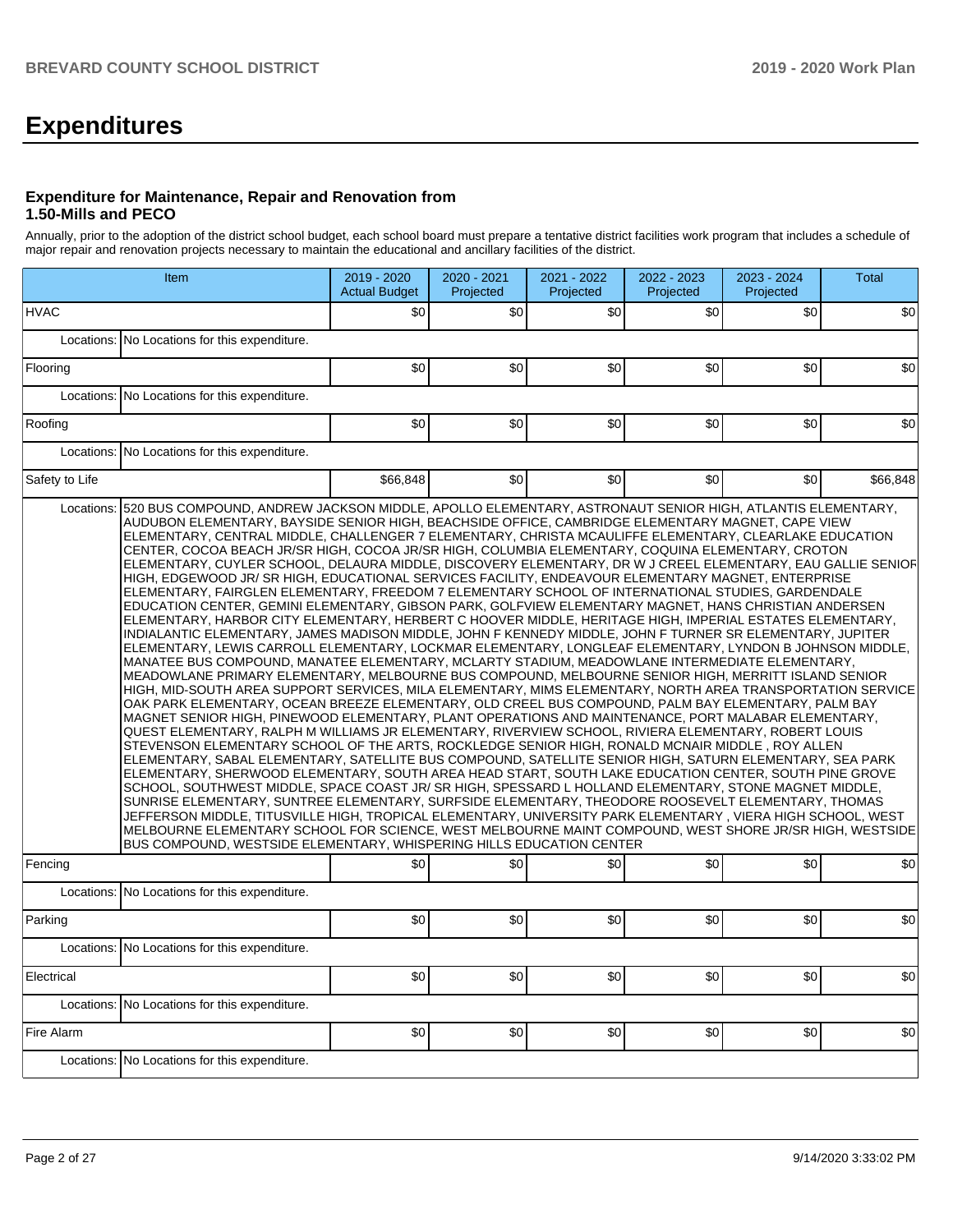| Locations: No Locations for this expenditure.<br>\$0<br>\$0<br>Locations: No Locations for this expenditure.<br>\$500.000<br>\$0<br>Locations: 520 BUS COMPOUND, ANDREW JACKSON MIDDLE, APOLLO ELEMENTARY, ASTRONAUT SENIOR HIGH, ATLANTIS ELEMENTARY,<br>AUDUBON ELEMENTARY, BAYSIDE SENIOR HIGH, BEACHSIDE OFFICE, CAMBRIDGE ELEMENTARY MAGNET, CAPE VIEW<br>ELEMENTARY, CENTRAL MIDDLE, CHALLENGER 7 ELEMENTARY, CHRISTA MCAULIFFE ELEMENTARY, CLEARLAKE EDUCATION<br>CENTER, COCOA BEACH JR/SR HIGH, COCOA JR/SR HIGH, COLUMBIA ELEMENTARY, COQUINA ELEMENTARY, CROTON<br>ELEMENTARY, CUYLER SCHOOL, DELAURA MIDDLE, DISCOVERY ELEMENTARY, DR W J CREEL ELEMENTARY, EAU GALLIE SENIOF<br>HIGH, EDGEWOOD JR/ SR HIGH, EDUCATIONAL SERVICES FACILITY, ENDEAVOUR ELEMENTARY MAGNET, ENTERPRISE<br>ELEMENTARY, FAIRGLEN ELEMENTARY, FREEDOM 7 ELEMENTARY SCHOOL OF INTERNATIONAL STUDIES, GARDENDALE<br>EDUCATION CENTER, GEMINI ELEMENTARY, GIBSON PARK, GOLFVIEW ELEMENTARY MAGNET, HANS CHRISTIAN ANDERSEN<br>ELEMENTARY, HARBOR CITY ELEMENTARY, HERBERT C HOOVER MIDDLE, HERITAGE HIGH, IMPERIAL ESTATES ELEMENTARY,<br>INDIALANTIC ELEMENTARY, JAMES MADISON MIDDLE, JOHN F KENNEDY MIDDLE, JOHN F TURNER SR ELEMENTARY, JUPITER<br>ELEMENTARY, LEWIS CARROLL ELEMENTARY, LOCKMAR ELEMENTARY, LONGLEAF ELEMENTARY, LYNDON B JOHNSON MIDDLE,<br>MANATEE BUS COMPOUND, MANATEE ELEMENTARY, MCLARTY STADIUM, MEADOWLANE INTERMEDIATE ELEMENTARY,<br>MEADOWLANE PRIMARY ELEMENTARY, MELBOURNE BUS COMPOUND, MELBOURNE SENIOR HIGH, MERRITT ISLAND SENIOR<br>HIGH, MID-SOUTH AREA SUPPORT SERVICES, MILA ELEMENTARY, MIMS ELEMENTARY, NORTH AREA TRANSPORTATION SERVICE<br>OAK PARK ELEMENTARY, OCEAN BREEZE ELEMENTARY, OLD CREEL BUS COMPOUND, PALM BAY ELEMENTARY, PALM BAY<br>MAGNET SENIOR HIGH, PINEWOOD ELEMENTARY, PLANT OPERATIONS AND MAINTENANCE, PORT MALABAR ELEMENTARY,<br>QUEST ELEMENTARY, RALPH M WILLIAMS JR ELEMENTARY, RIVERVIEW SCHOOL, RIVIERA ELEMENTARY, ROBERT LOUIS<br>STEVENSON ELEMENTARY SCHOOL OF THE ARTS, ROCKLEDGE SENIOR HIGH, RONALD MCNAIR MIDDLE, ROY ALLEN<br>ELEMENTARY, SABAL ELEMENTARY, SATELLITE BUS COMPOUND, SATELLITE SENIOR HIGH, SATURN ELEMENTARY, SEA PARK<br>ELEMENTARY, SHERWOOD ELEMENTARY, SOUTH AREA HEAD START, SOUTH LAKE EDUCATION CENTER, SOUTH PINE GROVE<br>SCHOOL, SOUTHWEST MIDDLE, SPACE COAST JR/SR HIGH, SPESSARD L HOLLAND ELEMENTARY, STONE MAGNET MIDDLE,<br>SUNRISE ELEMENTARY, SUNTREE ELEMENTARY, SURFSIDE ELEMENTARY, THEODORE ROOSEVELT ELEMENTARY, THOMAS<br>JEFFERSON MIDDLE, TITUSVILLE HIGH, TROPICAL ELEMENTARY, UNIVERSITY PARK ELEMENTARY , VIERA HIGH SCHOOL, WEST<br>MELBOURNE ELEMENTARY SCHOOL FOR SCIENCE, WEST MELBOURNE MAINT COMPOUND, WEST SHORE JR/SR HIGH, WESTSIDE<br>BUS COMPOUND, WESTSIDE ELEMENTARY, WHISPERING HILLS EDUCATION CENTER | \$0<br>\$0 <sub>1</sub> | \$0<br>\$0<br>\$0<br>\$0 | \$0<br>\$500,000 |
|------------------------------------------------------------------------------------------------------------------------------------------------------------------------------------------------------------------------------------------------------------------------------------------------------------------------------------------------------------------------------------------------------------------------------------------------------------------------------------------------------------------------------------------------------------------------------------------------------------------------------------------------------------------------------------------------------------------------------------------------------------------------------------------------------------------------------------------------------------------------------------------------------------------------------------------------------------------------------------------------------------------------------------------------------------------------------------------------------------------------------------------------------------------------------------------------------------------------------------------------------------------------------------------------------------------------------------------------------------------------------------------------------------------------------------------------------------------------------------------------------------------------------------------------------------------------------------------------------------------------------------------------------------------------------------------------------------------------------------------------------------------------------------------------------------------------------------------------------------------------------------------------------------------------------------------------------------------------------------------------------------------------------------------------------------------------------------------------------------------------------------------------------------------------------------------------------------------------------------------------------------------------------------------------------------------------------------------------------------------------------------------------------------------------------------------------------------------------------------------------------------------------------------------------------------------------------------------------------------------------------------------------------------------------------------------------------------------------------------------------------------------------------------------------------------------------------------------|-------------------------|--------------------------|------------------|
| Closed Circuit Television                                                                                                                                                                                                                                                                                                                                                                                                                                                                                                                                                                                                                                                                                                                                                                                                                                                                                                                                                                                                                                                                                                                                                                                                                                                                                                                                                                                                                                                                                                                                                                                                                                                                                                                                                                                                                                                                                                                                                                                                                                                                                                                                                                                                                                                                                                                                                                                                                                                                                                                                                                                                                                                                                                                                                                                                                |                         |                          |                  |
|                                                                                                                                                                                                                                                                                                                                                                                                                                                                                                                                                                                                                                                                                                                                                                                                                                                                                                                                                                                                                                                                                                                                                                                                                                                                                                                                                                                                                                                                                                                                                                                                                                                                                                                                                                                                                                                                                                                                                                                                                                                                                                                                                                                                                                                                                                                                                                                                                                                                                                                                                                                                                                                                                                                                                                                                                                          |                         |                          |                  |
| Paint                                                                                                                                                                                                                                                                                                                                                                                                                                                                                                                                                                                                                                                                                                                                                                                                                                                                                                                                                                                                                                                                                                                                                                                                                                                                                                                                                                                                                                                                                                                                                                                                                                                                                                                                                                                                                                                                                                                                                                                                                                                                                                                                                                                                                                                                                                                                                                                                                                                                                                                                                                                                                                                                                                                                                                                                                                    |                         |                          |                  |
|                                                                                                                                                                                                                                                                                                                                                                                                                                                                                                                                                                                                                                                                                                                                                                                                                                                                                                                                                                                                                                                                                                                                                                                                                                                                                                                                                                                                                                                                                                                                                                                                                                                                                                                                                                                                                                                                                                                                                                                                                                                                                                                                                                                                                                                                                                                                                                                                                                                                                                                                                                                                                                                                                                                                                                                                                                          |                         |                          |                  |
|                                                                                                                                                                                                                                                                                                                                                                                                                                                                                                                                                                                                                                                                                                                                                                                                                                                                                                                                                                                                                                                                                                                                                                                                                                                                                                                                                                                                                                                                                                                                                                                                                                                                                                                                                                                                                                                                                                                                                                                                                                                                                                                                                                                                                                                                                                                                                                                                                                                                                                                                                                                                                                                                                                                                                                                                                                          |                         |                          |                  |
| Maintenance/Repair<br>\$0<br>\$0                                                                                                                                                                                                                                                                                                                                                                                                                                                                                                                                                                                                                                                                                                                                                                                                                                                                                                                                                                                                                                                                                                                                                                                                                                                                                                                                                                                                                                                                                                                                                                                                                                                                                                                                                                                                                                                                                                                                                                                                                                                                                                                                                                                                                                                                                                                                                                                                                                                                                                                                                                                                                                                                                                                                                                                                         | \$0                     | \$0<br>\$0               | \$0              |
| Locations: No Locations for this expenditure.                                                                                                                                                                                                                                                                                                                                                                                                                                                                                                                                                                                                                                                                                                                                                                                                                                                                                                                                                                                                                                                                                                                                                                                                                                                                                                                                                                                                                                                                                                                                                                                                                                                                                                                                                                                                                                                                                                                                                                                                                                                                                                                                                                                                                                                                                                                                                                                                                                                                                                                                                                                                                                                                                                                                                                                            |                         |                          |                  |
| <b>Sub Total:</b><br>\$566,848<br>\$0                                                                                                                                                                                                                                                                                                                                                                                                                                                                                                                                                                                                                                                                                                                                                                                                                                                                                                                                                                                                                                                                                                                                                                                                                                                                                                                                                                                                                                                                                                                                                                                                                                                                                                                                                                                                                                                                                                                                                                                                                                                                                                                                                                                                                                                                                                                                                                                                                                                                                                                                                                                                                                                                                                                                                                                                    |                         |                          | \$566,848        |

| <b>IPECO Maintenance Expenditures</b> | \$566,848    | ሖ<br>JU.     | \$0          | \$0          | \$0          | \$566.848     |
|---------------------------------------|--------------|--------------|--------------|--------------|--------------|---------------|
| <b>1.50 Mill Sub Total: I</b>         | \$16,870,000 | \$21,600,000 | \$20,650,000 | \$21,650,000 | \$23.650,000 | \$104,420,000 |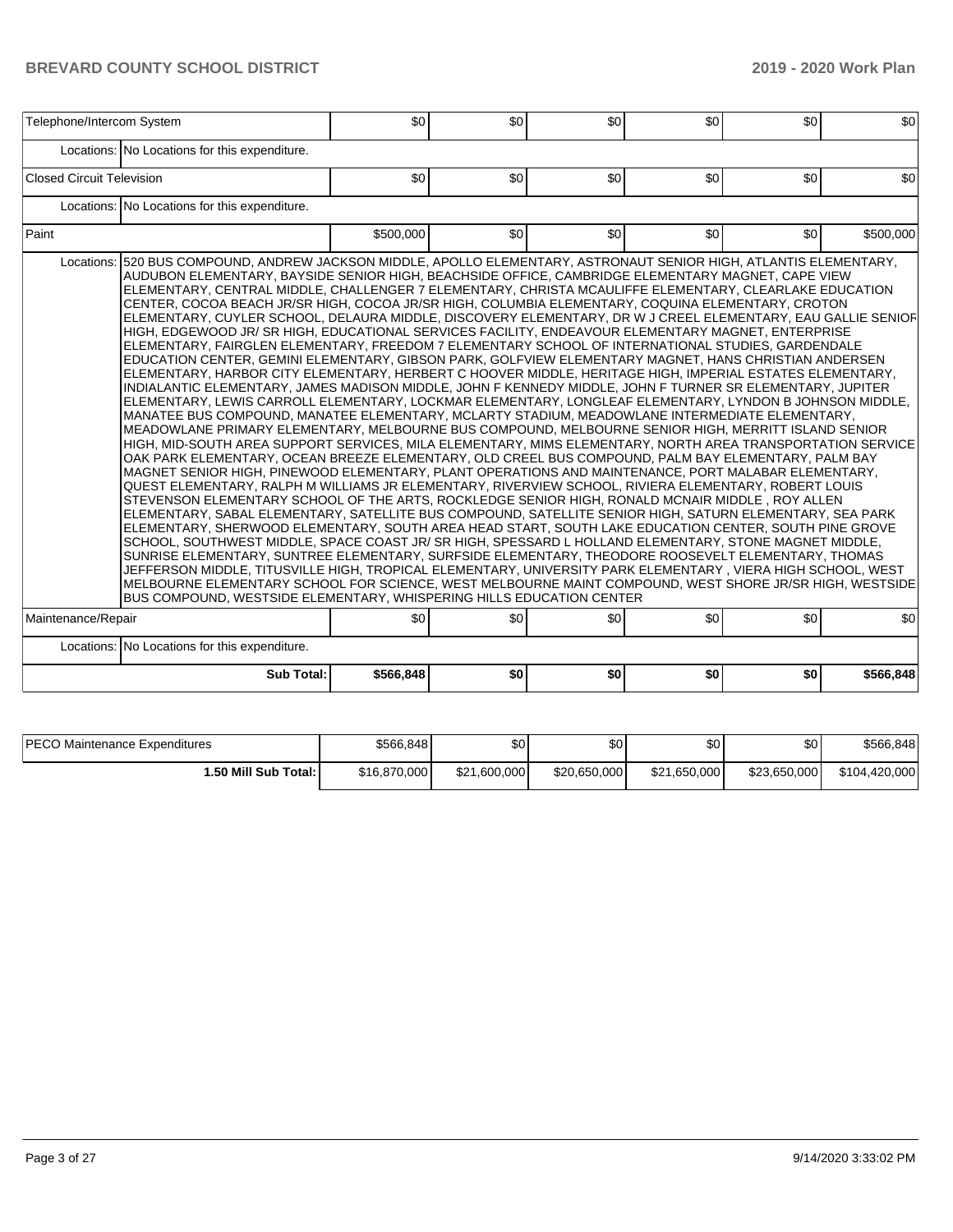| Other Items                                                                                                                                                                                                                                                                                                                                                                                                                                                                                                                                                                                                                                                                                                                                                                                                                                                                                                                                                                                                                                                                                                                                                                                                                                                                                                                                                                                                                                                                                                                                                                                                                                                                                                                                                                                                                                                                                                                                                                                                                                                                                                                                                                                                                                                                                                                                                                                                                                                                                                                                                                                                                                                                                                    | 2019 - 2020<br><b>Actual Budget</b> | 2020 - 2021<br>Projected | 2021 - 2022<br>Projected | 2022 - 2023<br>Projected | 2023 - 2024<br>Projected | <b>Total</b> |
|----------------------------------------------------------------------------------------------------------------------------------------------------------------------------------------------------------------------------------------------------------------------------------------------------------------------------------------------------------------------------------------------------------------------------------------------------------------------------------------------------------------------------------------------------------------------------------------------------------------------------------------------------------------------------------------------------------------------------------------------------------------------------------------------------------------------------------------------------------------------------------------------------------------------------------------------------------------------------------------------------------------------------------------------------------------------------------------------------------------------------------------------------------------------------------------------------------------------------------------------------------------------------------------------------------------------------------------------------------------------------------------------------------------------------------------------------------------------------------------------------------------------------------------------------------------------------------------------------------------------------------------------------------------------------------------------------------------------------------------------------------------------------------------------------------------------------------------------------------------------------------------------------------------------------------------------------------------------------------------------------------------------------------------------------------------------------------------------------------------------------------------------------------------------------------------------------------------------------------------------------------------------------------------------------------------------------------------------------------------------------------------------------------------------------------------------------------------------------------------------------------------------------------------------------------------------------------------------------------------------------------------------------------------------------------------------------------------|-------------------------------------|--------------------------|--------------------------|--------------------------|--------------------------|--------------|
| Additional Facility Needs                                                                                                                                                                                                                                                                                                                                                                                                                                                                                                                                                                                                                                                                                                                                                                                                                                                                                                                                                                                                                                                                                                                                                                                                                                                                                                                                                                                                                                                                                                                                                                                                                                                                                                                                                                                                                                                                                                                                                                                                                                                                                                                                                                                                                                                                                                                                                                                                                                                                                                                                                                                                                                                                                      | \$725,000                           | \$3,000,000              | \$3,000,000              | \$3,000,000              | \$3,000,000              | \$12,725,000 |
| ANDREW JACKSON MIDDLE, APOLLO ELEMENTARY, ASTRONAUT SENIOR HIGH, ATLANTIS ELEMENTARY, AUDUBON<br>Locations<br>ELEMENTARY, BAYSIDE SENIOR HIGH, CAMBRIDGE ELEMENTARY MAGNET, CAPE VIEW ELEMENTARY, CENTRAL MIDDLE,<br>CHALLENGER 7 ELEMENTARY, CHRISTA MCAULIFFE ELEMENTARY, CLEARLAKE EDUCATION CENTER, COCOA BEACH JR/SR<br>HIGH, COCOA JR/SR HIGH, COLUMBIA ELEMENTARY, COQUINA ELEMENTARY, CROTON ELEMENTARY, DELAURA MIDDLE,<br>DISCOVERY ELEMENTARY, DR W J CREEL ELEMENTARY, EAU GALLIE SENIOR HIGH, EDGEWOOD JR/ SR HIGH, ENDEAVOUR<br>ELEMENTARY MAGNET, ENTERPRISE ELEMENTARY, FAIRGLEN ELEMENTARY, FREEDOM 7 ELEMENTARY SCHOOL OF<br>INTERNATIONAL STUDIES, GEMINI ELEMENTARY, GOLFVIEW ELEMENTARY MAGNET, HANS CHRISTIAN ANDERSEN<br>ELEMENTARY, HARBOR CITY ELEMENTARY, HERBERT C HOOVER MIDDLE, HERITAGE HIGH, IMPERIAL ESTATES ELEMENTARY,<br>INDIALANTIC ELEMENTARY, JAMES MADISON MIDDLE, JOHN F KENNEDY MIDDLE, JOHN F TURNER SR ELEMENTARY, JUPITER<br>ELEMENTARY, LEWIS CARROLL ELEMENTARY, LOCKMAR ELEMENTARY, LONGLEAF ELEMENTARY, LYNDON B JOHNSON MIDDLI<br>MANATEE ELEMENTARY, MEADOWLANE INTERMEDIATE ELEMENTARY, MEADOWLANE PRIMARY ELEMENTARY, MELBOURNE<br>SENIOR HIGH, MERRITT ISLAND SENIOR HIGH, MILA ELEMENTARY, MIMS ELEMENTARY, OAK PARK ELEMENTARY, OCEAN<br>BREEZE ELEMENTARY, OLD CREEL BUS COMPOUND, PALM BAY ELEMENTARY, PALM BAY MAGNET SENIOR HIGH, PINEWOOD<br>ELEMENTARY, PORT MALABAR ELEMENTARY, QUEST ELEMENTARY, RALPH M WILLIAMS JR ELEMENTARY, RIVERVIEW<br>SCHOOL, RIVIERA ELEMENTARY, ROBERT LOUIS STEVENSON ELEMENTARY SCHOOL OF THE ARTS, ROCKLEDGE SENIOR<br>HIGH, RONALD MCNAIR MIDDLE , ROY ALLEN ELEMENTARY, SABAL ELEMENTARY, SATELLITE SENIOR HIGH, SATURN<br>ELEMENTARY, SEA PARK ELEMENTARY, SHERWOOD ELEMENTARY, SOUTH AREA HEAD START, SOUTH LAKE EDUCATION<br>CENTER, SOUTH PINE GROVE SCHOOL, SOUTHWEST MIDDLE, SPACE COAST JR/ SR HIGH, SPESSARD L HOLLAND<br>ELEMENTARY, STONE MAGNET MIDDLE, SUNRISE ELEMENTARY, SUNTREE ELEMENTARY, SURFSIDE ELEMENTARY,<br>THEODORE ROOSEVELT ELEMENTARY, THOMAS JEFFERSON MIDDLE, TITUSVILLE HIGH, TROPICAL ELEMENTARY, UNIVERSITY<br>PARK ELEMENTARY, VIERA HIGH SCHOOL, WEST MELBOURNE ELEMENTARY SCHOOL FOR SCIENCE, WEST SHORE JR/SR<br><b>HIGH, WESTSIDE ELEMENTARY</b>                                                                                                                                                                                                                                                                                                                                                                                                                            |                                     |                          |                          |                          |                          |              |
| Preventative Maintenance                                                                                                                                                                                                                                                                                                                                                                                                                                                                                                                                                                                                                                                                                                                                                                                                                                                                                                                                                                                                                                                                                                                                                                                                                                                                                                                                                                                                                                                                                                                                                                                                                                                                                                                                                                                                                                                                                                                                                                                                                                                                                                                                                                                                                                                                                                                                                                                                                                                                                                                                                                                                                                                                                       | \$1.000.000                         | \$1,000,000              | \$1,000,000              | \$2,000,000              | \$2,000,000              | \$7,000,000  |
| Locations 520 BUS COMPOUND, ANDREW JACKSON MIDDLE, APOLLO ELEMENTARY, ASTRONAUT SENIOR HIGH, ATLANTIS ELEMENTARY,<br>AUDUBON ELEMENTARY, BAYSIDE SENIOR HIGH, BEACHSIDE OFFICE, CAMBRIDGE ELEMENTARY MAGNET, CAPE VIEW<br>ELEMENTARY, CENTRAL MIDDLE, CHALLENGER 7 ELEMENTARY, CHRISTA MCAULIFFE ELEMENTARY, CLEARLAKE EDUCATION<br>CENTER, COCOA BEACH JR/SR HIGH, COCOA JR/SR HIGH, COLUMBIA ELEMENTARY, COQUINA ELEMENTARY, CROTON<br>ELEMENTARY, CUYLER SCHOOL, DELAURA MIDDLE, DISCOVERY ELEMENTARY, DR W J CREEL ELEMENTARY, EAU GALLIE<br>SENIOR HIGH, EDGEWOOD JR/SR HIGH, EDUCATIONAL SERVICES FACILITY, ENDEAVOUR ELEMENTARY MAGNET,<br>ENTERPRISE ELEMENTARY, FAIRGLEN ELEMENTARY, FREEDOM 7 ELEMENTARY SCHOOL OF INTERNATIONAL STUDIES,<br>GARDENDALE EDUCATION CENTER, GEMINI ELEMENTARY, GIBSON PARK, GOLFVIEW ELEMENTARY MAGNET, HANS<br>CHRISTIAN ANDERSEN ELEMENTARY, HARBOR CITY ELEMENTARY, HERBERT C HOOVER MIDDLE, HERITAGE HIGH, IMPERIAL<br>ESTATES ELEMENTARY, INDIALANTIC ELEMENTARY, JAMES MADISON MIDDLE, JOHN F KENNEDY MIDDLE, JOHN F TURNER SR<br>ELEMENTARY, JUPITER ELEMENTARY, LEWIS CARROLL ELEMENTARY, LOCKMAR ELEMENTARY, LONGLEAF ELEMENTARY,<br>LYNDON B JOHNSON MIDDLE, MANATEE BUS COMPOUND, MANATEE ELEMENTARY, MCLARTY STADIUM, MEADOWLANE<br>INTERMEDIATE ELEMENTARY, MEADOWLANE PRIMARY ELEMENTARY, MELBOURNE BUS COMPOUND, MELBOURNE SENIOR<br>HIGH, MERRITT ISLAND SENIOR HIGH, MID-SOUTH AREA SUPPORT SERVICES, MILA ELEMENTARY, MIMS ELEMENTARY, NORTH<br>AREA TRANSPORTATION SERVICES, OAK PARK ELEMENTARY, OCEAN BREEZE ELEMENTARY, OLD CREEL BUS COMPOUND,<br>PALM BAY ELEMENTARY, PALM BAY MAGNET SENIOR HIGH, PINEWOOD ELEMENTARY, PLANT OPERATIONS AND<br>MAINTENANCE, PORT MALABAR ELEMENTARY, QUEST ELEMENTARY, RALPH M WILLIAMS JR ELEMENTARY, RIVERVIEW<br>SCHOOL, RIVIERA ELEMENTARY, ROBERT LOUIS STEVENSON ELEMENTARY SCHOOL OF THE ARTS, ROCKLEDGE SENIOR<br>HIGH, RONALD MCNAIR MIDDLE, ROY ALLEN ELEMENTARY, SABAL ELEMENTARY, SATELLITE BUS COMPOUND, SATELLITE<br>SENIOR HIGH, SATURN ELEMENTARY, SEA PARK ELEMENTARY, SHERWOOD ELEMENTARY, SOUTH AREA HEAD START, SOUTH<br>LAKE EDUCATION CENTER, SOUTH PINE GROVE SCHOOL, SOUTHWEST MIDDLE, SPACE COAST JR/ SR HIGH, SPESSARD L<br>HOLLAND ELEMENTARY, STONE MAGNET MIDDLE, SUNRISE ELEMENTARY, SUNTREE ELEMENTARY, SURFSIDE ELEMENTARY,<br>THEODORE ROOSEVELT ELEMENTARY, THOMAS JEFFERSON MIDDLE, TITUSVILLE HIGH, TROPICAL ELEMENTARY, UNIVERSITY<br>PARK ELEMENTARY, VIERA HIGH SCHOOL, WEST MELBOURNE ELEMENTARY SCHOOL FOR SCIENCE, WEST MELBOURNE<br>MAINT COMPOUND, WEST SHORE JR/SR HIGH, WESTSIDE BUS COMPOUND, WESTSIDE ELEMENTARY, WHISPERING HILLS<br><b>EDUCATION CENTER</b> |                                     |                          |                          |                          |                          |              |
| Maintenance Capital Supplement                                                                                                                                                                                                                                                                                                                                                                                                                                                                                                                                                                                                                                                                                                                                                                                                                                                                                                                                                                                                                                                                                                                                                                                                                                                                                                                                                                                                                                                                                                                                                                                                                                                                                                                                                                                                                                                                                                                                                                                                                                                                                                                                                                                                                                                                                                                                                                                                                                                                                                                                                                                                                                                                                 | \$9,445,000                         | \$8,300,000              | \$8,300,000              | \$8,300,000              | \$8,300,000              | \$42,645,000 |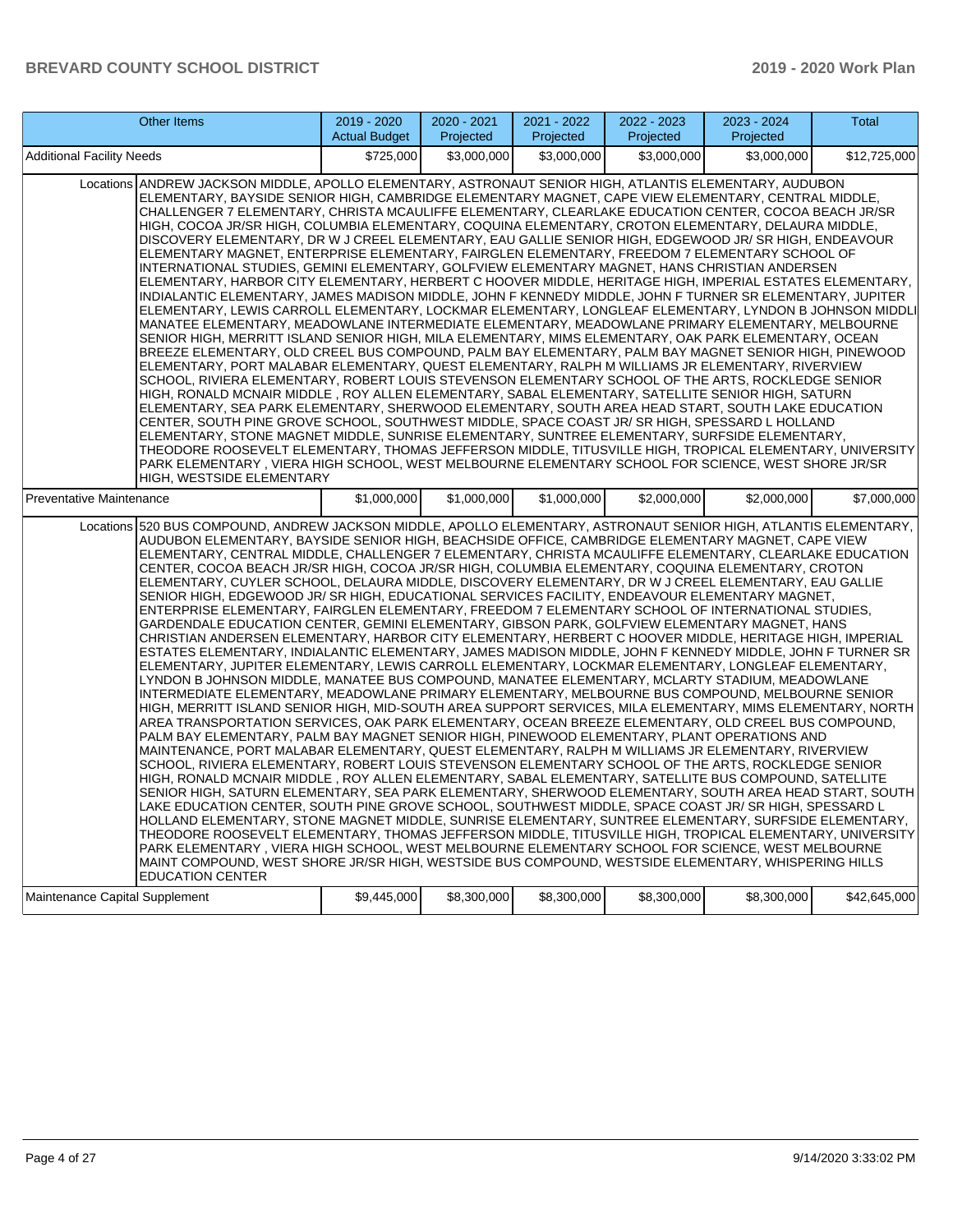|                        | Locations 520 BUS COMPOUND, ANDREW JACKSON MIDDLE, APOLLO ELEMENTARY, ASTRONAUT SENIOR HIGH, ATLANTIS ELEMENTARY,<br>AUDUBON ELEMENTARY, BAYSIDE SENIOR HIGH, BEACHSIDE OFFICE, CAMBRIDGE ELEMENTARY MAGNET, CAPE VIEW<br>ELEMENTARY, CENTRAL MIDDLE, CHALLENGER 7 ELEMENTARY, CHRISTA MCAULIFFE ELEMENTARY, CLEARLAKE EDUCATION<br>CENTER, COCOA BEACH JR/SR HIGH, COCOA JR/SR HIGH, COLUMBIA ELEMENTARY, COQUINA ELEMENTARY, CROTON<br>ELEMENTARY, CUYLER SCHOOL, DELAURA MIDDLE, DISCOVERY ELEMENTARY, DR W J CREEL ELEMENTARY, EAU GALLIE<br>SENIOR HIGH, EDGEWOOD JR/ SR HIGH, EDUCATIONAL SERVICES FACILITY, ENDEAVOUR ELEMENTARY MAGNET.<br>ENTERPRISE ELEMENTARY, FAIRGLEN ELEMENTARY, FREEDOM 7 ELEMENTARY SCHOOL OF INTERNATIONAL STUDIES,<br>GARDENDALE EDUCATION CENTER, GEMINI ELEMENTARY, GIBSON PARK, GOLFVIEW ELEMENTARY MAGNET, HANS<br>CHRISTIAN ANDERSEN ELEMENTARY, HARBOR CITY ELEMENTARY, HERBERT C HOOVER MIDDLE, HERITAGE HIGH, IMPERIAL<br>ESTATES ELEMENTARY, INDIALANTIC ELEMENTARY, JAMES MADISON MIDDLE, JOHN F KENNEDY MIDDLE, JOHN F TURNER SR<br>ELEMENTARY, JUPITER ELEMENTARY, LEWIS CARROLL ELEMENTARY, LOCKMAR ELEMENTARY, LONGLEAF ELEMENTARY,<br>LYNDON B JOHNSON MIDDLE, MANATEE BUS COMPOUND, MANATEE ELEMENTARY, MCLARTY STADIUM, MEADOWLANE<br>INTERMEDIATE ELEMENTARY, MEADOWLANE PRIMARY ELEMENTARY, MELBOURNE BUS COMPOUND, MELBOURNE SENIOR<br>HIGH, MERRITT ISLAND SENIOR HIGH, MID-SOUTH AREA SUPPORT SERVICES, MILA ELEMENTARY, MIMS ELEMENTARY, NORTH<br>AREA TRANSPORTATION SERVICES, OAK PARK ELEMENTARY, OCEAN BREEZE ELEMENTARY, OLD CREEL BUS COMPOUND,<br>PALM BAY ELEMENTARY, PALM BAY MAGNET SENIOR HIGH, PINEWOOD ELEMENTARY, PLANT OPERATIONS AND<br>MAINTENANCE, PORT MALABAR ELEMENTARY, QUEST ELEMENTARY, RALPH M WILLIAMS JR ELEMENTARY, RIVERVIEW<br>SCHOOL, RIVIERA ELEMENTARY, ROBERT LOUIS STEVENSON ELEMENTARY SCHOOL OF THE ARTS, ROCKLEDGE SENIOR<br>HIGH, RONALD MCNAIR MIDDLE, ROY ALLEN ELEMENTARY, SABAL ELEMENTARY, SATELLITE BUS COMPOUND, SATELLITE<br>SENIOR HIGH, SATURN ELEMENTARY, SEA PARK ELEMENTARY, SHERWOOD ELEMENTARY, SOUTH AREA HEAD START, SOUTH<br>LAKE EDUCATION CENTER, SOUTH PINE GROVE SCHOOL, SOUTHWEST MIDDLE, SPACE COAST JR/ SR HIGH, SPESSARD L<br>HOLLAND ELEMENTARY, STONE MAGNET MIDDLE, SUNRISE ELEMENTARY, SUNTREE ELEMENTARY, SURFSIDE ELEMENTARY,<br>THEODORE ROOSEVELT ELEMENTARY, THOMAS JEFFERSON MIDDLE, TITUSVILLE HIGH, TROPICAL ELEMENTARY, UNIVERSITY<br>PARK ELEMENTARY, VIERA HIGH SCHOOL, WEST MELBOURNE ELEMENTARY SCHOOL FOR SCIENCE, WEST MELBOURNE<br>MAINT COMPOUND, WEST SHORE JR/SR HIGH, WESTSIDE BUS COMPOUND, WESTSIDE ELEMENTARY, WHISPERING HILLS<br><b>EDUCATION CENTER</b> |             |             |             |             |              |              |
|------------------------|-----------------------------------------------------------------------------------------------------------------------------------------------------------------------------------------------------------------------------------------------------------------------------------------------------------------------------------------------------------------------------------------------------------------------------------------------------------------------------------------------------------------------------------------------------------------------------------------------------------------------------------------------------------------------------------------------------------------------------------------------------------------------------------------------------------------------------------------------------------------------------------------------------------------------------------------------------------------------------------------------------------------------------------------------------------------------------------------------------------------------------------------------------------------------------------------------------------------------------------------------------------------------------------------------------------------------------------------------------------------------------------------------------------------------------------------------------------------------------------------------------------------------------------------------------------------------------------------------------------------------------------------------------------------------------------------------------------------------------------------------------------------------------------------------------------------------------------------------------------------------------------------------------------------------------------------------------------------------------------------------------------------------------------------------------------------------------------------------------------------------------------------------------------------------------------------------------------------------------------------------------------------------------------------------------------------------------------------------------------------------------------------------------------------------------------------------------------------------------------------------------------------------------------------------------------------------------------------------------------------------------------------------------------------------------------------------------------------|-------------|-------------|-------------|-------------|--------------|--------------|
| <b>ADA Projects</b>    |                                                                                                                                                                                                                                                                                                                                                                                                                                                                                                                                                                                                                                                                                                                                                                                                                                                                                                                                                                                                                                                                                                                                                                                                                                                                                                                                                                                                                                                                                                                                                                                                                                                                                                                                                                                                                                                                                                                                                                                                                                                                                                                                                                                                                                                                                                                                                                                                                                                                                                                                                                                                                                                                                                                 | \$0         | \$100,000   | \$100,000   | \$100,000   | \$100,000    | \$400.000    |
| Locations              | 520 BUS COMPOUND, ANDREW JACKSON MIDDLE, APOLLO ELEMENTARY, ASTRONAUT SENIOR HIGH, ATLANTIS ELEMENTARY,<br>AUDUBON ELEMENTARY, BAYSIDE SENIOR HIGH, BEACHSIDE OFFICE, CAMBRIDGE ELEMENTARY MAGNET, CAPE VIEW<br>ELEMENTARY, CENTRAL MIDDLE, CHALLENGER 7 ELEMENTARY, CHRISTA MCAULIFFE ELEMENTARY, CLEARLAKE EDUCATION<br>CENTER, COCOA BEACH JR/SR HIGH, COCOA JR/SR HIGH, COLUMBIA ELEMENTARY, COQUINA ELEMENTARY, CROTON<br>ELEMENTARY, CUYLER SCHOOL, DELAURA MIDDLE, DISCOVERY ELEMENTARY, DR W J CREEL ELEMENTARY, EAU GALLIE<br>SENIOR HIGH, EDGEWOOD JR/SR HIGH, EDUCATIONAL SERVICES FACILITY, ENDEAVOUR ELEMENTARY MAGNET,<br>ENTERPRISE ELEMENTARY, FAIRGLEN ELEMENTARY, FREEDOM 7 ELEMENTARY SCHOOL OF INTERNATIONAL STUDIES,<br>GARDENDALE EDUCATION CENTER, GEMINI ELEMENTARY, GIBSON PARK, GOLFVIEW ELEMENTARY MAGNET, HANS<br>CHRISTIAN ANDERSEN ELEMENTARY, HARBOR CITY ELEMENTARY, HERBERT C HOOVER MIDDLE, HERITAGE HIGH, IMPERIAL<br>ESTATES ELEMENTARY, INDIALANTIC ELEMENTARY, JAMES MADISON MIDDLE, JOHN F KENNEDY MIDDLE, JOHN F TURNER SR<br>ELEMENTARY, JUPITER ELEMENTARY, LEWIS CARROLL ELEMENTARY, LOCKMAR ELEMENTARY, LONGLEAF ELEMENTARY,<br>LYNDON B JOHNSON MIDDLE, MANATEE BUS COMPOUND, MANATEE ELEMENTARY, MCLARTY STADIUM, MEADOWLANE<br>INTERMEDIATE ELEMENTARY, MEADOWLANE PRIMARY ELEMENTARY, MELBOURNE BUS COMPOUND, MELBOURNE SENIOR<br>HIGH, MERRITT ISLAND SENIOR HIGH, MID-SOUTH AREA SUPPORT SERVICES, MILA ELEMENTARY, MIMS ELEMENTARY, NORTH<br>AREA TRANSPORTATION SERVICES, OAK PARK ELEMENTARY, OCEAN BREEZE ELEMENTARY, OLD CREEL BUS COMPOUND,<br>PALM BAY ELEMENTARY, PALM BAY MAGNET SENIOR HIGH, PINEWOOD ELEMENTARY, PLANT OPERATIONS AND<br>MAINTENANCE, PORT MALABAR ELEMENTARY, QUEST ELEMENTARY, RALPH M WILLIAMS JR ELEMENTARY, RIVERVIEW<br>SCHOOL, RIVIERA ELEMENTARY, ROBERT LOUIS STEVENSON ELEMENTARY SCHOOL OF THE ARTS, ROCKLEDGE SENIOR<br>HIGH, RONALD MCNAIR MIDDLE, ROY ALLEN ELEMENTARY, SABAL ELEMENTARY, SATELLITE BUS COMPOUND, SATELLITE<br>SENIOR HIGH, SATURN ELEMENTARY, SEA PARK ELEMENTARY, SHERWOOD ELEMENTARY, SOUTH AREA HEAD START, SOUTH<br>LAKE EDUCATION CENTER, SOUTH PINE GROVE SCHOOL, SOUTHWEST MIDDLE, SPACE COAST JR/ SR HIGH, SPESSARD L<br>HOLLAND ELEMENTARY, STONE MAGNET MIDDLE, SUNRISE ELEMENTARY, SUNTREE ELEMENTARY, SURFSIDE ELEMENTARY,<br>THEODORE ROOSEVELT ELEMENTARY, THOMAS JEFFERSON MIDDLE, TITUSVILLE HIGH, TROPICAL ELEMENTARY, UNIVERSITY<br>PARK ELEMENTARY, VIERA HIGH SCHOOL, WEST MELBOURNE ELEMENTARY SCHOOL FOR SCIENCE, WEST MELBOURNE                                                                                                                                              |             |             |             |             |              |              |
| <b>Capital Renewal</b> | MAINT COMPOUND, WEST SHORE JR/SR HIGH, WESTSIDE BUS COMPOUND, WESTSIDE ELEMENTARY, WHISPERING HILLS<br><b>EDUCATION CENTER</b>                                                                                                                                                                                                                                                                                                                                                                                                                                                                                                                                                                                                                                                                                                                                                                                                                                                                                                                                                                                                                                                                                                                                                                                                                                                                                                                                                                                                                                                                                                                                                                                                                                                                                                                                                                                                                                                                                                                                                                                                                                                                                                                                                                                                                                                                                                                                                                                                                                                                                                                                                                                  | \$5,700,000 | \$8,000,000 | \$8,000,000 | \$8,000,000 | \$10,000,000 | \$39,700,000 |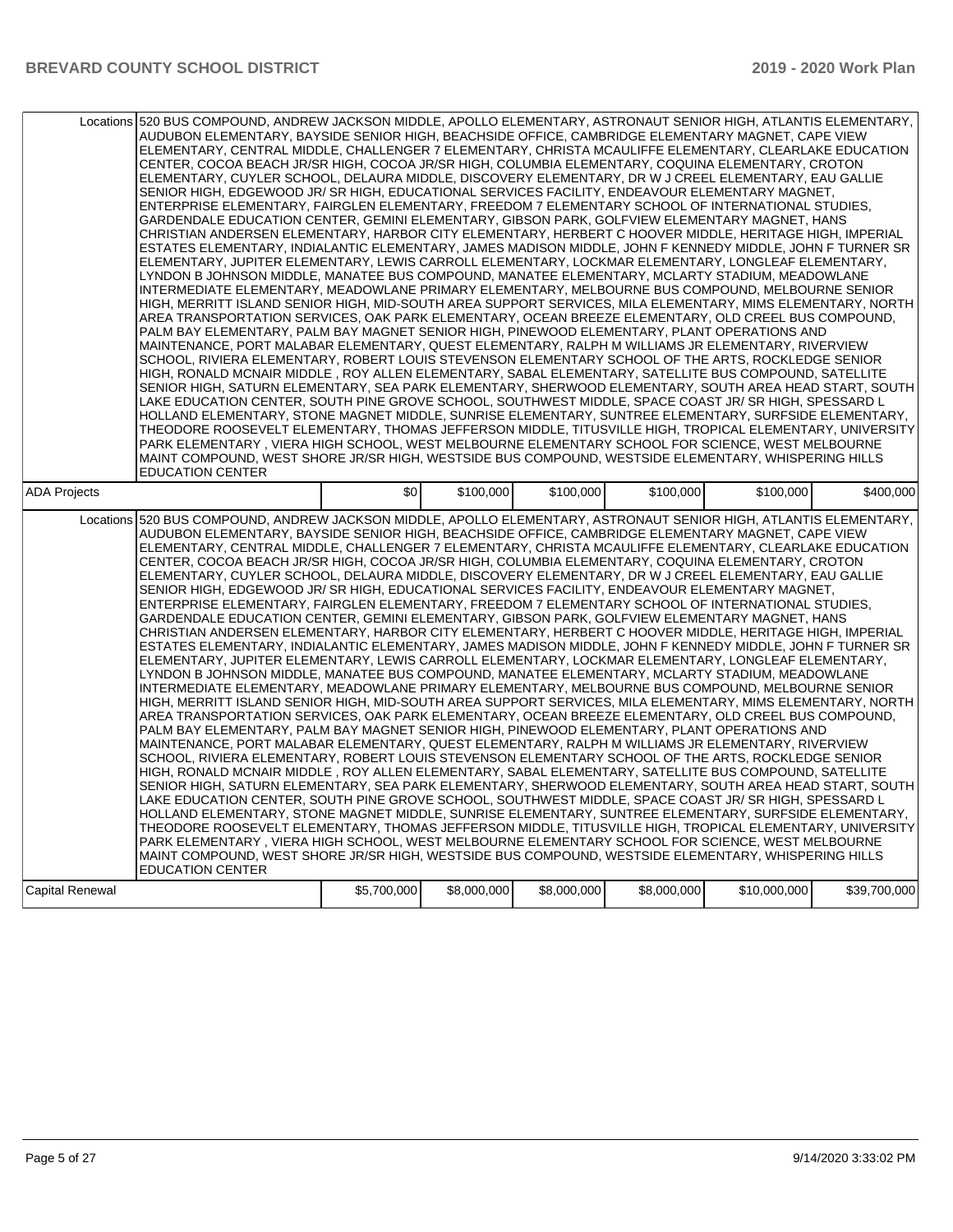|                       | Locations 520 BUS COMPOUND, ANDREW JACKSON MIDDLE, APOLLO ELEMENTARY, ASTRONAUT SENIOR HIGH, ATLANTIS ELEMENTARY,<br>AUDUBON ELEMENTARY, BAYSIDE SENIOR HIGH, BEACHSIDE OFFICE, CAMBRIDGE ELEMENTARY MAGNET, CAPE VIEW<br>ELEMENTARY, CENTRAL MIDDLE, CHALLENGER 7 ELEMENTARY, CHRISTA MCAULIFFE ELEMENTARY, CLEARLAKE EDUCATION<br>CENTER, COCOA BEACH JR/SR HIGH, COCOA JR/SR HIGH, COLUMBIA ELEMENTARY, COQUINA ELEMENTARY, CROTON<br>ELEMENTARY, CUYLER SCHOOL, DELAURA MIDDLE, DISCOVERY ELEMENTARY, DR W J CREEL ELEMENTARY, EAU GALLIE<br>SENIOR HIGH, EDGEWOOD JR/SR HIGH, EDUCATIONAL SERVICES FACILITY, ENDEAVOUR ELEMENTARY MAGNET,<br>ENTERPRISE ELEMENTARY, FAIRGLEN ELEMENTARY, FREEDOM 7 ELEMENTARY SCHOOL OF INTERNATIONAL STUDIES,<br>GARDENDALE EDUCATION CENTER, GEMINI ELEMENTARY, GIBSON PARK, GOLFVIEW ELEMENTARY MAGNET, HANS<br>CHRISTIAN ANDERSEN ELEMENTARY, HARBOR CITY ELEMENTARY, HERBERT C HOOVER MIDDLE, HERITAGE HIGH, IMPERIAL<br>ESTATES ELEMENTARY, INDIALANTIC ELEMENTARY, JAMES MADISON MIDDLE, JOHN F KENNEDY MIDDLE, JOHN F TURNER SR<br>ELEMENTARY, JUPITER ELEMENTARY, LEWIS CARROLL ELEMENTARY, LOCKMAR ELEMENTARY, LONGLEAF ELEMENTARY,<br>LYNDON B JOHNSON MIDDLE, MANATEE BUS COMPOUND, MANATEE ELEMENTARY, MCLARTY STADIUM, MEADOWLANE<br>INTERMEDIATE ELEMENTARY. MEADOWLANE PRIMARY ELEMENTARY. MELBOURNE BUS COMPOUND. MELBOURNE SENIOR<br>HIGH, MERRITT ISLAND SENIOR HIGH, MID-SOUTH AREA SUPPORT SERVICES, MILA ELEMENTARY, MIMS ELEMENTARY, NORTH  <br>AREA TRANSPORTATION SERVICES, OAK PARK ELEMENTARY, OCEAN BREEZE ELEMENTARY, OLD CREEL BUS COMPOUND,<br>PALM BAY ELEMENTARY, PALM BAY MAGNET SENIOR HIGH, PINEWOOD ELEMENTARY, PLANT OPERATIONS AND<br>MAINTENANCE, PORT MALABAR ELEMENTARY, QUEST ELEMENTARY, RALPH M WILLIAMS JR ELEMENTARY, RIVERVIEW<br>SCHOOL, RIVIERA ELEMENTARY, ROBERT LOUIS STEVENSON ELEMENTARY SCHOOL OF THE ARTS, ROCKLEDGE SENIOR<br>HIGH, RONALD MCNAIR MIDDLE, ROY ALLEN ELEMENTARY, SABAL ELEMENTARY, SATELLITE BUS COMPOUND, SATELLITE<br>SENIOR HIGH, SATURN ELEMENTARY, SEA PARK ELEMENTARY, SHERWOOD ELEMENTARY, SOUTH AREA HEAD START, SOUTH<br>LAKE EDUCATION CENTER, SOUTH PINE GROVE SCHOOL, SOUTHWEST MIDDLE, SPACE COAST JR/ SR HIGH, SPESSARD L<br>HOLLAND ELEMENTARY, STONE MAGNET MIDDLE, SUNRISE ELEMENTARY, SUNTREE ELEMENTARY, SURFSIDE ELEMENTARY,<br>THEODORE ROOSEVELT ELEMENTARY, THOMAS JEFFERSON MIDDLE, TITUSVILLE HIGH, TROPICAL ELEMENTARY, UNIVERSITY<br>PARK ELEMENTARY, VIERA HIGH SCHOOL, WEST MELBOURNE ELEMENTARY SCHOOL FOR SCIENCE, WEST MELBOURNE<br>MAINT COMPOUND, WEST SHORE JR/SR HIGH, WESTSIDE BUS COMPOUND, WESTSIDE ELEMENTARY, WHISPERING HILLS<br><b>EDUCATION CENTER</b> |              |              |              |              |              |               |
|-----------------------|------------------------------------------------------------------------------------------------------------------------------------------------------------------------------------------------------------------------------------------------------------------------------------------------------------------------------------------------------------------------------------------------------------------------------------------------------------------------------------------------------------------------------------------------------------------------------------------------------------------------------------------------------------------------------------------------------------------------------------------------------------------------------------------------------------------------------------------------------------------------------------------------------------------------------------------------------------------------------------------------------------------------------------------------------------------------------------------------------------------------------------------------------------------------------------------------------------------------------------------------------------------------------------------------------------------------------------------------------------------------------------------------------------------------------------------------------------------------------------------------------------------------------------------------------------------------------------------------------------------------------------------------------------------------------------------------------------------------------------------------------------------------------------------------------------------------------------------------------------------------------------------------------------------------------------------------------------------------------------------------------------------------------------------------------------------------------------------------------------------------------------------------------------------------------------------------------------------------------------------------------------------------------------------------------------------------------------------------------------------------------------------------------------------------------------------------------------------------------------------------------------------------------------------------------------------------------------------------------------------------------------------------------------------------------------------------------------------|--------------|--------------|--------------|--------------|--------------|---------------|
| Relocate Relocatables |                                                                                                                                                                                                                                                                                                                                                                                                                                                                                                                                                                                                                                                                                                                                                                                                                                                                                                                                                                                                                                                                                                                                                                                                                                                                                                                                                                                                                                                                                                                                                                                                                                                                                                                                                                                                                                                                                                                                                                                                                                                                                                                                                                                                                                                                                                                                                                                                                                                                                                                                                                                                                                                                                                                  | \$0          | \$1,200,000  | \$250,000    | \$250,000    | \$250,000    | \$1,950,000   |
|                       | Locations ANDREW JACKSON MIDDLE, APOLLO ELEMENTARY, ASTRONAUT SENIOR HIGH, ATLANTIS ELEMENTARY, AUDUBON<br>ELEMENTARY, BAYSIDE SENIOR HIGH, CAMBRIDGE ELEMENTARY MAGNET, CAPE VIEW ELEMENTARY, CENTRAL MIDDLE,<br>CHALLENGER 7 ELEMENTARY, CHRISTA MCAULIFFE ELEMENTARY, COCOA BEACH JR/SR HIGH, COCOA JR/SR HIGH,<br>COLUMBIA ELEMENTARY, COQUINA ELEMENTARY, CROTON ELEMENTARY, DELAURA MIDDLE, DISCOVERY ELEMENTARY, DR<br>W J CREEL ELEMENTARY, EAU GALLIE SENIOR HIGH, EDGEWOOD JR/ SR HIGH, ENDEAVOUR ELEMENTARY MAGNET,<br>ENTERPRISE ELEMENTARY, FAIRGLEN ELEMENTARY, FREEDOM 7 ELEMENTARY SCHOOL OF INTERNATIONAL STUDIES,<br>GEMINI ELEMENTARY, GOLFVIEW ELEMENTARY MAGNET, HANS CHRISTIAN ANDERSEN ELEMENTARY, HARBOR CITY<br>ELEMENTARY, HERBERT C HOOVER MIDDLE, HERITAGE HIGH, IMPERIAL ESTATES ELEMENTARY, INDIALANTIC ELEMENTARY,<br>JAMES MADISON MIDDLE, JOHN F KENNEDY MIDDLE, JOHN F TURNER SR ELEMENTARY, JUPITER ELEMENTARY, LEWIS<br>CARROLL ELEMENTARY. LOCKMAR ELEMENTARY. LONGLEAF ELEMENTARY. LYNDON B JOHNSON MIDDLE. MANATEE<br>ELEMENTARY, MEADOWLANE INTERMEDIATE ELEMENTARY, MEADOWLANE PRIMARY ELEMENTARY, MELBOURNE SENIOR<br>HIGH. MERRITT ISLAND SENIOR HIGH. MILA ELEMENTARY. MIMS ELEMENTARY. OAK PARK ELEMENTARY. OCEAN BREEZE<br>ELEMENTARY, PALM BAY ELEMENTARY, PALM BAY MAGNET SENIOR HIGH, PINEWOOD ELEMENTARY, PORT MALABAR<br>ELEMENTARY, QUEST ELEMENTARY, RALPH M WILLIAMS JR ELEMENTARY, RIVIERA ELEMENTARY, ROBERT LOUIS<br>STEVENSON ELEMENTARY SCHOOL OF THE ARTS, ROCKLEDGE SENIOR HIGH, RONALD MCNAIR MIDDLE, ROY ALLEN<br>ELEMENTARY, SABAL ELEMENTARY, SATELLITE SENIOR HIGH, SATURN ELEMENTARY, SEA PARK ELEMENTARY, SHERWOOD<br>ELEMENTARY, SOUTHWEST MIDDLE, SPACE COAST JR/ SR HIGH, SPESSARD L HOLLAND ELEMENTARY, STONE MAGNET<br>MIDDLE, SUNRISE ELEMENTARY, SUNTREE ELEMENTARY, SURFSIDE ELEMENTARY, THEODORE ROOSEVELT ELEMENTARY,<br>THOMAS JEFFERSON MIDDLE, TITUSVILLE HIGH, TROPICAL ELEMENTARY, UNIVERSITY PARK ELEMENTARY , VIERA HIGH<br>SCHOOL, WEST MELBOURNE ELEMENTARY SCHOOL FOR SCIENCE, WEST SHORE JR/SR HIGH, WESTSIDE ELEMENTARY                                                                                                                                                                                                                                                                                                                                                                                                                                                                                                                                                                                                | \$17,436,848 |              | \$20,650,000 |              |              |               |
|                       | Total:                                                                                                                                                                                                                                                                                                                                                                                                                                                                                                                                                                                                                                                                                                                                                                                                                                                                                                                                                                                                                                                                                                                                                                                                                                                                                                                                                                                                                                                                                                                                                                                                                                                                                                                                                                                                                                                                                                                                                                                                                                                                                                                                                                                                                                                                                                                                                                                                                                                                                                                                                                                                                                                                                                           |              | \$21,600,000 |              | \$21,650,000 | \$23,650,000 | \$104,986,848 |

#### **Local 1.50 Mill Expenditure For Maintenance, Repair and Renovation**

Anticipated expenditures expected from local funding sources over the years covered by the current work plan.

| <b>Item</b>                               | 2019 - 2020<br><b>Actual Budget</b> | $2020 - 2021$<br>Projected | $2021 - 2022$<br>Projected | $2022 - 2023$<br>Projected | 2023 - 2024<br>Projected | Total         |
|-------------------------------------------|-------------------------------------|----------------------------|----------------------------|----------------------------|--------------------------|---------------|
| Remaining Maint and Repair from 1.5 Mills | \$16,870,000                        | \$21,600,000               | \$20,650,000               | \$21,650,000               | \$23,650,000             | \$104,420,000 |
| Maintenance/Repair Salaries               | \$0                                 | \$0                        | \$0                        | \$0                        | \$0                      | \$0           |
| School Bus Purchases                      | \$3,000,000                         | \$4.500.000                | \$4,500,000                | \$5,000,000                | \$5,000,000              | \$22,000,000  |
| Other Vehicle Purchases                   | \$0                                 | \$0 <sub>1</sub>           | \$0                        | \$0 <sub>1</sub>           | \$0                      | \$0           |
| Capital Outlay Equipment                  | \$0                                 | \$0                        | \$0                        | \$0                        | \$0                      | \$0           |
| Rent/Lease Payments                       | \$0                                 | \$0                        | \$0                        | \$0                        | \$0                      | \$0           |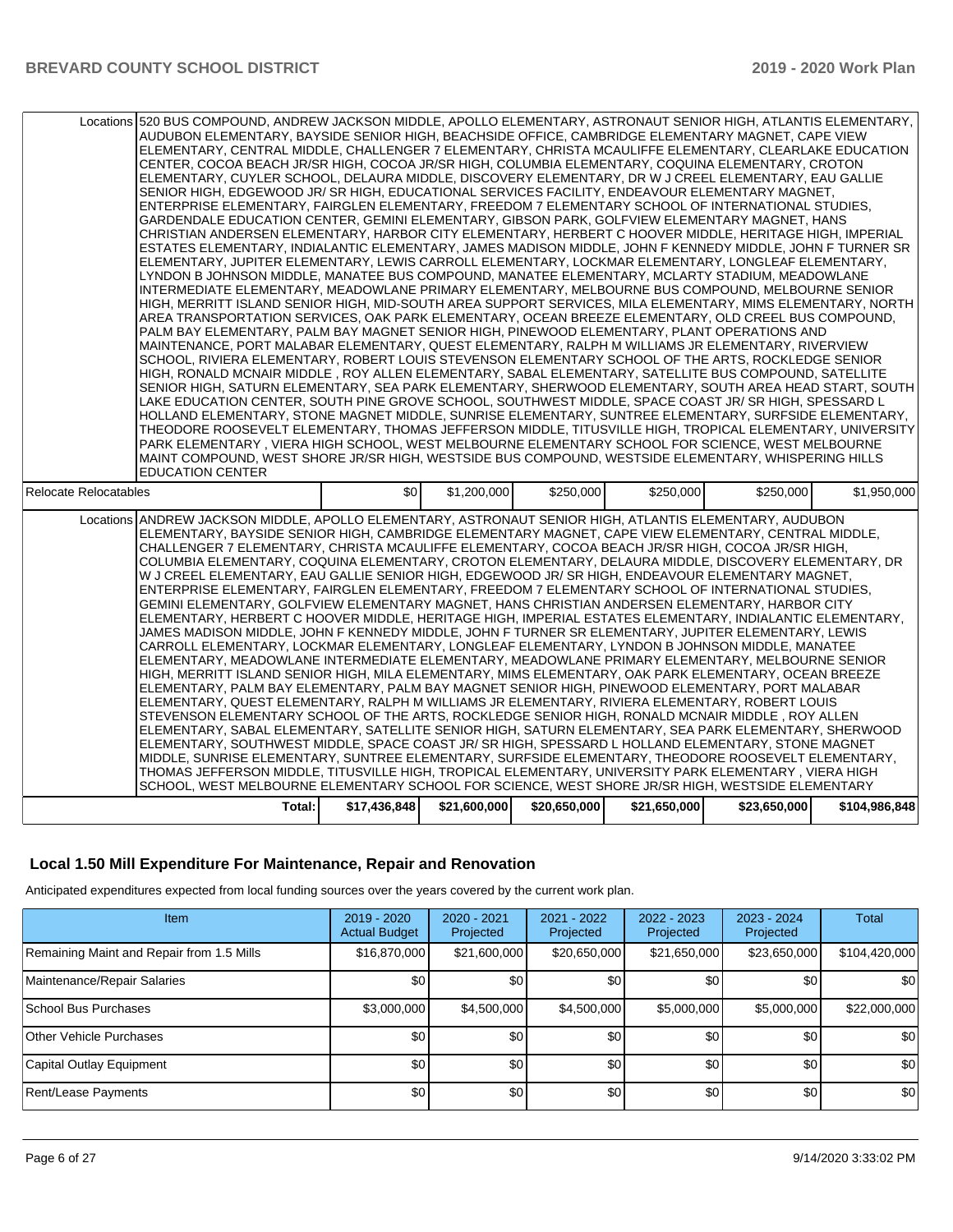| <b>COP Debt Service</b>                                      | \$35,468,000 | \$35,346,000 | \$37,702,000 | \$38,062,000 | \$38,062,000 | \$184,640,000 |
|--------------------------------------------------------------|--------------|--------------|--------------|--------------|--------------|---------------|
| Rent/Lease Relocatables                                      | \$0          | \$0          | \$0          | \$0          | \$0          | \$0           |
| Environmental Problems                                       | \$0          | \$0          | \$0          | \$0          | \$0          | \$0           |
| ls.1011.14 Debt Service                                      | \$0          | \$0          | \$0          | \$0          | \$0          | \$0           |
| Special Facilities Construction Account                      | \$0          | \$0          | \$0          | \$0          | \$0          | \$0           |
| Premiums for Property Casualty Insurance - 1011.71<br>(4a,b) | \$4,945,000  | \$4,945,000  | \$4,945,000  | \$4,945,000  | \$4,945,000  | \$24,725,000  |
| Qualified School Construction Bonds (QSCB)                   | \$0          | \$0          | \$0          | \$0          | \$0          | \$0           |
| Qualified Zone Academy Bonds (QZAB)                          | \$0          | \$0          | \$0          | \$0          | \$0          | \$0           |
| <b>Educational Technology</b>                                | \$2,500,000  | \$1,850,000  | \$1,850,000  | \$2,850,000  | \$3,500,000  | \$12,550,000  |
| <b>Food Service</b>                                          | \$1,500,000  | \$750,000    | \$750,000    | \$0          | \$0          | \$3,000,000   |
| <b>Transportation Capital Projects</b>                       | \$798,000    | \$0          | \$0          | \$0          | \$0          | \$798,000     |
| Budget Priorities/Special Projects                           | \$2,934,000  | \$1,500,000  | \$2,500,000  | \$2,500,000  | \$2,500,000  | \$11,934,000  |
| Prior Year Capital Projects in process                       | \$22,651,000 | \$0          | \$0          | \$0          | \$0          | \$22,651,000  |
| <b>Local Expenditure Totals:</b>                             | \$90,666,000 | \$70,491,000 | \$72,897,000 | \$75,007,000 | \$77,657,000 | \$386,718,000 |

## **Revenue**

#### **1.50 Mill Revenue Source**

Schedule of Estimated Capital Outlay Revenue from each currently approved source which is estimated to be available for expenditures on the projects included in the tentative district facilities work program. All amounts are NET after considering carryover balances, interest earned, new COP's, 1011.14 and 1011.15 loans, etc. Districts cannot use 1.5-Mill funds for salaries except for those explicitly associated with maintenance/repair projects. (1011.71 (5), F.S.)

| Item                                                                                | Fund | $2019 - 2020$<br><b>Actual Value</b> | $2020 - 2021$<br>Projected | $2021 - 2022$<br>Projected | $2022 - 2023$<br>Projected | 2023 - 2024<br>Projected | <b>Total</b>      |
|-------------------------------------------------------------------------------------|------|--------------------------------------|----------------------------|----------------------------|----------------------------|--------------------------|-------------------|
| (1) Non-exempt property<br>lassessed valuation                                      |      | \$45,455,674,986                     | \$47,501,180,360           | \$49,638,733,480           | \$51,872,476,480           | \$54,206,737,920         | \$248,674,803,226 |
| $(2)$ The Millage projected for<br>discretionary capital outlay per<br>ls.1011.71   |      | 1.50                                 | 1.50                       | 1.50                       | 1.50                       | 1.50                     |                   |
| $(3)$ Full value of the 1.50-Mill<br>discretionary capital outlay per<br>ls.1011.71 |      | \$76,365,534                         | \$79,801,983               | \$83,393,072               | \$87,145,760               | \$91,067,320             | \$417,773,669     |
| $(4)$ Value of the portion of the 1.50<br>-Mill ACTUALLY levied                     | 370  | \$65,456,172                         | \$68,401,700               | \$71,479,776               | \$74,696,366               | \$78,057,703             | \$358,091,717     |
| $(5)$ Difference of lines $(3)$ and $(4)$                                           |      | \$10,909,362                         | \$11,400,283               | \$11,913,296               | \$12,449,394               | \$13,009,617             | \$59,681,952      |

## **PECO Revenue Source**

The figure in the row designated "PECO Maintenance" will be subtracted from funds available for new construction because PECO maintenance dollars cannot be used for new construction.

| Item                         | Fund  | $2019 - 2020$<br><b>Actual Budget</b> | 2020 - 2021<br>Projected | 2021 - 2022<br>Projected | $2022 - 2023$<br>Projected | 2023 - 2024<br>Projected | Total |
|------------------------------|-------|---------------------------------------|--------------------------|--------------------------|----------------------------|--------------------------|-------|
| <b>PECO New Construction</b> | 340 I | \$0 <sub>1</sub>                      | \$0                      | \$0 <sub>1</sub>         | ¢∩                         | \$0                      | \$0   |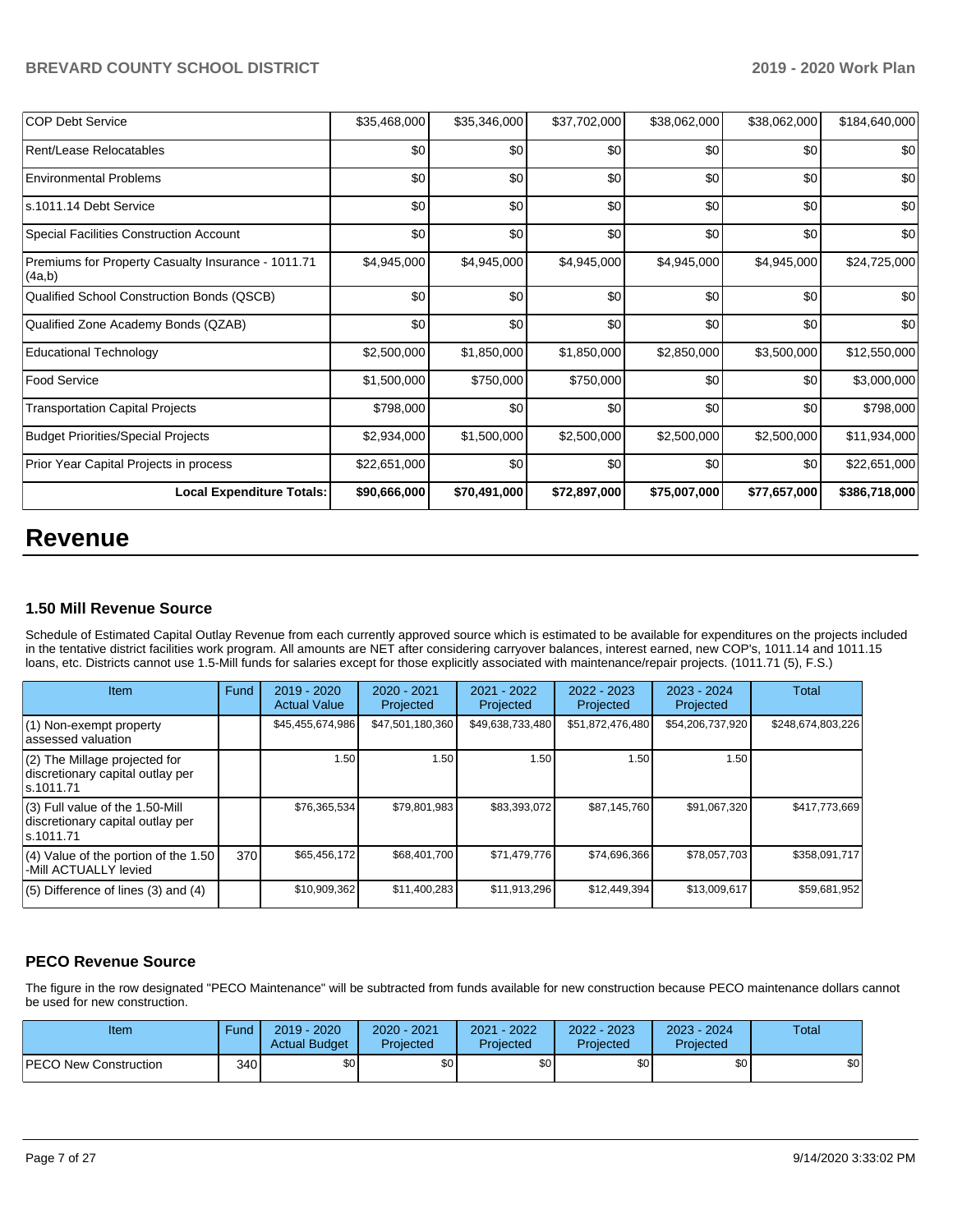| PECO Maintenance Expenditures | \$566,848 | ሶሳ<br>ພບ | \$0 | Ψ∪  | ΦΛ<br>งบ | \$566,848 |
|-------------------------------|-----------|----------|-----|-----|----------|-----------|
|                               | \$566,848 | \$0      | \$0 | \$0 | \$0      | \$566,848 |

#### **CO & DS Revenue Source**

Revenue from Capital Outlay and Debt Service funds.

| Item                                      | Fund | 2019 - 2020<br><b>Actual Budget</b> | $2020 - 2021$<br>Projected | $2021 - 2022$<br>Projected | $2022 - 2023$<br>Projected | $2023 - 2024$<br>Projected | Total        |
|-------------------------------------------|------|-------------------------------------|----------------------------|----------------------------|----------------------------|----------------------------|--------------|
| ICO & DS Cash Flow-through<br>Distributed | 360  | \$2,223,446                         | \$2,223,446                | \$2,223,446                | \$2,223,446                | \$2,223,446                | \$11,117,230 |
| ICO & DS Interest on<br>Undistributed CO  | 3601 | \$47.429                            | \$47.429                   | \$47.429                   | \$47.429                   | \$47.429                   | \$237.145    |
|                                           |      | \$2,270,875                         | \$2,270,875                | \$2.270.875                | \$2,270,875                | \$2,270,875                | \$11,354,375 |

#### **Fair Share Revenue Source**

Nothing reported for this section. All legally binding commitments for proportionate fair-share mitigation for impacts on public school facilities must be included in the 5-year district work program.

#### **Sales Surtax Referendum**

Specific information about any referendum for a 1-cent or ½-cent surtax referendum during the previous year.

**Did the school district hold a surtax referendum during the past fiscal year 2018 - 2019?**

No

#### **Additional Revenue Source**

Any additional revenue sources

| <b>Item</b>                                                                                            | 2019 - 2020<br><b>Actual Value</b> | 2020 - 2021<br>Projected | 2021 - 2022<br>Projected | 2022 - 2023<br>Projected | $2023 - 2024$<br>Projected | Total        |
|--------------------------------------------------------------------------------------------------------|------------------------------------|--------------------------|--------------------------|--------------------------|----------------------------|--------------|
| Proceeds from a s.1011.14/15 F.S. Loans                                                                | \$0                                | \$0                      | \$0                      | \$0                      | \$0                        | \$0          |
| District Bonds - Voted local bond<br>referendum proceeds per s.9, Art VII<br><b>State Constitution</b> | \$0                                | \$0                      | \$0                      | \$0                      | \$0                        | \$0          |
| Proceeds from Special Act Bonds                                                                        | \$0                                | \$0                      | \$0                      | \$0                      | \$0                        | \$0          |
| Estimated Revenue from CO & DS Bond<br>Sale                                                            | \$0                                | \$0                      | \$0                      | \$0                      | \$0                        | \$0          |
| Proceeds from Voted Capital<br>Improvements millage                                                    | \$0                                | \$0                      | \$0                      | \$0                      | \$0                        | \$0          |
| Other Revenue for Other Capital Projects                                                               | \$4,924,650                        | \$740,000                | \$740,000                | \$740,000                | \$740,000                  | \$7,884,650  |
| Proceeds from 1/2 cent sales surtax<br>authorized by school board                                      | \$43,538,000                       | \$23,729,000             | \$0                      | \$0                      | \$0                        | \$67,267,000 |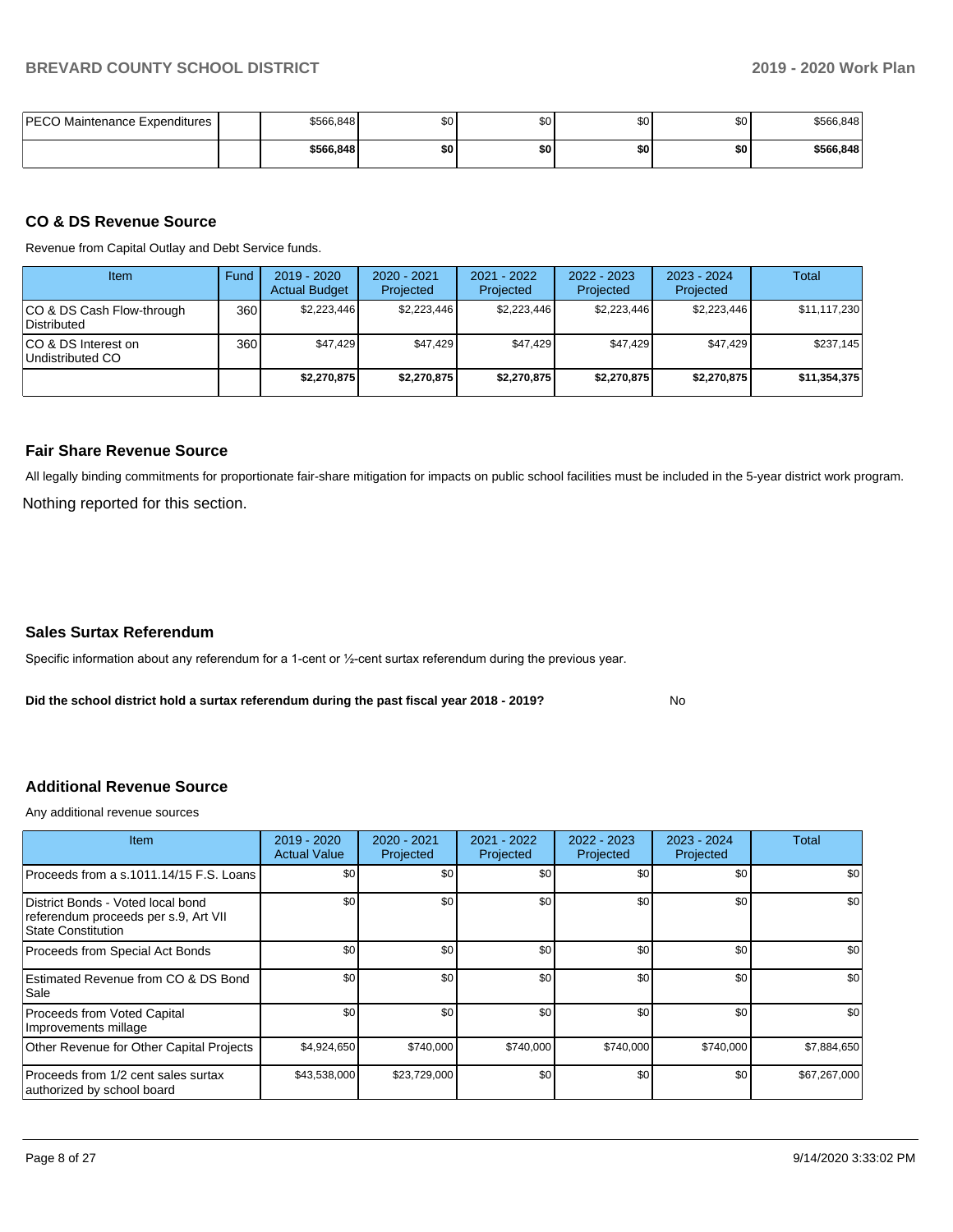| Proceeds from local governmental<br>infrastructure sales surtax                                                           | \$0           | \$0           | \$0          | \$0          | \$0          | \$0           |
|---------------------------------------------------------------------------------------------------------------------------|---------------|---------------|--------------|--------------|--------------|---------------|
| Proceeds from Certificates of<br>Participation (COP's) Sale                                                               | \$0           | \$0           | \$0          | \$0          | \$0          | \$0           |
| Classrooms First Bond proceeds amount<br>authorized in FY 1997-98                                                         | \$0           | \$0           | \$0          | \$0          | \$0          | \$0           |
| <b>Classrooms for Kids</b>                                                                                                | \$0           | \$0           | \$0          | \$0          | \$0          | \$0           |
| <b>District Equity Recognition</b>                                                                                        | \$0           | \$0           | \$0          | \$0          | \$0          | \$0           |
| <b>Federal Grants</b>                                                                                                     | \$0           | \$0           | \$0          | \$0          | \$0          | \$0           |
| Proportionate share mitigation (actual<br>cash revenue only, not in kind donations)                                       | \$0           | \$0           | \$0          | \$0          | \$0          | \$0           |
| Impact fees received                                                                                                      | \$14,237,000  | \$14,237,000  | \$12,200,000 | \$12,200,000 | \$12,200,000 | \$65,074,000  |
| Private donations                                                                                                         | \$0           | \$0           | \$0          | \$0          | \$0          | \$0           |
| Grants from local governments or not-for-<br>profit organizations                                                         | \$0           | \$0           | \$0          | \$0          | \$0          | \$0           |
| Interest, Including Profit On Investment                                                                                  | \$0           | \$0           | \$0          | \$0          | \$0          | \$0           |
| Revenue from Bonds pledging proceeds<br>from 1 cent or 1/2 cent Sales Surtax                                              | \$0           | \$0           | \$0          | \$0          | \$0          | \$0           |
| <b>Total Fund Balance Carried Forward</b>                                                                                 | \$24,698,338  | \$5,913,160   | \$5,313,860  | \$5,386,636  | \$5,816,002  | \$47,127,996  |
| General Capital Outlay Obligated Fund<br><b>Balance Carried Forward From Total</b><br><b>Fund Balance Carried Forward</b> | \$0           | \$0           | \$0          | \$0          | \$0          | \$0           |
| Special Facilities Construction Account                                                                                   | \$0           | \$0           | \$0          | \$0          | \$0          | \$0           |
| One Cent - 1/2 Cent Sales Surtax Debt<br>Service From Total Fund Balance Carried<br>Forward                               | \$0           | \$0           | \$0          | \$0          | \$0          | \$0           |
| Capital Outlay Projects Funds Balance<br>Carried Forward From Total Fund<br><b>Balance Carried Forward</b>                | \$0           | \$0           | \$0          | \$0          | \$0          | \$0           |
| Sales Surtax Carry Forward                                                                                                | \$73,553,976  | \$84,199,976  | \$0          | \$0          | \$0          | \$157,753,952 |
| CO&DS Carry Forward                                                                                                       | \$3,454,669   | \$0           | \$0          | \$0          | \$0          | \$3,454,669   |
| <b>Transfer from Food Service</b>                                                                                         | \$1,500,000   | \$750,000     | \$750,000    | \$0          | \$0          | \$3,000,000   |
| Impact Fee Carry Forward                                                                                                  | \$37,487,264  | \$29,500,264  | \$34,487,264 | \$38,187,264 | \$50,387,264 | \$190,049,320 |
| <b>Subtotal</b>                                                                                                           | \$203,393,897 | \$159,069,400 | \$53,491,124 | \$56,513,900 | \$69,143,266 | \$541,611,587 |

## **Total Revenue Summary**

| <b>Item Name</b>                                           | $2019 - 2020$<br><b>Budget</b> | 2020 - 2021<br>Projected | 2021 - 2022<br>Projected | $2022 - 2023$<br>Projected |                | <b>Five Year Total</b> |
|------------------------------------------------------------|--------------------------------|--------------------------|--------------------------|----------------------------|----------------|------------------------|
| Local 1.5 Mill Discretionary Capital Outlay<br>Revenue     | \$65,456,172                   | \$68,401,700             | \$71,479,776             | \$74,696,366               | \$78,057,703   | \$358,091,717          |
| PECO and 1.5 Mill Maint and Other 1.5<br>Mill Expenditures | (S90,666,000)                  | (\$70,491,000)           | (\$72,897,000)           | (\$75,007,000)             | (\$77,657,000) | (\$386,718,000)        |
| PECO Maintenance Revenue                                   | \$566,848                      | \$0                      | \$0                      | \$0                        | \$0            | \$566,848              |
| <b>Available 1.50 Mill for New</b><br><b>Construction</b>  | (\$25,209,828)                 | (\$2,089,300)            | (\$1,417,224)            | $($ \$310,634)             | \$400.703      | (\$28,626,283)         |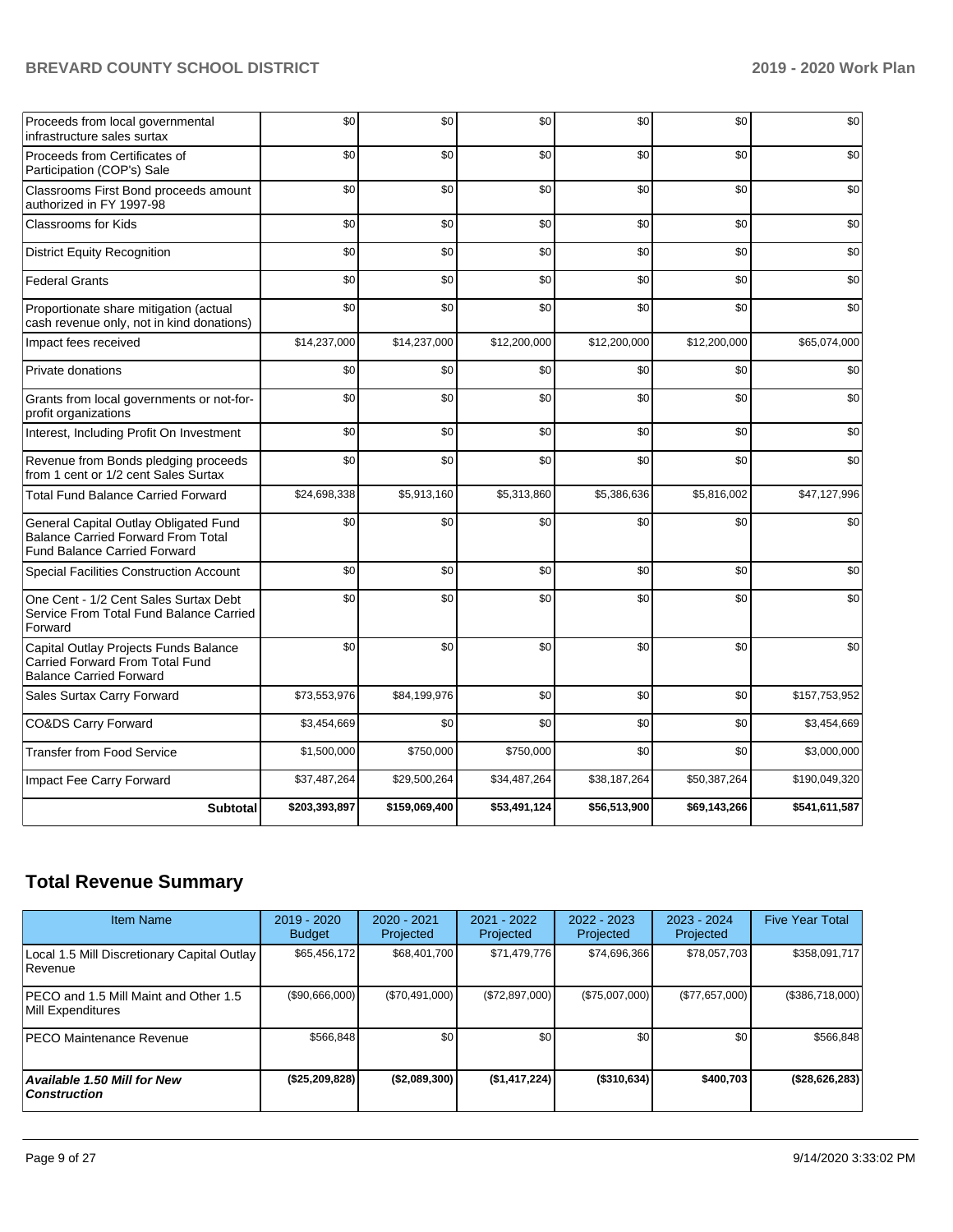| Item Name                            | 2019 - 2020<br><b>Budget</b> | 2020 - 2021<br>Projected | 2021 - 2022<br>Projected | $2022 - 2023$<br>Projected | $2023 - 2024$<br>Projected | <b>Five Year Total</b> |
|--------------------------------------|------------------------------|--------------------------|--------------------------|----------------------------|----------------------------|------------------------|
| CO & DS Revenue                      | \$2,270,875                  | \$2,270,875              | \$2,270,875              | \$2,270,875                | \$2,270,875                | \$11,354,375           |
| <b>PECO New Construction Revenue</b> | \$0                          | \$0                      | \$0                      | \$0                        | \$0                        | \$0                    |
| <b>Other/Additional Revenue</b>      | \$203,393,897                | \$159,069,400            | \$53,491,124             | \$56,513,900               | \$69,143,266               | \$541,611,587          |
| <b>Total Additional Revenuel</b>     | \$205,664,772                | \$161,340,275            | \$55,761,999             | \$58,784,775               | \$71,414,141               | \$552,965,962          |
| <b>Total Available Revenue</b>       | \$180,454,944                | \$159,250,975            | \$54,344,775             | \$58,474,141               | \$71,814,844               | \$524,339,679          |

# **Project Schedules**

## **Capacity Project Schedules**

A schedule of capital outlay projects necessary to ensure the availability of satisfactory classrooms for the projected student enrollment in K-12 programs.

| <b>Project Description</b>               | Location                  |                          | 2019 - 2020  | 2020 - 2021 | 2021 - 2022 | 2022 - 2023 | 2023 - 2024 | <b>Total</b>     | Funded |
|------------------------------------------|---------------------------|--------------------------|--------------|-------------|-------------|-------------|-------------|------------------|--------|
| Central Area<br><b>Elementary School</b> | Location not<br>specified | Planned<br>Cost:         | \$21,474,000 | \$2,000,000 | \$0         | \$0         | \$0         | \$23,474,000 Yes |        |
|                                          |                           | <b>Student Stations:</b> | 970          | $\Omega$    | $\Omega$    | $\Omega$    | 0           | 970              |        |
|                                          |                           | <b>Total Classrooms:</b> | 48           | 0           | $\mathbf 0$ | 0           | 0           | 48               |        |
|                                          |                           | Gross Sq Ft:             | 140,109      | $\Omega$    | $\mathbf 0$ | $\Omega$    | $\mathbf 0$ | 140,109          |        |
| South Area<br><b>Elementary School</b>   | Location not<br>specified | Planned<br>Cost:         | \$0          | \$0         | \$0         | \$0         | \$1,000,000 | \$1,000,000 Yes  |        |
|                                          |                           | <b>Student Stations:</b> | $\mathbf 0$  | 0           | $\mathbf 0$ | 0           | 970         | 970              |        |
|                                          |                           | <b>Total Classrooms:</b> | $\mathbf 0$  | $\Omega$    | $\Omega$    | $\Omega$    | 48          | 48               |        |
|                                          |                           | Gross Sq Ft:             | $\mathbf 0$  | $\Omega$    | $\Omega$    | $\Omega$    | 140,109     | 140,109          |        |
| Central Area<br>Secondary Capacity       | Location not<br>specified | Planned<br>Cost:         | \$0          | \$1,500,000 | \$5,500,000 | \$0         | \$0         | \$7,000,000 Yes  |        |
|                                          |                           | <b>Student Stations:</b> | 0            | 300         | $\mathbf 0$ | 0           | 0           | 300              |        |
|                                          |                           | <b>Total Classrooms:</b> | 0            | 12          | $\mathbf 0$ | 0           | $\mathbf 0$ | 12               |        |
|                                          |                           | Gross Sq Ft:             | 0            | 70,000      | $\mathbf 0$ | 0           | 0           | 70,000           |        |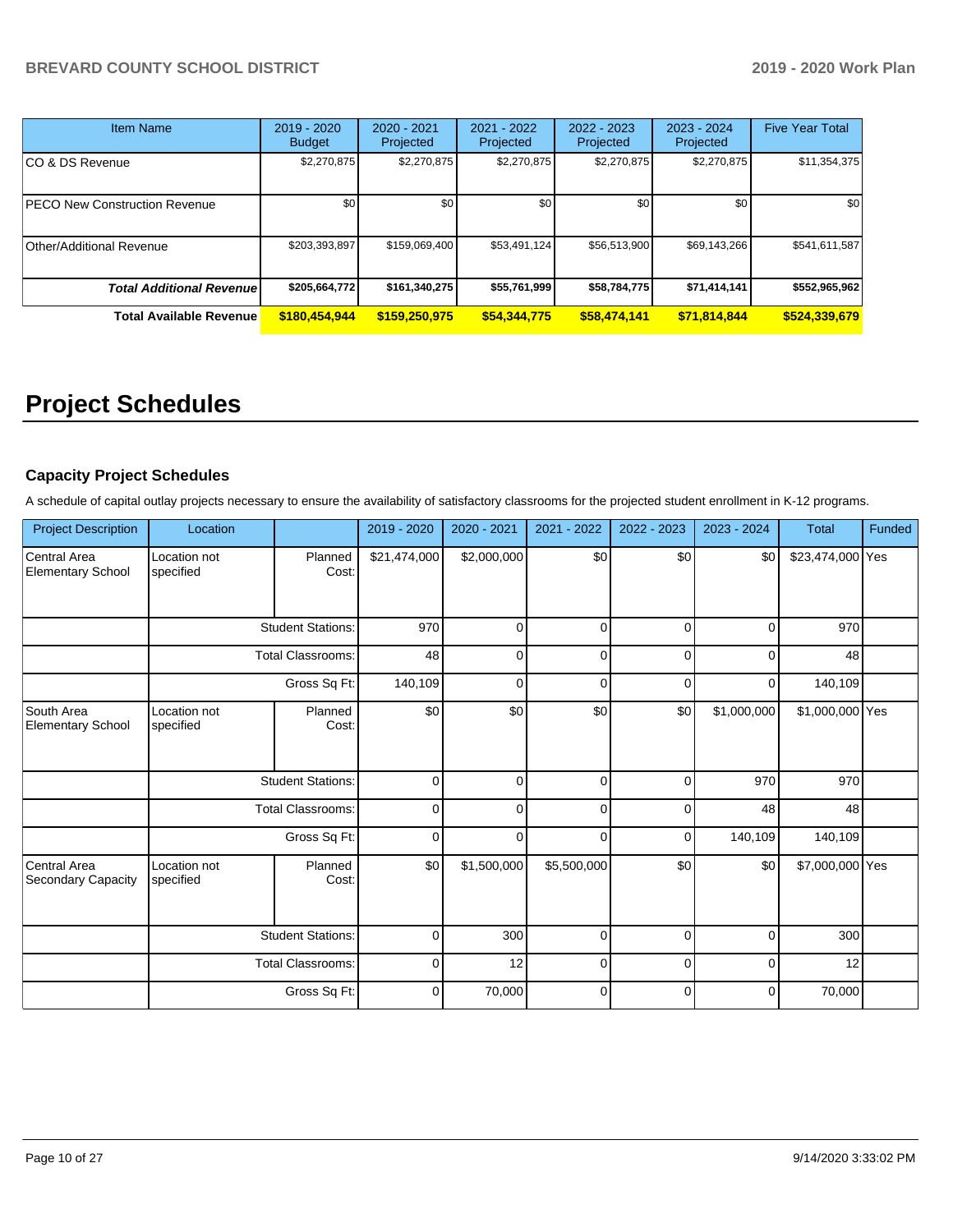| Mims Cafeteria               | Location not<br>specified | Planned<br>Cost:         | \$750,000    | \$4,750,000 | \$0            | \$0            | \$0      | \$5,500,000 Yes |  |
|------------------------------|---------------------------|--------------------------|--------------|-------------|----------------|----------------|----------|-----------------|--|
|                              |                           | <b>Student Stations:</b> | 44           | 0           | $\overline{0}$ | 01             | 0        | 44              |  |
|                              |                           | <b>Total Classrooms:</b> | 0            | 0           | $\overline{0}$ | $\overline{0}$ | $\Omega$ | 0               |  |
|                              |                           | Gross Sq Ft:             | 50,000       | 0           | $\overline{0}$ | ΟI             | 0        | 50,000          |  |
| North Elementary<br>Capacity | Location not<br>specified | Planned<br>Cost:         | \$0          | \$1,000,000 | \$3,000,000    | \$0            | \$0      | \$4,000,000 Yes |  |
|                              | <b>Student Stations:</b>  |                          | $\mathbf{0}$ | 240         | $\overline{0}$ | $\overline{0}$ | 0        | 240             |  |
|                              | <b>Total Classrooms:</b>  |                          | $\Omega$     | 12          | $\overline{0}$ | $\Omega$       | 0        | 12              |  |
|                              |                           | Gross Sq Ft:             | 0            | 35,000      | $\overline{0}$ | ٥I             | 0        | 35,000          |  |

| <b>Planned Cost:</b>     | \$22,224,000 | \$9,250,000 | \$8,500,000 | \$0 | \$1,000,000 | \$40,974,000 |
|--------------------------|--------------|-------------|-------------|-----|-------------|--------------|
| <b>Student Stations:</b> | 1.014        | 540 l       |             | u   | 970         | 2,524        |
| <b>Total Classrooms:</b> | 48           | 24 I        |             |     | 48          | 120          |
| Gross Sq Ft:             | 190.109      | 105,000     |             | 0   | 140.109     | 435,218      |

#### **Other Project Schedules**

Major renovations, remodeling, and additions of capital outlay projects that do not add capacity to schools.

| <b>Project Description</b>                             | Location               | 2019 - 2020<br>Actual Budget | 2020 - 2021<br>Projected     | $2021 - 2022$<br>Projected | 2022 - 2023<br>Projected | 2023 - 2024<br>Projected | Total                       | Funded |
|--------------------------------------------------------|------------------------|------------------------------|------------------------------|----------------------------|--------------------------|--------------------------|-----------------------------|--------|
| Sales Surtax Renewal Projects   Location not specified |                        |                              | \$32,892,000 \$107,928,976   | \$٥Ι                       | ا 30                     |                          | \$0 \$140,820,976 Yes       |        |
| CO&DS HVAC_                                            | Location not specified | \$5,725,544                  | \$2,270,875                  | \$2,270,875                | \$2,270,875              | \$2,270,875              | \$14.809.044 Yes            |        |
|                                                        |                        |                              | \$38,617,544   \$110,199,851 | \$2,270,875                | \$2,270,875              |                          | \$2,270,875   \$155,630,020 |        |

#### **Additional Project Schedules**

Any projects that are not identified in the last approved educational plant survey.

Nothing reported for this section.

#### **Non Funded Growth Management Project Schedules**

Schedule indicating which projects, due to planned development, that CANNOT be funded from current revenues projected over the next five years.

Nothing reported for this section.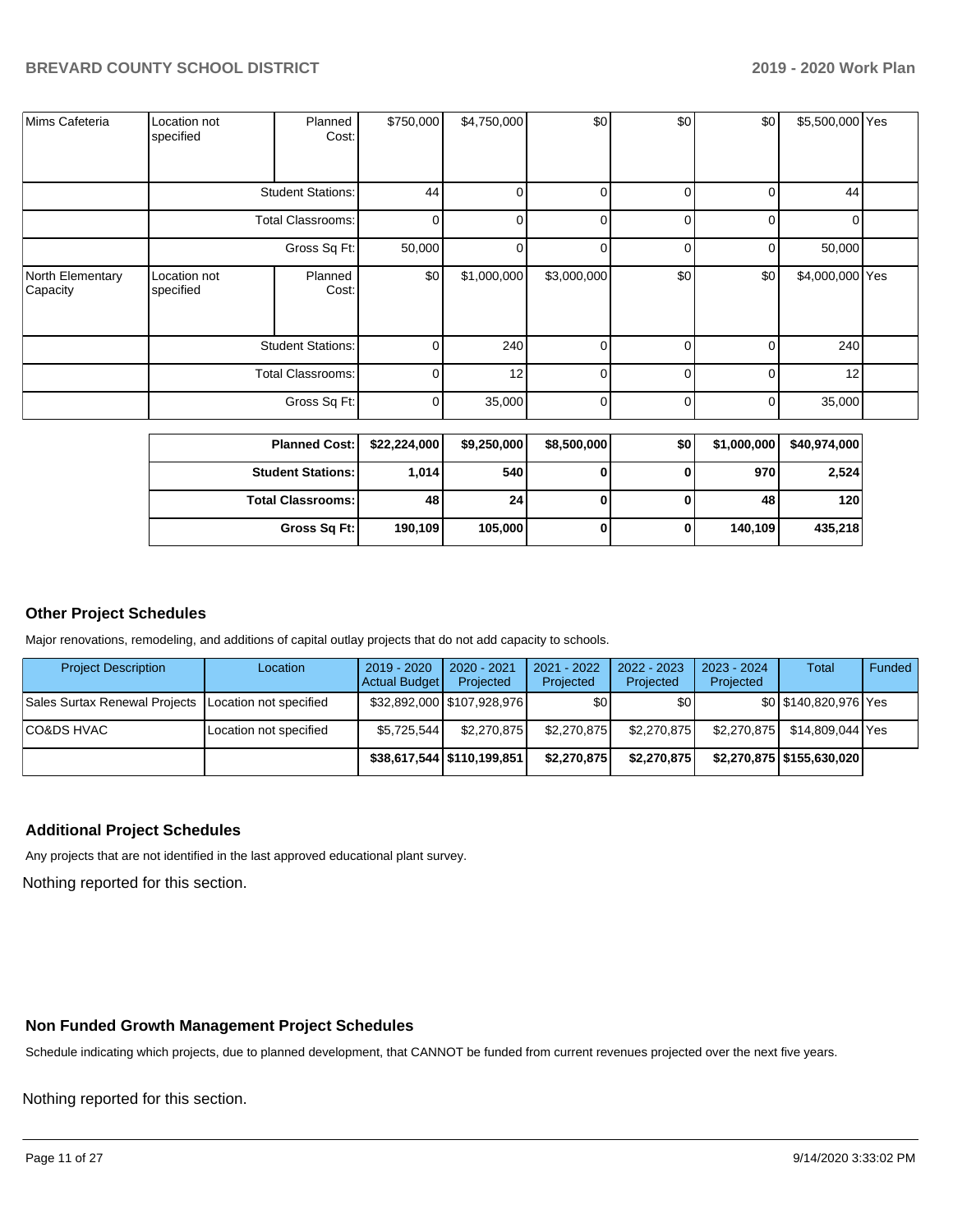# **Tracking**

## **Capacity Tracking**

| Location                                     | $2019 -$<br>2020 Satis.<br>Stu. Sta. | Actual<br>$2019 -$<br>2020 FISH<br>Capacity | Actual<br>$2018 -$<br>2019<br><b>COFTE</b> | # Class<br><b>Rooms</b> | Actual<br>Average<br>$2019 -$<br>2020 Class<br><b>Size</b> | Actual<br>$2019 -$<br>2020<br><b>Utilization</b> | <b>New</b><br>Stu.<br>Capacity | <b>New</b><br>Rooms to<br>be<br>Added/Re<br>moved | Projected<br>$2023 -$<br>2024<br><b>COFTE</b> | Projected<br>$2023 -$<br>2024<br><b>Utilization</b> | Projected<br>$2023 -$<br>2024 Class<br><b>Size</b> |
|----------------------------------------------|--------------------------------------|---------------------------------------------|--------------------------------------------|-------------------------|------------------------------------------------------------|--------------------------------------------------|--------------------------------|---------------------------------------------------|-----------------------------------------------|-----------------------------------------------------|----------------------------------------------------|
| <b>TITUSVILLE HIGH</b>                       | 1.945                                | 1.847                                       | 1.260                                      | 85                      | 15                                                         | 68.00 %                                          | $\Omega$                       | $\Omega$                                          | 1,333                                         | 72.00 %                                             | 16                                                 |
| <b>OAK PARK</b><br><b>ELEMENTARY</b>         | 968                                  | 968                                         | 713                                        | 51                      | 14                                                         | 74.00 %                                          | $-66$                          | $-3$                                              | 593                                           | 66.00 %                                             | 12                                                 |
| <b>JAMES MADISON</b><br><b>MIDDLE</b>        | 825                                  | 742                                         | 501                                        | 39                      | 13                                                         | 67.00 %                                          | $\Omega$                       | $\Omega$                                          | 440                                           | 59.00 %                                             | 11                                                 |
| <b>APOLLO ELEMENTARY</b>                     | 902                                  | 902                                         | 846                                        | 48                      | 18                                                         | 94.00%                                           | 22                             | $\overline{2}$                                    | 862                                           | 93.00 %                                             | 17                                                 |
| <b>RIVERVIEW SCHOOL</b>                      | 547                                  | 547                                         | $\Omega$                                   | 23                      | $\Omega$                                                   | 0.00%                                            | $\Omega$                       | $\Omega$                                          | 22                                            | 4.00 %                                              | $\mathbf{1}$                                       |
| <b>COQUINA ELEMENTARY</b>                    | 711                                  | 711                                         | 474                                        | 37                      | 13                                                         | 67.00 %                                          | -66                            | -3                                                | 340                                           | 53.00 %                                             | 10                                                 |
| <b>MIMS ELEMENTARY</b>                       | 725                                  | 725                                         | 332                                        | 38                      | 9                                                          | 46.00%                                           | 110                            | 5                                                 | 455                                           | 54.00 %                                             | 11                                                 |
| <b>SOUTH LAKE</b><br><b>EDUCATION CENTER</b> | 481                                  | $\Omega$                                    | 297                                        | 26                      | 11                                                         | 0.00%                                            | $\Omega$                       | $\Omega$                                          | 332                                           | 0.00%                                               | 13                                                 |
| <b>ANDREW JACKSON</b><br><b>MIDDLE</b>       | 727                                  | 654                                         | 537                                        | 32                      | 17                                                         | 82.00%                                           | 100                            | 5                                                 | 647                                           | 86.00 %                                             | 17                                                 |
| <b>IMPERIAL ESTATES</b><br><b>ELEMENTARY</b> | 729                                  | 729                                         | 634                                        | 38                      | 17                                                         | 87.00%                                           | $\Omega$                       | $\Omega$                                          | 582                                           | 80.00%                                              | 15                                                 |
| <b>ASTRONAUT SENIOR</b><br><b>HIGH</b>       | 1,522                                | 1,445                                       | 1,002                                      | 67                      | 15                                                         | 69.00%                                           | $\Omega$                       | $\Omega$                                          | 945                                           | 65.00 %                                             | 14                                                 |
| <b>PINEWOOD</b><br><b>ELEMENTARY</b>         | 569                                  | 569                                         | 490                                        | 29                      | 17                                                         | 86.00 %                                          | 22                             | $\mathbf{1}$                                      | 505                                           | 85.00 %                                             | 17                                                 |
| <b>CHALLENGER 7</b><br><b>ELEMENTARY</b>     | 573                                  | 573                                         | 561                                        | 30                      | 19                                                         | 98.00 %                                          | $-22$                          | $-1$                                              | 478                                           | 87.00 %                                             | 16                                                 |
| <b>ATLANTIS ELEMENTARY</b>                   | 739                                  | 739                                         | 713                                        | 39                      | 18                                                         | 96.00%                                           | $\Omega$                       | $\overline{0}$                                    | 611                                           | 83.00 %                                             | 16                                                 |
| <b>ROCKLEDGE SENIOR</b><br><b>HIGH</b>       | 1,791                                | 1,701                                       | 827                                        | 80                      | 10                                                         | 49.00 %                                          | 480                            | 20                                                | 1,318                                         | 60.00%                                              | 13                                                 |
| <b>CLEARLAKE</b><br><b>EDUCATION CENTER</b>  | 747                                  | $\Omega$                                    | $\Omega$                                   | 36                      | $\Omega$                                                   | 0.00%                                            | $\Omega$                       | $\Omega$                                          | $\mathbf{0}$                                  | 0.00%                                               | $\Omega$                                           |
| <b>CAMBRIDGE</b><br><b>ELEMENTARY MAGNET</b> | 765                                  | 765                                         | 618                                        | 40                      | 15                                                         | 81.00%                                           | $\Omega$                       | $\Omega$                                          | 594                                           | 78.00 %                                             | 15                                                 |
| <b>ENDEAVOUR</b><br><b>ELEMENTARY MAGNET</b> | 990                                  | 990                                         | 604                                        | 52                      | 12                                                         | 61.00%                                           | -66                            | $-3$                                              | 546                                           | 59.00 %                                             | 11                                                 |
| <b>GOLFVIEW</b><br><b>ELEMENTARY MAGNET</b>  | 777                                  | 777                                         | 517                                        | 40                      | 13                                                         | 67.00%                                           | $-44$                          | $-2$                                              | 479                                           | 65.00 %                                             | 13                                                 |
| RONALD MCNAIR<br><b>MIDDLE</b>               | 679                                  | 611                                         | 471                                        | 30                      | 16                                                         | 77.00 %                                          | 60                             | 3                                                 | 528                                           | 79.00 %                                             | 16                                                 |
| <b>FAIRGLEN</b><br><b>ELEMENTARY</b>         | 789                                  | 789                                         | 634                                        | 42                      | 15                                                         | 80.00%                                           | 88                             | $\overline{4}$                                    | 710                                           | 81.00%                                              | 15                                                 |
| <b>JOHN F KENNEDY</b><br><b>MIDDLE</b>       | 903                                  | 812                                         | 585                                        | 42                      | 14                                                         | 72.00 %                                          | 160                            | $\overline{4}$                                    | 665                                           | 68.00 %                                             | 14                                                 |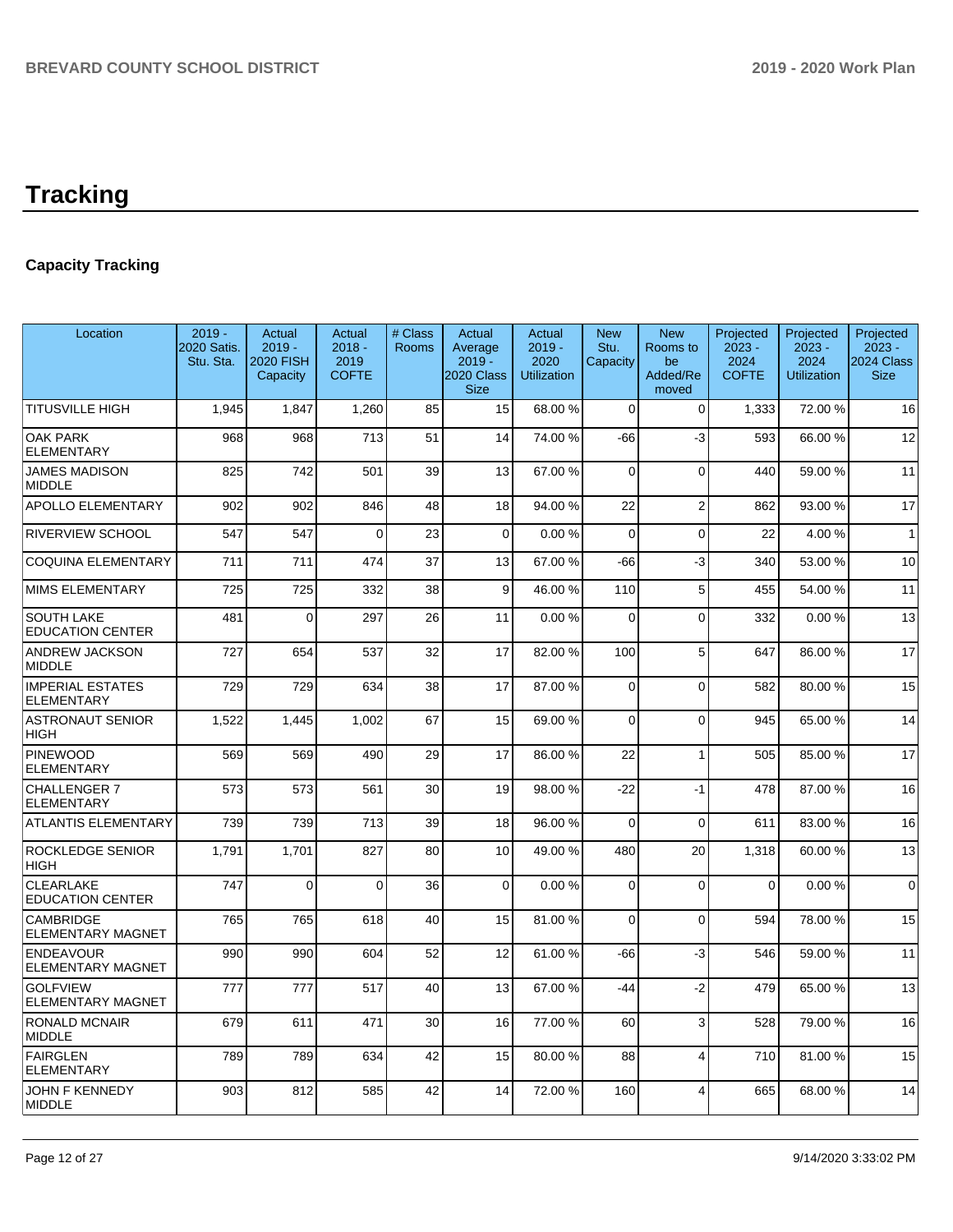| COCOA JR/SR HIGH                                                 | 2,296 | 2,066    | 1,464    | 98  | 15          | 71.00%  | 140            | $\overline{7}$          | 1,602 | 73.00 % | 15          |
|------------------------------------------------------------------|-------|----------|----------|-----|-------------|---------|----------------|-------------------------|-------|---------|-------------|
| <b>SATURN ELEMENTARY</b>                                         | 976   | 976      | 733      | 51  | 14          | 75.00 % | 286            | 13                      | 1,020 | 81.00%  | 16          |
| <b>HANS CHRISTIAN</b><br><b>ANDERSEN</b><br><b>ELEMENTARY</b>    | 884   | 884      | 722      | 35  | 21          | 82.00 % | 0              | $\Omega$                | 673   | 76.00 % | 19          |
| MELBOURNE SENIOR<br><b>HIGH</b>                                  | 2,479 | 2,355    | 1,905    | 106 | 18          | 81.00%  | 72             | 3                       | 1,970 | 81.00%  | 18          |
| <b>PALM BAY MAGNET</b><br><b>SENIOR HIGH</b>                     | 2,739 | 2,602    | 1,345    | 117 | 11          | 52.00 % | 336            | 14                      | 1,697 | 58.00 % | 13          |
| <b>WEST MELBOURNE</b><br>ELEMENTARY SCHOOL<br><b>FOR SCIENCE</b> | 618   | 618      | 549      | 31  | 18          | 89.00 % | 22             | $\mathbf{1}$            | 549   | 86.00 % | 17          |
| <b>UNIVERSITY PARK</b><br><b>ELEMENTARY</b>                      | 811   | 811      | 432      | 41  | 11          | 53.00 % | $-22$          | $-1$                    | 670   | 85.00 % | 17          |
| PORT MALABAR<br>ELEMENTARY                                       | 852   | 852      | 653      | 45  | 15          | 77.00 % | $-88$          | $-4$                    | 576   | 75.00 % | 14          |
| <b>STONE MAGNET</b><br><b>MIDDLE</b>                             | 1,138 | 1,024    | 785      | 53  | 15          | 77.00 % | 120            | 6                       | 914   | 80.00%  | 15          |
| <b>PALM BAY</b><br><b>ELEMENTARY</b>                             | 983   | 983      | 565      | 51  | 11          | 57.00 % | 88             | $\overline{\mathbf{4}}$ | 651   | 61.00%  | 12          |
| <b>LOCKMAR</b><br><b>ELEMENTARY</b>                              | 892   | 892      | 707      | 47  | 15          | 79.00 % | $\mathbf 0$    | $\Omega$                | 645   | 72.00 % | 14          |
| JOHN F TURNER SR<br><b>ELEMENTARY</b>                            | 874   | 874      | 534      | 46  | 12          | 61.00%  | -44            | $-2$                    | 492   | 59.00 % | 11          |
| <b>SOUTHWEST MIDDLE</b>                                          | 1,308 | 1,177    | 830      | 57  | 15          | 71.00 % | $\mathbf 0$    | $\mathbf 0$             | 861   | 73.00 % | 15          |
| <b>COLUMBIA</b><br><b>ELEMENTARY</b>                             | 751   | 751      | 444      | 39  | 11          | 59.00 % | -22            | $-1$                    | 416   | 57.00 % | 11          |
| <b>DISCOVERY</b><br><b>ELEMENTARY</b>                            | 980   | 980      | 619      | 51  | 12          | 63.00 % | $-66$          | $-3$                    | 564   | 62.00 % | 12          |
| <b>CHRISTA MCAULIFFE</b><br><b>ELEMENTARY</b>                    | 918   | 918      | 756      | 48  | 16          | 82.00 % | $-176$         | -8                      | 570   | 77.00 % | 14          |
| <b>RIVIERA ELEMENTARY</b>                                        | 777   | 777      | 639      | 40  | 16          | 82.00 % | 154            | $\overline{7}$          | 804   | 86.00 % | 17          |
| JUPITER ELEMENTARY                                               | 930   | 930      | 681      | 48  | 14          | 73.00 % | 132            | 6                       | 816   | 77.00 % | 15          |
| <b>EAU GALLIE SENIOR</b><br><b>HIGH</b>                          | 2,350 | 2,232    | 1,529    | 104 | 15          | 68.00 % | $-72$          | $-3$                    | 1,457 | 67.00 % | 14          |
| <b>WEST SHORE JR/SR</b><br><b>HIGH</b>                           | 1,404 | 1,263    | 910      | 54  | 17          | 72.00 % | $\mathbf 0$    | $\Omega$                | 910   | 72.00 % | 17          |
| LYNDON B JOHNSON<br><b>MIDDLE</b>                                | 1.108 | 997      | 739      | 52  | 14          | 74.00 % | $\overline{0}$ | $\Omega$                | 706   | 71.00 % | 14          |
| <b>SHERWOOD</b><br>ELEMENTARY                                    | 609   | 609      | 400      | 32  | 13          | 66.00 % | 0              | $\mathbf 0$             | 403   | 66.00 % | 13          |
| <b>HARBOR CITY</b><br><b>ELEMENTARY</b>                          | 629   | 629      | 351      | 32  | 11          | 56.00 % | $\mathbf 0$    | $\mathbf 0$             | 345   | 55.00 % | 11          |
| <b>SABAL ELEMENTARY</b>                                          | 785   | 785      | 528      | 40  | 13          | 67.00 % | -44            | $-2$                    | 462   | 62.00%  | 12          |
| <b>SOUTH PINE GROVE</b><br><b>SCHOOL</b>                         | 117   | $\Omega$ | $\Omega$ | 11  | $\mathbf 0$ | 0.00%   | 0              | $\Omega$                | 0     | 0.00%   | $\mathbf 0$ |
| <b>CROTON ELEMENTARY</b>                                         | 795   | 795      | 527      | 41  | 13          | 66.00 % | 66             | 3                       | 592   | 69.00 % | 13          |
| <b>ROY ALLEN</b><br>ELEMENTARY                                   | 751   | 751      | 677      | 39  | 17          | 90.00 % | 0              | $\mathbf 0$             | 670   | 89.00 % | 17          |
| SUNTREE ELEMENTARY                                               | 755   | 755      | 672      | 39  | 17          | 89.00 % | $\mathbf 0$    | $\mathbf 0$             | 493   | 65.00 % | 13          |
| MERRITT ISLAND<br><b>SENIOR HIGH</b>                             | 2,015 | 1,914    | 1,371    | 86  | 16          | 72.00 % | $-72$          | $-3$                    | 1,259 | 68.00 % | 15          |
| EDGEWOOD JR/SR<br>HIGH                                           | 1,191 | 1,071    | 866      | 50  | 17          | 81.00 % | $\mathbf 0$    | $\mathbf 0$             | 866   | 81.00 % | 17          |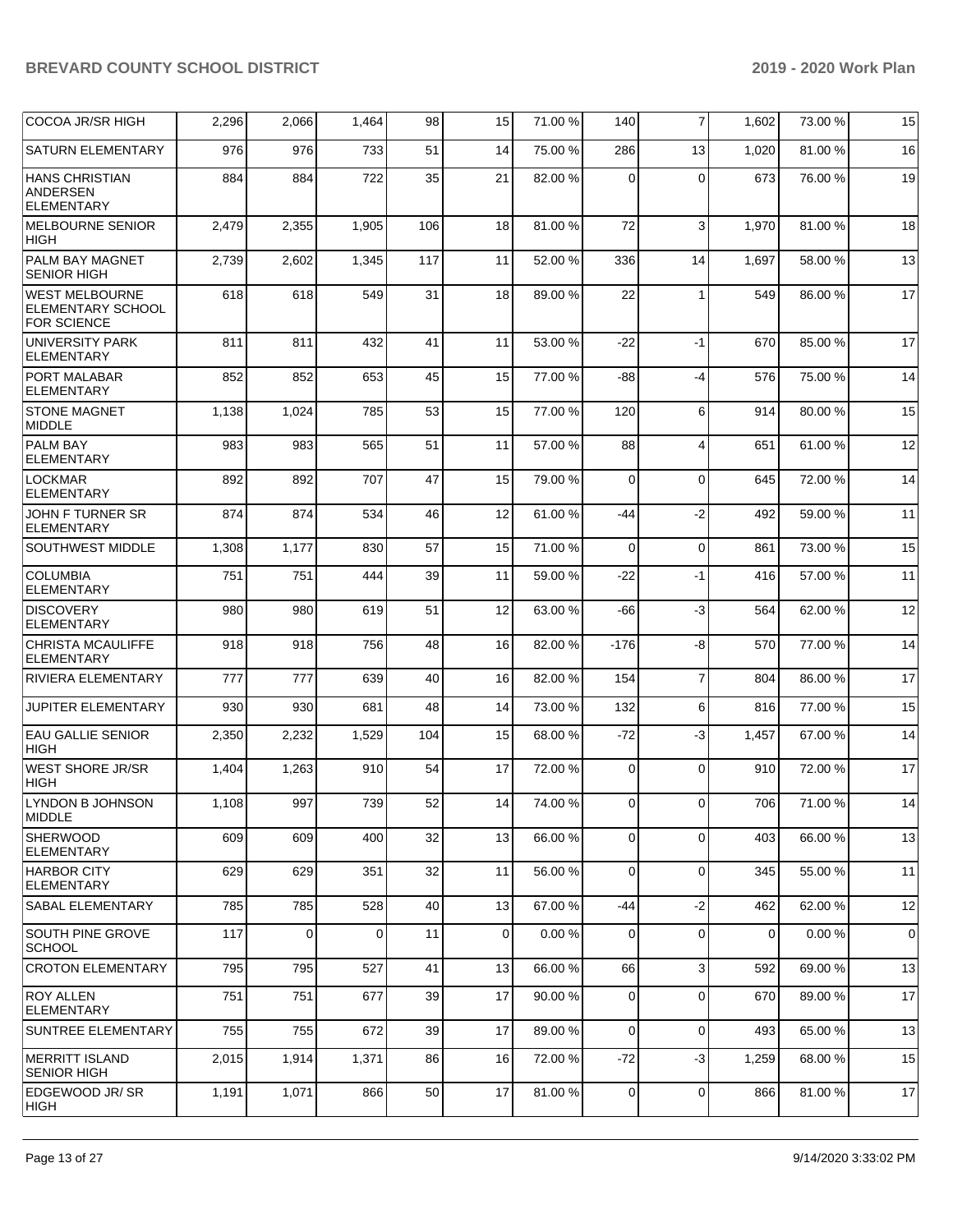| <b>MILA ELEMENTARY</b>                                                             | 707   | 707   | 445   | 37   | 12          | 63.00 % | 22          | $\mathbf{1}$   | 460         | 63.00 % | 12          |
|------------------------------------------------------------------------------------|-------|-------|-------|------|-------------|---------|-------------|----------------|-------------|---------|-------------|
| <b>TROPICAL</b><br><b>ELEMENTARY</b>                                               | 910   | 910   | 821   | 48   | 17          | 90.00 % | 44          | $\overline{2}$ | 793         | 83.00 % | 16          |
| <b>AUDUBON</b><br><b>ELEMENTARY</b>                                                | 761   | 761   | 515   | 40   | 13          | 68.00 % | $\mathbf 0$ | $\Omega$       | 460         | 60.00 % | 12          |
| <b>GARDENDALE</b><br><b>EDUCATION CENTER</b>                                       | 681   | 681   | 10    | 34   | $\mathbf 0$ | 1.00 %  | $\mathbf 0$ | $\Omega$       | $\mathbf 0$ | 0.00%   | $\mathbf 0$ |
| <b>THOMAS JEFFERSON</b><br><b>MIDDLE</b>                                           | 949   | 854   | 656   | 42   | 16          | 77.00 % | $\mathbf 0$ | $\Omega$       | 491         | 57.00 % | 12          |
| <b>LEWIS CARROLL</b><br><b>ELEMENTARY</b>                                          | 751   | 751   | 663   | 39   | 17          | 88.00 % | $\mathbf 0$ | $\Omega$       | 554         | 74.00 % | 14          |
| COCOA BEACH JR/SR<br><b>HIGH</b>                                                   | 1,628 | 1,465 | 959   | 69   | 14          | 65.00 % | $\mathbf 0$ | $\Omega$       | 959         | 65.00 % | 14          |
| <b>THEODORE</b><br><b>ROOSEVELT</b><br><b>ELEMENTARY</b>                           | 599   | 599   | 357   | 31   | 12          | 60.00 % | $\Omega$    | $\Omega$       | 307         | 51.00 % | 10          |
| <b>FREEDOM 7</b><br>ELEMENTARY SCHOOL<br><b>OF INTERNATIONAL</b><br><b>STUDIES</b> | 475   | 475   | 381   | 25   | 15          | 80.00 % | 0           | $\Omega$       | 381         | 80.00 % | 15          |
| <b>CAPE VIEW</b><br><b>ELEMENTARY</b>                                              | 570   | 570   | 358   | 30   | 12          | 63.00 % | $\Omega$    | $\Omega$       | 312         | 55.00 % | 10          |
| <b>SATELLITE SENIOR</b><br><b>HIGH</b>                                             | 1,595 | 1,515 | 1,193 | 67   | 18          | 79.00 % | -24         | $-1$           | 1,107       | 74.00 % | 17          |
| <b>DELAURA MIDDLE</b>                                                              | 1,043 | 938   | 815   | 47   | 17          | 87.00 % | $\mathbf 0$ | $\mathbf 0$    | 771         | 82.00 % | 16          |
| <b>SPESSARD L HOLLAND</b><br><b>ELEMENTARY</b>                                     | 605   | 605   | 498   | 32   | 16          | 82.00 % | 0           | $\Omega$       | 487         | 80.00 % | 15          |
| <b>SEA PARK</b><br><b>ELEMENTARY</b>                                               | 461   | 461   | 315   | 24   | 13          | 68.00 % | 0           | $\Omega$       | 334         | 72.00 % | 14          |
| <b>SURFSIDE</b><br><b>ELEMENTARY</b>                                               | 541   | 541   | 458   | 28   | 16          | 85.00 % | $\Omega$    | $\Omega$       | 374         | 69.00 % | 13          |
| <b>OCEAN BREEZE</b><br><b>ELEMENTARY</b>                                           | 654   | 654   | 525   | 35   | 15          | 80.00 % | -66         | $-3$           | 467         | 79.00 % | 15          |
| INDIALANTIC<br>ELEMENTARY                                                          | 798   | 798   | 739   | 42   | 18          | 93.00 % | $-22$       | $-1$           | 729         | 94.00 % | 18          |
| HERBERT C HOOVER<br><b>MIDDLE</b>                                                  | 732   | 658   | 503   | 33   | 15          | 76.00 % | $\mathbf 0$ | $\Omega$       | 458         | 70.00%  | 14          |
| <b>GEMINI ELEMENTARY</b>                                                           | 711   | 711   | 465   | 37   | 13          | 65.00 % | -44         | $-2$           | 398         | 60.00 % | 11          |
| DR W J CREEL<br><b>ELEMENTARY</b>                                                  | 1,154 | 1,154 | 792   | 34   | 23          | 69.00 % | 88          | $\overline{4}$ | 888         | 71.00 % | 23          |
| ROBERT LOUIS<br><b>STEVENSON</b><br><b>ELEMENTARY SCHOOL</b><br>OF THE ARTS        | 569   | 569   | 492   | 28   | 18          | 86.00 % | 0           | $\Omega$       | 492         | 86.00 % | 18          |
| <b>ENTERPRISE</b><br><b>ELEMENTARY</b>                                             | 729   | 729   | 563   | 38   | 15          | 77.00 % | 44          | $\overline{2}$ | 613         | 79.00 % | 15          |
| <b>MEADOWLANE</b><br><b>PRIMARY ELEMENTARY</b>                                     | 824   | 824   | 627   | 47   | 13          | 76.00 % | 44          | $\overline{2}$ | 671         | 77.00 % | 14          |
| SPACE COAST JR/SR<br> HIGH                                                         | 2,063 | 1,856 | 1,494 | 86   | 17          | 81.00%  | $\mathbf 0$ | $\mathbf 0$    | 1,266       | 68.00 % | 15          |
| <b>LONGLEAF</b><br><b>ELEMENTARY</b>                                               | 790   | 790   | 528   | 42   | 13          | 67.00 % | 44          | $\overline{2}$ | 560         | 67.00 % | 13          |
| <b>BAYSIDE SENIOR HIGH</b>                                                         | 2,376 | 2,257 | 1,408 | 100  | 14          | 62.00 % | 0           | $\mathbf 0$    | 1,597       | 71.00 % | 16          |
| WESTSIDE<br><b>ELEMENTARY</b>                                                      | 857   | 857   | 747   | 44   | 17          | 87.00 % | 88          | $\overline{4}$ | 850         | 90.00 % | 18          |
| <b>CENTRAL MIDDLE</b>                                                              | 1,672 | 1,504 | 1,181 | $71$ | 17          | 79.00 % | 0           | 0              | 1,120       | 74.00 % | 16          |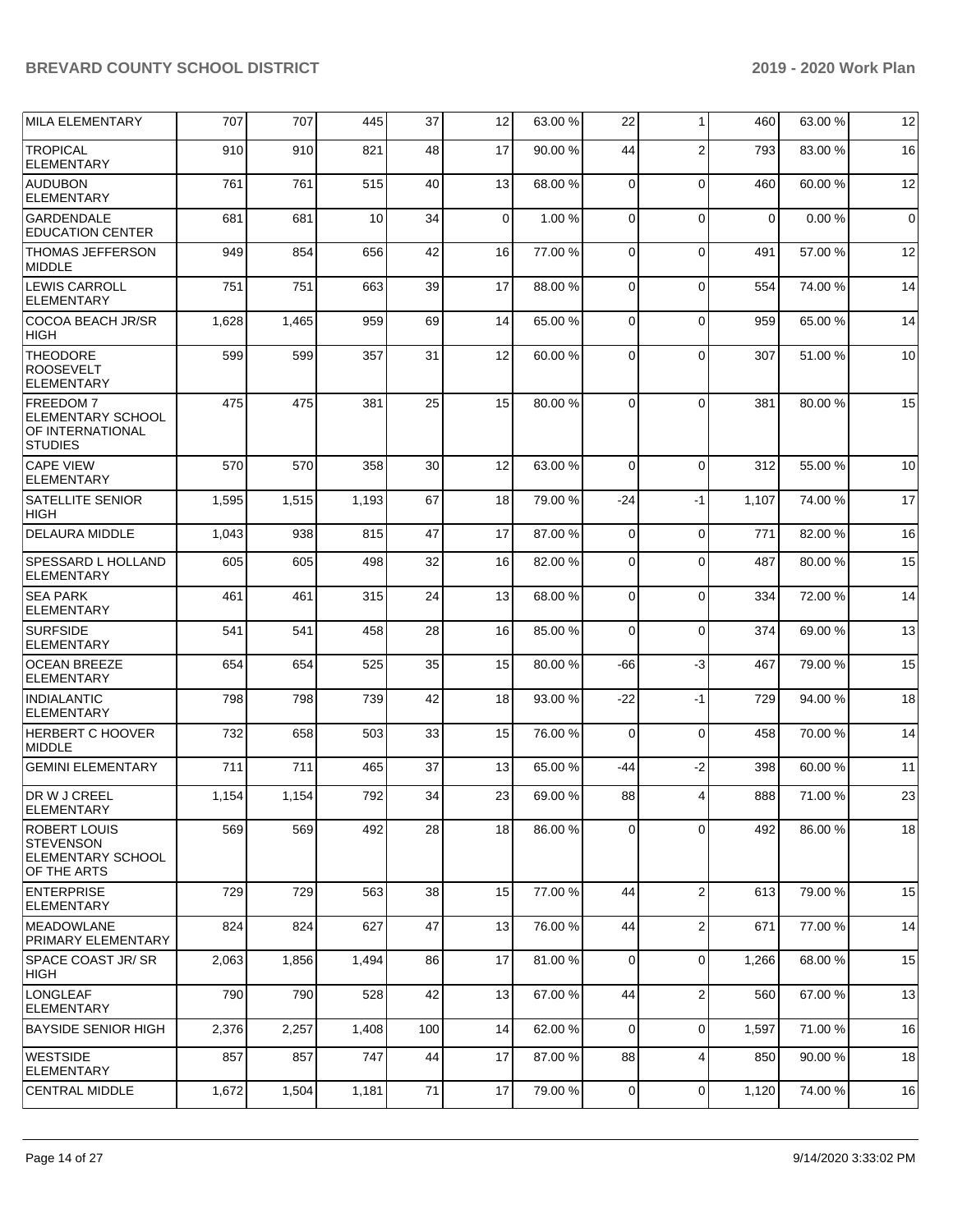| <b>SOUTH AREA HEAD</b><br><b>START</b>                   | 36    | 0     |       | 2   | $\Omega$        | 0.00%   | 0      | $\Omega$ | $\Omega$ | 0.00%   | $\Omega$ |
|----------------------------------------------------------|-------|-------|-------|-----|-----------------|---------|--------|----------|----------|---------|----------|
| <b>HERITAGE HIGH</b>                                     | 2,436 | 2,314 | 1,685 | 100 | 17              | 73.00 % |        |          | 1,637    | 71.00 % | 16       |
| <b>IMEADOWLANE</b><br>INTERMEDIATE<br><b>IELEMENTARY</b> | 1,114 | 1,114 | 880   | 54  | 16              | 79.00 % | 44     |          | 932      | 80.00 % | 17       |
| <b>SUNRISE ELEMENTARY</b>                                | 913   | 913   | 778   | 48  | 16              | 85.00 % | 88     |          | 871      | 87.00 % | 17       |
| <b>VIERA HIGH SCHOOL</b>                                 | 2,396 | 2,276 | 1,903 | 100 | 19              | 84.00%  | 200    | 8        | 2,118    | 86.00 % | 20       |
| IQUEST ELEMENTARY                                        | 1,152 | 1,152 | 1,090 | 59  | 18              | 95.00 % | 264    | 12       | 833      | 59.00 % | 12       |
| <b>MANATEE</b><br><b>IELEMENTARY</b>                     | 998   | 998   | 951   | 52  | 18              | 95.00 % | $-154$ | -7       | 745      | 88.00 % | 17       |
| RALPH M WILLIAMS JR<br><b>IELEMENTARY</b>                | 715   | 715   | 499   | 37  | 13 <sub>1</sub> | 70.00 % | $-22$  | -1       | 484      | 70.00 % | 13       |

The COFTE Projected Total (62,157) for 2023 - 2024 must match the Official Forecasted COFTE Total (62,156 ) for 2023 - 2024 before this section can be completed. In the event that the COFTE Projected Total does not match the Official forecasted COFTE, then the Balanced Projected COFTE Table should be used to balance COFTE.

| Projected COFTE for 2023 - 2024 |        |  |  |  |  |  |  |
|---------------------------------|--------|--|--|--|--|--|--|
| Elementary (PK-3)               | 18,898 |  |  |  |  |  |  |
| Middle (4-8)                    | 23,276 |  |  |  |  |  |  |
| High (9-12)                     | 19,983 |  |  |  |  |  |  |
|                                 | 62,156 |  |  |  |  |  |  |

| <b>Grade Level Type</b> | <b>Balanced Projected</b><br>COFTE for 2023 - 2024 |
|-------------------------|----------------------------------------------------|
| Elementary (PK-3)       |                                                    |
| Middle (4-8)            |                                                    |
| High (9-12)             |                                                    |
|                         | 62,157                                             |

#### **Relocatable Replacement**

Number of relocatable classrooms clearly identified and scheduled for replacement in the school board adopted financially feasible 5-year district work program.

| Location                                 | 2019 - 2020 | 2020 - 2021 |  | 2021 - 2022   2022 - 2023   2023 - 2024   Year 5 Total |
|------------------------------------------|-------------|-------------|--|--------------------------------------------------------|
| <b>Total Relocatable Replacements: I</b> |             |             |  |                                                        |

## **Charter Schools Tracking**

Information regarding the use of charter schools.

| Location-Type            | # Relocatable<br>units or<br>permanent<br>classrooms | Owner             | IYear Started or<br>Scheduled | <b>Student</b><br><b>Stations</b> | <b>Students</b><br>Enrolled | Years in<br>Contract | <b>Total Charter</b><br><b>Students</b><br>projected for<br>$2023 - 2024$ |
|--------------------------|------------------------------------------------------|-------------------|-------------------------------|-----------------------------------|-----------------------------|----------------------|---------------------------------------------------------------------------|
| Legacy Academy K-6       |                                                      | 12 PRIVATE        | 2017                          | 240                               | 247                         |                      | 208                                                                       |
| Educational Horizons K-6 |                                                      | 7 I PRIVATE       | 1998                          | 140                               | 128 <sup>1</sup>            | 15 <sub>l</sub>      | 135                                                                       |
| Odyssey K-12             |                                                      | 71 <b>PRIVATE</b> | 1999                          | 2,200                             | l.547 <b>l</b>              |                      | .599                                                                      |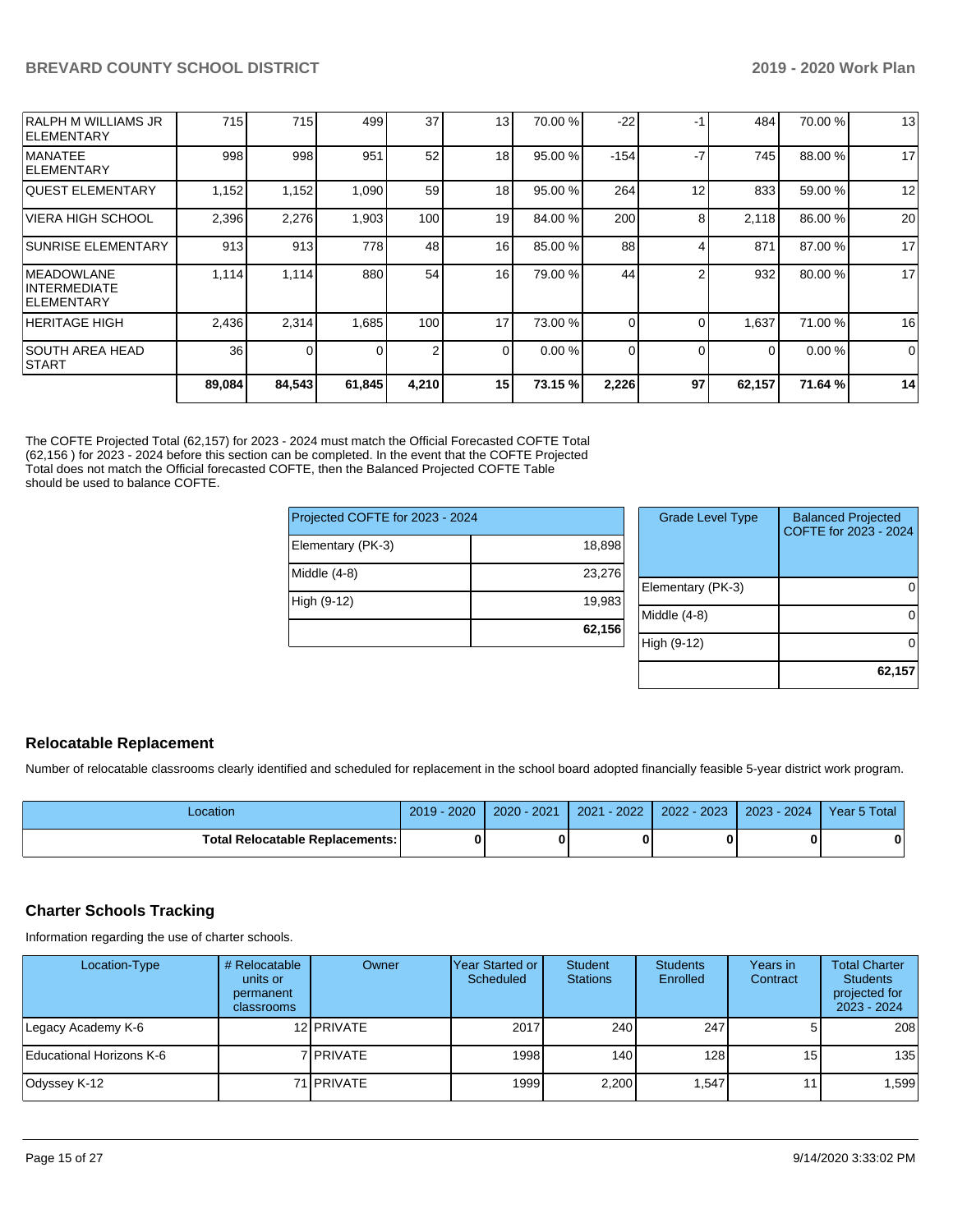| Palm Bay Academy K - 8                                    |     | 37 PRIVATE | 1998 | 680   | 404   | 11 | 414   |
|-----------------------------------------------------------|-----|------------|------|-------|-------|----|-------|
| Imagine Schools at West<br>Melbourne K-6                  |     | 41 PRIVATE | 1998 | 910   | 443   | 5  | 480   |
| Royal Palm K - 8                                          |     | 18 PRIVATE | 2000 | 364   | 344   | 15 | 352   |
| Sculptor Elementary K - 8                                 |     | 27 PRIVATE | 1999 | 423   | 552   | 11 | 552   |
| Emma Jewel Academy K-8                                    |     | 20 PRIVATE | 2013 | 420   | 365   |    | 365   |
| Odyssey Preparatory Academy K-<br>6                       |     | 32 PRIVATE | 2013 | 918   | 404   |    | 414   |
| Viera Charter K - 8                                       |     | 55 PRIVATE | 2013 | 1,100 | 1,052 |    | 1,252 |
| Pineapple Cove Classical<br>Academy at West Melbourne K-8 |     | 28 PRIVATE | 2018 | 540   | 599   |    | 659   |
| Pineapple Cove Classical<br>Academy K-12                  |     | 63 PRIVATE | 2018 | 520   | 859   | 5  | 1,252 |
| PInecrest K-8                                             |     | 45 PRIVATE | 2020 | 910   | 470   | 5  | 910   |
|                                                           | 456 |            |      | 9,365 | 7,414 |    | 8,592 |

## **Special Purpose Classrooms Tracking**

The number of classrooms that will be used for certain special purposes in the current year, by facility and type of classroom, that the district will, 1), not use for educational purposes, and 2), the co-teaching classrooms that are not open plan classrooms and will be used for educational purposes.

| School                                       | <b>School Type</b> | # of Elementary<br>K-3 Classrooms | # of Middle 4-8<br>Classrooms | # of High 9-12<br>Classrooms | # of ESE<br><b>Classrooms</b> | # of Combo<br>Classrooms | <b>Total</b><br><b>Classrooms</b> |
|----------------------------------------------|--------------------|-----------------------------------|-------------------------------|------------------------------|-------------------------------|--------------------------|-----------------------------------|
| <b>SOUTH LAKE EDUCATION</b><br><b>CENTER</b> | Educational        |                                   | $\overline{2}$                | $\Omega$                     | $\Omega$                      | ∩                        | 3                                 |
| <b>ANDREW JACKSON MIDDLE</b>                 | Educational        | 0                                 | $\overline{2}$                | $\Omega$                     | 0                             |                          | 2                                 |
| <b>IMPERIAL ESTATES</b><br>ELEMENTARY        | Educational        | 3                                 |                               | $\Omega$                     | $\Omega$                      | 0                        | 4                                 |
| <b>ASTRONAUT SENIOR HIGH</b>                 | Educational        | $\Omega$                          | $\Omega$                      | Δ                            | $\Omega$                      | $\Omega$                 | 4                                 |
| <b>SATELLITE SENIOR HIGH</b>                 | Educational        | $\Omega$                          | $\Omega$                      |                              | $\Omega$                      | 0                        | 1                                 |
| <b>SEA PARK ELEMENTARY</b>                   | Educational        | $\Omega$                          |                               | $\Omega$                     | $\Omega$                      | $\Omega$                 | 1                                 |
| <b>GEMINI ELEMENTARY</b>                     | Educational        | 0                                 | 2                             | 0                            | $\Omega$                      | ŋ                        | 2                                 |
| DR W J CREEL ELEMENTARY                      | Educational        | $\Omega$                          |                               | 0                            | $\Omega$                      | $\Omega$                 | 1                                 |
| <b>OAK PARK ELEMENTARY</b>                   | Educational        | 2                                 | 2                             | 0                            | $\Omega$                      | ŋ                        | 4                                 |
| <b>JAMES MADISON MIDDLE</b>                  | Educational        | $\Omega$                          | 2                             | 0                            | 0                             | O                        | 2                                 |
| <b>COQUINA ELEMENTARY</b>                    | Educational        | Δ                                 | $\Omega$                      | $\Omega$                     | $\Omega$                      | $\Omega$                 | 4                                 |
| <b>LOCKMAR ELEMENTARY</b>                    | Educational        | $\Omega$                          | $\Omega$                      | 0                            |                               | 0                        | 1                                 |
| JOHN F TURNER SR<br><b>ELEMENTARY</b>        | Educational        | $\Omega$                          |                               | 0                            | $\Omega$                      | 0                        |                                   |
| <b>COLUMBIA ELEMENTARY</b>                   | Educational        | 2                                 | $\Omega$                      | $\Omega$                     | $\Omega$                      | $\Omega$                 | 2                                 |
| <b>DISCOVERY ELEMENTARY</b>                  | Educational        | 3                                 | 2                             | $\Omega$                     | $\Omega$                      | ŋ                        | 5                                 |
| <b>JUPITER ELEMENTARY</b>                    | Educational        |                                   | 2                             | 0                            | $\Omega$                      | $\Omega$                 | 31                                |
| LYNDON B JOHNSON MIDDLE                      | Educational        | $\Omega$                          | 4                             | $\Omega$                     | $\Omega$                      | $\Omega$                 | 4                                 |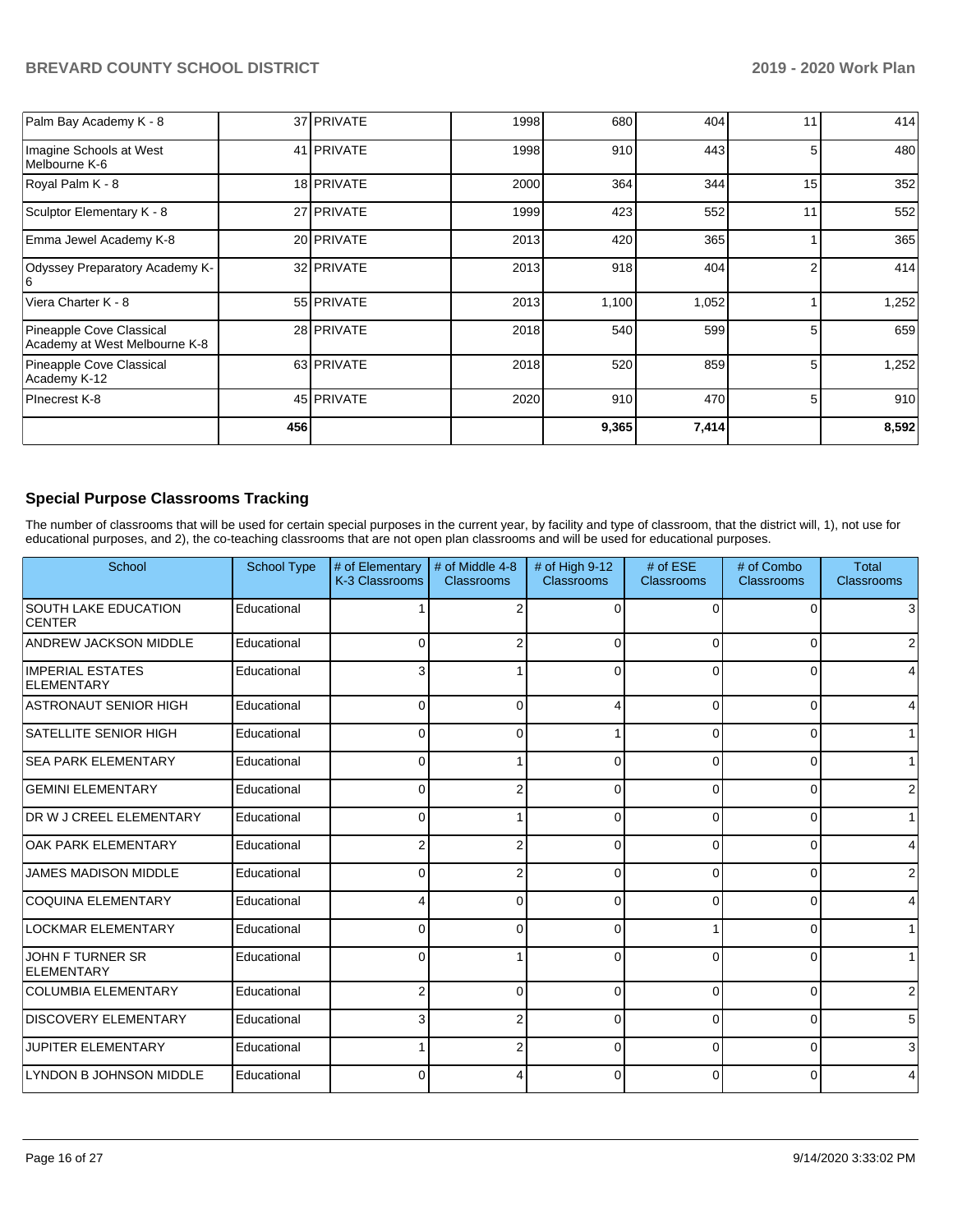| SHERWOOD ELEMENTARY                            | Educational                          | 1              | 2              | $\overline{0}$ | 0        | 0              | $\mathbf{3}$   |
|------------------------------------------------|--------------------------------------|----------------|----------------|----------------|----------|----------------|----------------|
| <b>SABAL ELEMENTARY</b>                        | Educational                          | $\Omega$       |                | $\Omega$       | $\Omega$ | 0              | $\mathbf{1}$   |
| <b>CROTON ELEMENTARY</b>                       | Educational                          | $\mathbf{1}$   | 1              | $\Omega$       | $\Omega$ | $\overline{0}$ | $\overline{2}$ |
| <b>MERRITT ISLAND SENIOR HIGH</b>              | Educational                          | $\Omega$       | $\Omega$       | 4              | $\Omega$ | $\Omega$       | $\overline{4}$ |
| MILA ELEMENTARY                                | Educational                          | $\mathbf 0$    |                | $\Omega$       | $\Omega$ | $\Omega$       | $\mathbf{1}$   |
| <b>MEADOWLANE PRIMARY</b><br><b>ELEMENTARY</b> | Educational                          | 5              | $\Omega$       | $\Omega$       | $\Omega$ | 0              | $\,$ 5 $\,$    |
| LONGLEAF ELEMENTARY                            | Educational                          | $\Omega$       | $\overline{2}$ | $\Omega$       | $\Omega$ | 0              | 2              |
| <b>CENTRAL MIDDLE</b>                          | Educational                          | $\Omega$       | 4              | $\Omega$       | 7        | 0              | 11             |
| RALPH M WILLIAMS JR<br><b>ELEMENTARY</b>       | Educational                          | $\Omega$       |                | $\Omega$       | $\Omega$ | $\Omega$       | $\mathbf{1}$   |
| <b>VIERA HIGH SCHOOL</b>                       | Educational                          | $\mathbf 0$    | 0              | $\overline{2}$ | 0        | 0              | $\overline{2}$ |
| ENDEAVOUR ELEMENTARY<br><b>MAGNET</b>          | Educational                          | $\overline{2}$ | $\Omega$       | $\Omega$       | $\Omega$ | $\Omega$       | 2              |
| <b>GOLFVIEW ELEMENTARY</b><br><b>MAGNET</b>    | Educational                          |                | 0              | $\Omega$       | $\Omega$ | $\Omega$       | $\mathbf{1}$   |
| <b>RONALD MCNAIR MIDDLE</b>                    | Educational                          | $\Omega$       | 1              | $\Omega$       | $\Omega$ | $\overline{0}$ | $\mathbf{1}$   |
| <b>FAIRGLEN ELEMENTARY</b>                     | Educational                          | $\Omega$       | $\overline{2}$ | $\Omega$       | $\Omega$ | $\overline{0}$ | $\overline{2}$ |
| <b>SATURN ELEMENTARY</b>                       | Educational                          | $\mathbf 0$    |                | $\Omega$       | $\Omega$ | $\overline{0}$ | $\mathbf{1}$   |
| <b>MELBOURNE SENIOR HIGH</b>                   | Educational                          | $\Omega$       | $\Omega$       | 8              | $\Omega$ | $\Omega$       | 8              |
| PALM BAY MAGNET SENIOR<br><b>HIGH</b>          | Educational                          | $\Omega$       | $\Omega$       | 5              | $\Omega$ | $\overline{0}$ | 5              |
| PORT MALABAR ELEMENTARY                        | Educational                          | $\mathbf{1}$   | $\Omega$       | $\Omega$       | $\Omega$ | 0              | $\mathbf{1}$   |
| <b>STONE MAGNET MIDDLE</b>                     | Educational                          | $\Omega$       | 1              | $\Omega$       | $\Omega$ | $\overline{0}$ | $\mathbf{1}$   |
| LEWIS CARROLL ELEMENTARY                       | Educational                          | $\overline{2}$ |                | $\Omega$       | $\Omega$ | $\Omega$       | $\mathbf{3}$   |
| COCOA BEACH JR/SR HIGH                         | Educational                          | $\Omega$       | 0              | 5              | $\Omega$ | 0              | 5              |
| THEODORE ROOSEVELT<br><b>ELEMENTARY</b>        | Educational                          | $\Omega$       | 2              | $\Omega$       | $\Omega$ | 0              | $\overline{2}$ |
| <b>CAPE VIEW ELEMENTARY</b>                    | Educational                          | $\mathbf 0$    | 1              | $\Omega$       | $\Omega$ | $\overline{0}$ | $\mathbf{1}$   |
| <b>HERITAGE HIGH</b>                           | Educational                          | $\Omega$       | $\Omega$       | 3              | $\Omega$ | 0              | 3              |
|                                                | <b>Total Educational Classrooms:</b> | 29             | 43             | 32             | 8        | 0              | 112            |

| School                        | <b>School Type</b> | # of Elementary<br>K-3 Classrooms | # of Middle 4-8<br><b>Classrooms</b> | $#$ of High 9-12<br>Classrooms | # of $ESE$<br><b>Classrooms</b> | # of Combo<br><b>Classrooms</b> | Total<br><b>Classrooms</b> |
|-------------------------------|--------------------|-----------------------------------|--------------------------------------|--------------------------------|---------------------------------|---------------------------------|----------------------------|
| IANDREW JACKSON MIDDLE        | Co-Teaching        |                                   |                                      |                                |                                 |                                 |                            |
| ASTRONAUT SENIOR HIGH         | Co-Teaching        |                                   |                                      |                                |                                 |                                 |                            |
| <b>PINEWOOD ELEMENTARY</b>    | Co-Teaching        |                                   |                                      |                                |                                 |                                 |                            |
| ATLANTIS ELEMENTARY           | Co-Teaching        |                                   |                                      |                                |                                 |                                 |                            |
| <b>IDELAURA MIDDLE</b>        | Co-Teaching        |                                   | 10                                   |                                |                                 |                                 | 10 <sup>1</sup>            |
| <b>SURFSIDE ELEMENTARY</b>    | Co-Teaching        |                                   |                                      |                                |                                 |                                 |                            |
| <b>INDIALANTIC ELEMENTARY</b> | Co-Teaching        |                                   |                                      |                                |                                 |                                 | 2                          |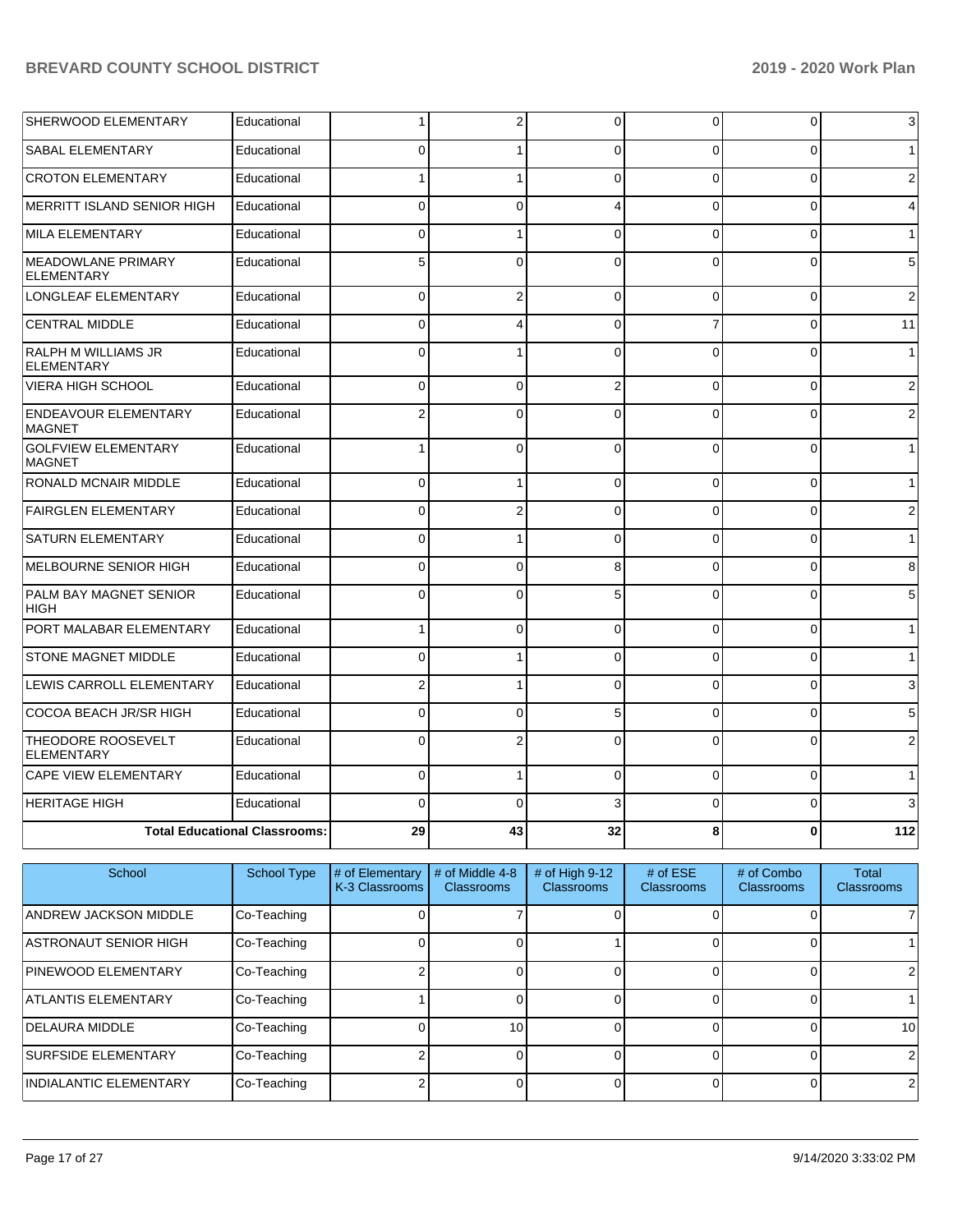| HERBERT C HOOVER MIDDLE                         | Co-Teaching                          |          | 2        | ∩        | 0        | $\Omega$       | $\overline{2}$  |
|-------------------------------------------------|--------------------------------------|----------|----------|----------|----------|----------------|-----------------|
| <b>QUEST ELEMENTARY</b>                         | Co-Teaching                          |          | $\Omega$ | $\Omega$ | 0        | $\Omega$       | 1               |
| OAK PARK ELEMENTARY                             | Co-Teaching                          | 5        | $\Omega$ | $\Omega$ | 0        | 0              | $5\overline{)}$ |
| <b>JAMES MADISON MIDDLE</b>                     | Co-Teaching                          | $\Omega$ | 11       | $\Omega$ | $\Omega$ | $\overline{0}$ | 11              |
| <b>MIMS ELEMENTARY</b>                          | Co-Teaching                          | 2        | $\Omega$ | $\Omega$ | 0        | 0              | $\overline{2}$  |
| <b>HARBOR CITY ELEMENTARY</b>                   | Co-Teaching                          |          | $\Omega$ | $\Omega$ | 0        | 0              | 1               |
| <b>CROTON ELEMENTARY</b>                        | Co-Teaching                          | 3        | $\Omega$ | $\Omega$ | 0        | 0              | $\mathbf{3}$    |
| <b>SUNTREE ELEMENTARY</b>                       | Co-Teaching                          |          | $\Omega$ | $\Omega$ | 0        | 0              | $\overline{2}$  |
| MERRITT ISLAND SENIOR HIGH                      | Co-Teaching                          | ⋂        | $\Omega$ | 9        | 0        | 0              | 9               |
| <b>TROPICAL ELEMENTARY</b>                      | Co-Teaching                          |          | $\Omega$ | $\Omega$ | 0        | 0              | 1               |
| SPACE COAST JR/ SR HIGH                         | Co-Teaching                          | n        | $\Omega$ |          | $\Omega$ | $\Omega$       | $\overline{2}$  |
| <b>WESTSIDE ELEMENTARY</b>                      | Co-Teaching                          |          | $\Omega$ | $\Omega$ | $\Omega$ | $\Omega$       | 1               |
| <b>RALPH M WILLIAMS JR</b><br><b>ELEMENTARY</b> | Co-Teaching                          | 12       | $\Omega$ | $\Omega$ | 0        | $\Omega$       | 12              |
| <b>VIERA HIGH SCHOOL</b>                        | Co-Teaching                          | $\Omega$ | $\Omega$ | Δ        | 0        | 0              | $\overline{4}$  |
| <b>RONALD MCNAIR MIDDLE</b>                     | Co-Teaching                          | n        | 4        | $\Omega$ | $\Omega$ | 0              | $\overline{4}$  |
| <b>SATURN ELEMENTARY</b>                        | Co-Teaching                          |          | $\Omega$ | $\Omega$ | 0        | 0              | 1               |
| <b>CAPE VIEW ELEMENTARY</b>                     | Co-Teaching                          |          | $\Omega$ | $\Omega$ | 0        | 0              | 1               |
|                                                 | <b>Total Co-Teaching Classrooms:</b> | 37       | 34       | 16       | 0        | 0              | 87              |

#### **Infrastructure Tracking**

**Necessary offsite infrastructure requirements resulting from expansions or new schools. This section should include infrastructure information related to capacity project schedules and other project schedules (Section 4).** 

Not Specified

**Proposed location of planned facilities, whether those locations are consistent with the comprehensive plans of all affected local governments, and recommendations for infrastructure and other improvements to land adjacent to existing facilities. Provisions of 1013.33(12), (13) and (14) and 1013.36** must be addressed for new facilities planned within the 1st three years of the plan (Section 5).

Not Specified

**Consistent with Comp Plan?** No

## **Net New Classrooms**

The number of classrooms, by grade level and type of construction, that were added during the last fiscal year.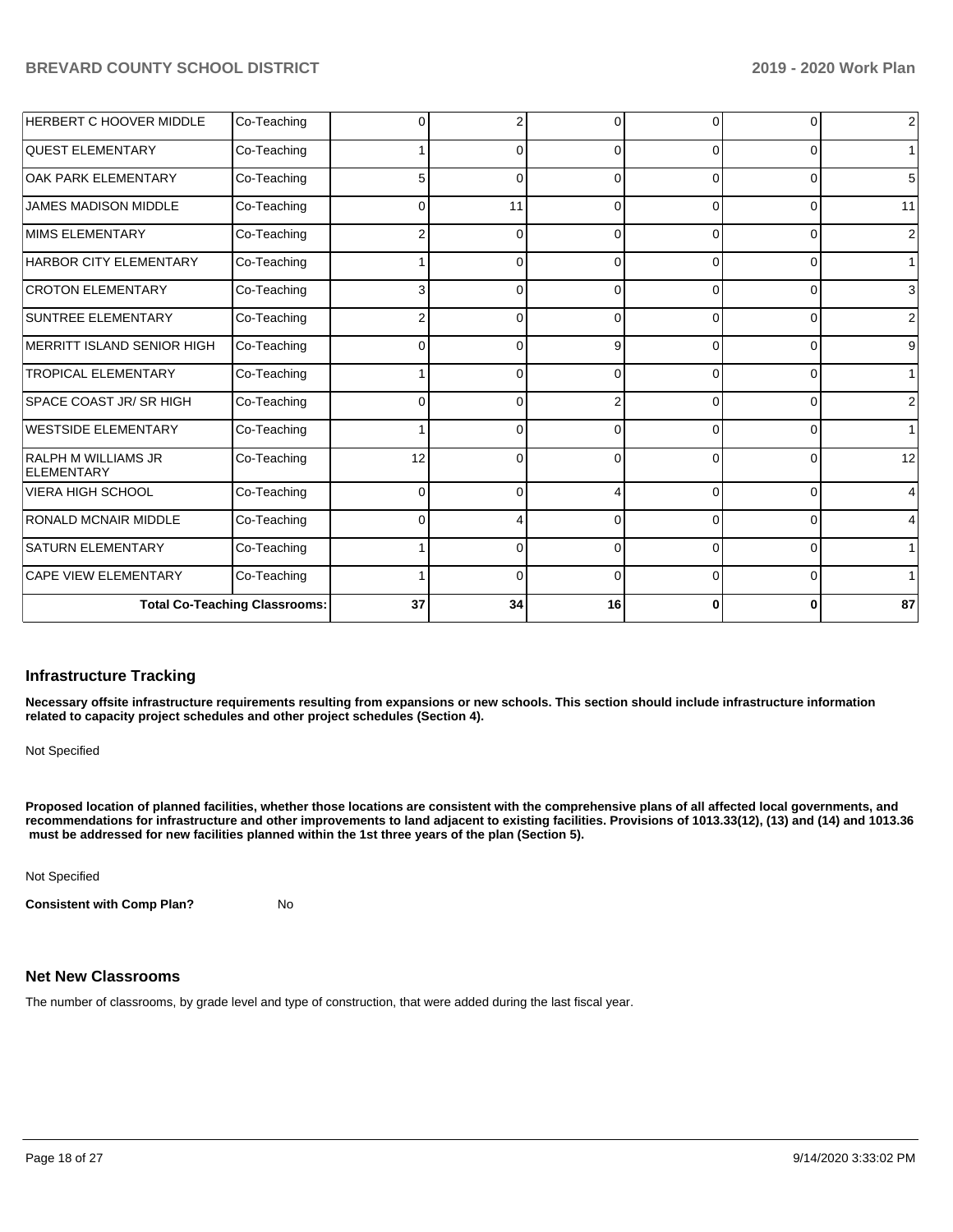| List the net new classrooms added in the 2018 - 2019 fiscal year.                                                                                       |                              |                            | List the net new classrooms to be added in the 2019 - 2020 fiscal<br>year. |                        |                                                                        |                            |                                |                        |
|---------------------------------------------------------------------------------------------------------------------------------------------------------|------------------------------|----------------------------|----------------------------------------------------------------------------|------------------------|------------------------------------------------------------------------|----------------------------|--------------------------------|------------------------|
| 'Classrooms" is defined as capacity carrying classrooms that are added to increase<br>capacity to enable the district to meet the Class Size Amendment. |                              |                            |                                                                            |                        | Totals for fiscal year 2019 - 2020 should match totals in Section 15A. |                            |                                |                        |
| Location                                                                                                                                                | $2018 - 2019$ #<br>Permanent | $2018 - 2019$ #<br>Modular | $2018 - 2019$ #<br>Relocatable                                             | $2018 - 2019$<br>Total | $2019 - 2020$ #<br>Permanent                                           | $2019 - 2020$ #<br>Modular | $2019 - 2020$ #<br>Relocatable | $2019 - 2020$<br>Total |
| Elementary (PK-3)                                                                                                                                       |                              |                            |                                                                            |                        | 24                                                                     |                            |                                | 24                     |
| Middle (4-8)                                                                                                                                            |                              |                            |                                                                            |                        | 24                                                                     |                            |                                | 24                     |
| High (9-12)                                                                                                                                             |                              |                            |                                                                            |                        |                                                                        |                            |                                | 0                      |
|                                                                                                                                                         |                              |                            |                                                                            |                        | 48                                                                     |                            |                                | 48                     |

## **Relocatable Student Stations**

Number of students that will be educated in relocatable units, by school, in the current year, and the projected number of students for each of the years in the workplan.

| <b>Site</b>                        | 2019 - 2020 | 2020 - 2021 | 2021 - 2022 | 2022 - 2023 | 2023 - 2024 | 5 Year Average |
|------------------------------------|-------------|-------------|-------------|-------------|-------------|----------------|
| PORT MALABAR ELEMENTARY            | 84          | 66          | 44          | 22          | $\Omega$    | 43             |
| <b>STONE MAGNET MIDDLE</b>         | 0           | 20          | 40          | 60          | 120         | 48             |
| <b>AUDUBON ELEMENTARY</b>          | $\Omega$    | $\Omega$    | $\Omega$    | 0           | 0           | $\mathbf 0$    |
| <b>FAIRGLEN ELEMENTARY</b>         | 36          | 44          | 66          | 88          | 132         | 73             |
| JOHN F KENNEDY MIDDLE              | 154         | 160         | 180         | 200         | 220         | 183            |
| COCOA JR/SR HIGH                   | 275         | 220         | 280         | 320         | 360         | 291            |
| <b>SATURN ELEMENTARY</b>           | 128         | 132         | 220         | 308         | 418         | 241            |
| HANS CHRISTIAN ANDERSEN ELEMENTARY | 44          | 0           | $\Omega$    | 0           | 0           | 9              |
| MELBOURNE SENIOR HIGH              | 50          | 48          | 72          | 96          | 120         | 77             |
| <b>ROCKLEDGE SENIOR HIGH</b>       | 75          | 216         | 360         | 504         | 552         | 341            |
| <b>CLEARLAKE EDUCATION CENTER</b>  | 0           | $\Omega$    | $\Omega$    | 0           | 0           | $\Omega$       |
| CAMBRIDGE ELEMENTARY MAGNET        | 116         | 120         | 120         | 120         | 120         | 119            |
| ENDEAVOUR ELEMENTARY MAGNET        | 138         | 154         | 132         | 110         | 88          | 124            |
| <b>GOLFVIEW ELEMENTARY MAGNET</b>  | 88          | 66          | 44          | 44          | 44          | 57             |
| <b>RONALD MCNAIR MIDDLE</b>        | $\Omega$    | 20          | 40          | 60          | 60          | 36             |
| <b>SUNRISE ELEMENTARY</b>          | 18          | 22          | 66          | 88          | 110         | 61             |
| <b>JAMES MADISON MIDDLE</b>        | 0           | 0           | 0           | 0           | $\Omega$    | $\mathbf 0$    |
| <b>APOLLO ELEMENTARY</b>           | $\mathbf 0$ | 0           | $\Omega$    | $\mathbf 0$ | 22          | 4              |
| <b>RIVERVIEW SCHOOL</b>            | $\Omega$    | $\Omega$    | $\Omega$    | $\Omega$    | $\Omega$    | $\Omega$       |
| <b>OCEAN BREEZE ELEMENTARY</b>     | 156         | 176         | 154         | 132         | 110         | 146            |
| <b>INDIALANTIC ELEMENTARY</b>      | 44          | 44          | 44          | 44          | 22          | 40             |
| <b>HERBERT C HOOVER MIDDLE</b>     | 0           | $\Omega$    | $\Omega$    | $\mathbf 0$ | 0           | $\mathbf 0$    |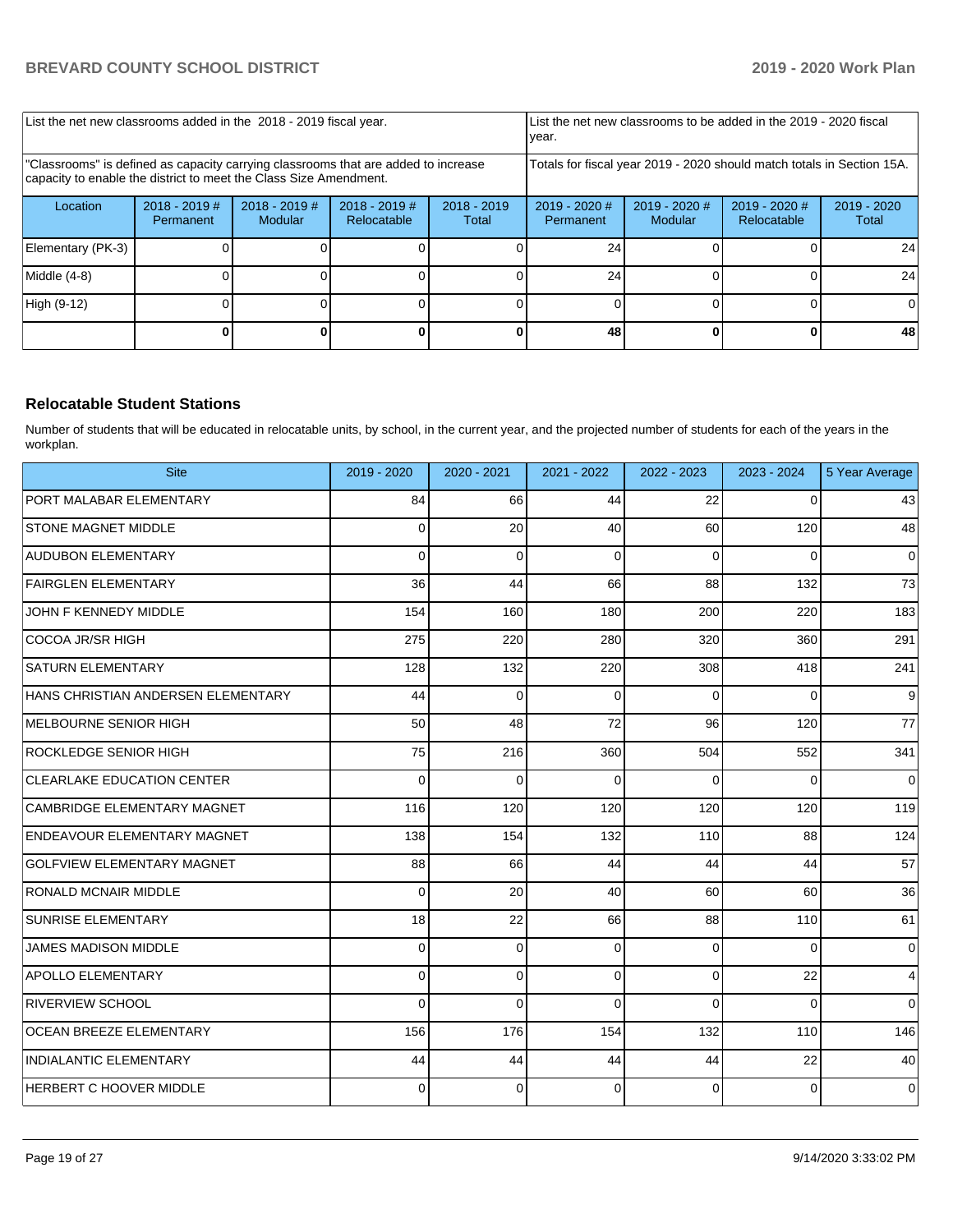| <b>GEMINI ELEMENTARY</b>                                | 44       | 44             | 22       | 22             | $\mathbf 0$ | 26             |
|---------------------------------------------------------|----------|----------------|----------|----------------|-------------|----------------|
| <b>DR W J CREEL ELEMENTARY</b>                          | 66       | 88             | 110      | 132            | 154         | 110            |
| <b>ATLANTIS ELEMENTARY</b>                              | 36       | 36             | 36       | 36             | 36          | 36             |
| <b>SATELLITE SENIOR HIGH</b>                            | 25       | 24             | 24       | 24             | 0           | 19             |
| <b>DELAURA MIDDLE</b>                                   | $\Omega$ | 0              | 0        | $\Omega$       | $\mathbf 0$ | 0              |
| SPESSARD L HOLLAND ELEMENTARY                           | $\Omega$ | $\mathbf 0$    | $\Omega$ | $\Omega$       | $\mathbf 0$ | 0              |
| <b>SEA PARK ELEMENTARY</b>                              | $\Omega$ | $\mathbf 0$    | $\Omega$ | $\Omega$       | $\Omega$    | $\Omega$       |
| <b>SURFSIDE ELEMENTARY</b>                              | 120      | 132            | 132      | 132            | 132         | 130            |
| <b>HERITAGE HIGH</b>                                    | 0        | 0              | 0        | $\Omega$       | $\Omega$    | 0              |
| <b>SOUTH AREA HEAD START</b>                            | $\Omega$ | $\mathbf 0$    | $\Omega$ | $\Omega$       | $\mathbf 0$ | 0              |
| MANATEE ELEMENTARY                                      | 132      | 110            | 88       | 44             | $\Omega$    | 75             |
| <b>WESTSIDE ELEMENTARY</b>                              | 22       | 44             | 66       | 88             | 110         | 66             |
| <b>CENTRAL MIDDLE</b>                                   | $\Omega$ | 0              | $\Omega$ | $\Omega$       | $\Omega$    | 0              |
| RALPH M WILLIAMS JR ELEMENTARY                          | 88       | 88             | 88       | 66             | 66          | 79             |
| <b>VIERA HIGH SCHOOL</b>                                | 150      | 144            | 216      | 288            | 336         | 227            |
| MEADOWLANE INTERMEDIATE ELEMENTARY                      | 220      | 220            | 240      | 240            | 260         | 236            |
| <b>ENTERPRISE ELEMENTARY</b>                            | 22       | 22             | 44       | 66             | 66          | 44             |
| MEADOWLANE PRIMARY ELEMENTARY                           | $\Omega$ | $\mathbf 0$    | 0        | 22             | 44          | 13             |
| SPACE COAST JR/ SR HIGH                                 | 88       | 80             | 80       | 80             | 80          | 82             |
| LONGLEAF ELEMENTARY                                     | $\Omega$ | $\mathbf 0$    | 22       | 44             | 44          | 22             |
| <b>BAYSIDE SENIOR HIGH</b>                              | $\Omega$ | $\mathbf 0$    | 0        | $\Omega$       | $\Omega$    | $\Omega$       |
| EDGEWOOD JR/ SR HIGH                                    | 91       | 120            | 120      | 120            | 120         | 114            |
| MILA ELEMENTARY                                         | $\Omega$ | 0              | $\Omega$ | $\Omega$       | 22          | 4              |
| <b>TROPICAL ELEMENTARY</b>                              | 0        | 0              | 22       | 44             | 44          | 22             |
| ROBERT LOUIS STEVENSON ELEMENTARY<br>SCHOOL OF THE ARTS | 0        | 0              | 0        | 0              | $\Omega$    | 0              |
| <b>SABAL ELEMENTARY</b>                                 | 106      | 110            | 88       | 66             | 66          | 87             |
| SOUTH PINE GROVE SCHOOL                                 | 25       | $\mathbf 0$    | $\Omega$ | $\Omega$       | $\mathbf 0$ | 5              |
| <b>CROTON ELEMENTARY</b>                                | 88       | 110            | 110      | 132            | 154         | 119            |
| ROY ALLEN ELEMENTARY                                    | 88       | $\overline{0}$ | 0        | $\overline{0}$ | 0           | 18             |
| SUNTREE ELEMENTARY                                      | 66       | 66             | 66       | 66             | 66          | 66             |
| MERRITT ISLAND SENIOR HIGH                              | 50       | 72             | 48       | 24             | $\mathbf 0$ | 39             |
| <b>EAU GALLIE SENIOR HIGH</b>                           | 275      | 264            | 240      | 216            | 192         | 237            |
| WEST SHORE JR/SR HIGH                                   | 172      | 168            | 168      | 168            | 168         | 169            |
| LYNDON B JOHNSON MIDDLE                                 | 0        | $\mathbf{0}$   | 0        | $\Omega$       | $\mathbf 0$ | $\mathbf 0$    |
| SHERWOOD ELEMENTARY                                     | 0        | $\mathbf 0$    | 0        | $\overline{0}$ | 0           | $\overline{0}$ |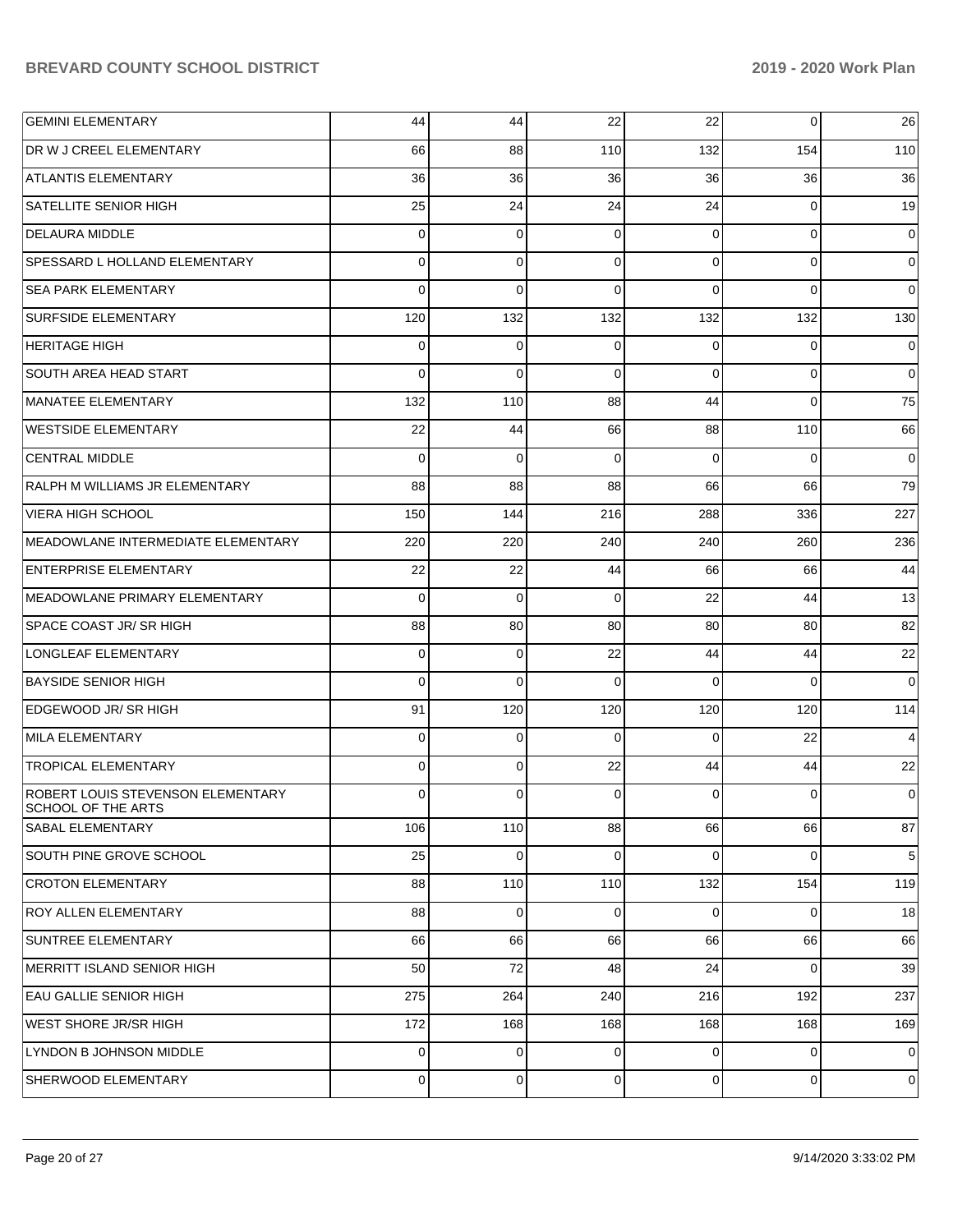| HARBOR CITY ELEMENTARY                                         | 176         | 176      | 176      | 176      | 176            | 176            |
|----------------------------------------------------------------|-------------|----------|----------|----------|----------------|----------------|
| <b>SOUTHWEST MIDDLE</b>                                        | $\Omega$    | 0        | $\Omega$ | 0        | $\overline{0}$ | $\overline{0}$ |
| COLUMBIA ELEMENTARY                                            | 66          | 44       | 44       | 44       | 44             | 48             |
| <b>DISCOVERY ELEMENTARY</b>                                    | 154         | 154      | 132      | 110      | 88             | 128            |
| CHRISTA MCAULIFFE ELEMENTARY                                   | 164         | 0        | $\Omega$ | $\Omega$ | $\Omega$       | 33             |
| <b>RIVIERA ELEMENTARY</b>                                      | 88          | 132      | 176      | 220      | 242            | 172            |
| JUPITER ELEMENTARY                                             | 150         | 198      | 220      | 264      | 286            | 224            |
| COQUINA ELEMENTARY                                             | 66          | 66       | 44       | 22       | $\Omega$       | 40             |
| MIMS ELEMENTARY                                                | $\Omega$    | 44       | 66       | 88       | 110            | 62             |
| <b>PALM BAY ELEMENTARY</b>                                     | 176         | 176      | 220      | 242      | 264            | 216            |
| <b>LOCKMAR ELEMENTARY</b>                                      | $\Omega$    | $\Omega$ | $\Omega$ | $\Omega$ | $\Omega$       | $\overline{0}$ |
| JOHN F TURNER SR ELEMENTARY                                    | 44          | 22       | $\Omega$ | $\Omega$ | $\Omega$       | 13             |
| <b>QUEST ELEMENTARY</b>                                        | 220         | 286      | 374      | 462      | 484            | 365            |
| <b>TITUSVILLE HIGH</b>                                         | $\Omega$    | 0        | $\Omega$ | $\Omega$ | $\overline{0}$ | $\overline{0}$ |
| OAK PARK ELEMENTARY                                            | 62          | 66       | 44       | 22       | $\Omega$       | 39             |
| SOUTH LAKE EDUCATION CENTER                                    | 0           | $\Omega$ | $\Omega$ | $\Omega$ | $\Omega$       | $\overline{0}$ |
| ANDREW JACKSON MIDDLE                                          | 0           | 60       | 80       | 80       | 100            | 64             |
| <b>IMPERIAL ESTATES ELEMENTARY</b>                             | $\Omega$    | 0        | $\Omega$ | $\Omega$ | $\overline{0}$ | $\overline{0}$ |
| <b>ASTRONAUT SENIOR HIGH</b>                                   | $\Omega$    | 0        | $\Omega$ | $\Omega$ | $\Omega$       | $\overline{0}$ |
| <b>PINEWOOD ELEMENTARY</b>                                     | 84          | 88       | 88       | 110      | 110            | 96             |
| CHALLENGER 7 ELEMENTARY                                        | 22          | $\Omega$ | $\Omega$ | $\Omega$ | $\overline{0}$ | $\overline{4}$ |
| <b>CAPE VIEW ELEMENTARY</b>                                    | $\mathbf 0$ | 0        | $\Omega$ | $\Omega$ | $\overline{0}$ | $\overline{0}$ |
| <b>GARDENDALE EDUCATION CENTER</b>                             | 0           | 0        | $\Omega$ | $\Omega$ | $\overline{0}$ | $\overline{0}$ |
| THOMAS JEFFERSON MIDDLE                                        | 0           | 0        | $\Omega$ | $\Omega$ | $\overline{0}$ | $\overline{0}$ |
| LEWIS CARROLL ELEMENTARY                                       | $\Omega$    | 0        | $\Omega$ | 0        | 0              | $\overline{0}$ |
| COCOA BEACH JR/SR HIGH                                         | 375         | 360      | 360      | 360      | 360            | 363            |
| THEODORE ROOSEVELT ELEMENTARY                                  | $\mathbf 0$ | 0        | $\Omega$ | $\Omega$ | $\overline{0}$ | $\overline{0}$ |
| FREEDOM 7 ELEMENTARY SCHOOL OF<br><b>INTERNATIONAL STUDIES</b> | 22          | 22       | 22       | 22       | $\overline{0}$ | 18             |
| PALM BAY MAGNET SENIOR HIGH                                    | 175         | 240      | 360      | 480      | 576            | 366            |
| WEST MELBOURNE ELEMENTARY SCHOOL FOR<br><b>SCIENCE</b>         | $\mathbf 0$ | 22       | 22       | 44       | 44             | 26             |
| UNIVERSITY PARK ELEMENTARY                                     | 132         | 132      | 132      | 132      | 110            | 128            |
| Totals for BREVARD COUNTY SCHOOL DISTRICT                      |             |          |          |          |                |                |
| Total students in relocatables by year.                        | 5,556       | 5,738    | 6,452    | 7,194    | 7,652          | 6,518          |
| Total number of COFTE students projected by year.              | 61,812      | 61,872   | 62,067   | 62,147   | 62,156         | 62,011         |
| Percent in relocatables by year.                               | 9%          | 9%       | 10 %     | 12 %     | 12 %           | 11 %           |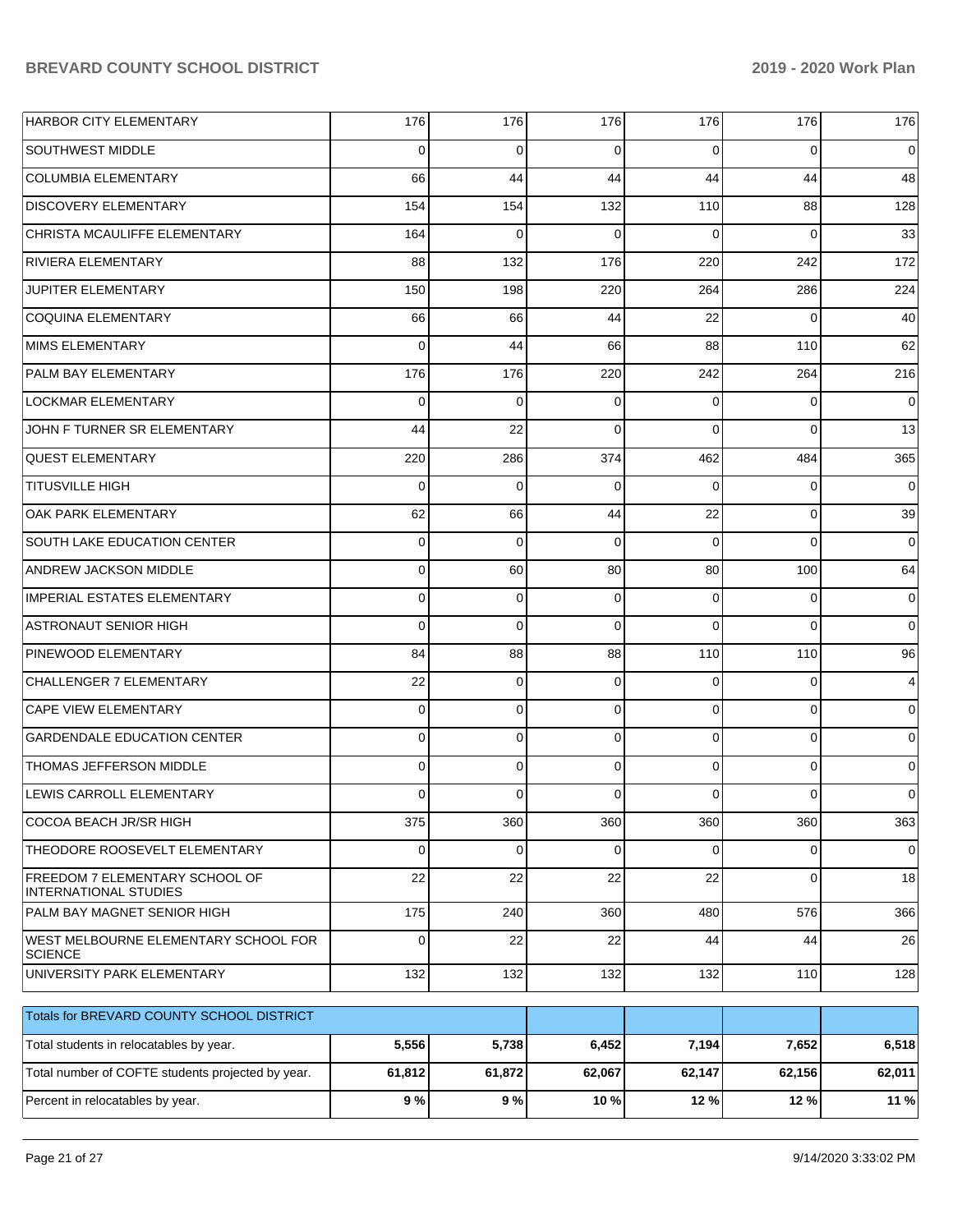## **Leased Facilities Tracking**

Exising leased facilities and plans for the acquisition of leased facilities, including the number of classrooms and student stations, as reported in the educational plant survey, that are planned in that location at the end of the five year workplan.

| Location                                               | # of Leased<br>Classrooms 2019 -<br>2020 | <b>FISH Student</b><br><b>Stations</b> | Owner | # of Leased<br>Classrooms 2023 -<br>2024 | <b>FISH Student</b><br><b>Stations</b> |
|--------------------------------------------------------|------------------------------------------|----------------------------------------|-------|------------------------------------------|----------------------------------------|
| <b>TITUSVILLE HIGH</b>                                 | $\Omega$                                 | $\Omega$                               |       | $\Omega$                                 | $\overline{0}$                         |
| OAK PARK ELEMENTARY                                    | 0                                        | $\Omega$                               |       | 0                                        | $\overline{0}$                         |
| JAMES MADISON MIDDLE                                   | $\mathbf 0$                              | $\Omega$                               |       | $\Omega$                                 | $\overline{0}$                         |
| <b>APOLLO ELEMENTARY</b>                               | $\overline{0}$                           | $\Omega$                               |       | $\Omega$                                 | $\overline{0}$                         |
| <b>RIVERVIEW SCHOOL</b>                                | $\mathbf 0$                              | $\Omega$                               |       | $\Omega$                                 | $\overline{0}$                         |
| COQUINA ELEMENTARY                                     | $\overline{0}$                           | $\Omega$                               |       | 0                                        | $\overline{0}$                         |
| MIMS ELEMENTARY                                        | 0                                        | 0                                      |       | 0                                        | $\overline{0}$                         |
| SOUTH LAKE EDUCATION CENTER                            | $\overline{0}$                           | $\Omega$                               |       | 0                                        | $\overline{0}$                         |
| <b>ANDREW JACKSON MIDDLE</b>                           | 0                                        | 0                                      |       | 0                                        | $\overline{0}$                         |
| IMPERIAL ESTATES ELEMENTARY                            | $\overline{0}$                           | 0                                      |       | 0                                        | $\overline{0}$                         |
| ASTRONAUT SENIOR HIGH                                  | 0                                        | 0                                      |       | 0                                        | $\overline{0}$                         |
| PINEWOOD ELEMENTARY                                    | 0                                        | $\Omega$                               |       | 0                                        | $\overline{0}$                         |
| CHALLENGER 7 ELEMENTARY                                | $\mathbf 0$                              | $\Omega$                               |       | 0                                        | $\overline{0}$                         |
| ATLANTIS ELEMENTARY                                    | $\mathbf 0$                              | $\Omega$                               |       | $\Omega$                                 | $\overline{0}$                         |
| <b>ROCKLEDGE SENIOR HIGH</b>                           | $\mathbf 0$                              | $\Omega$                               |       | $\Omega$                                 | $\overline{0}$                         |
| <b>CLEARLAKE EDUCATION CENTER</b>                      | $\overline{0}$                           | $\Omega$                               |       | $\Omega$                                 | $\overline{0}$                         |
| CAMBRIDGE ELEMENTARY MAGNET                            | $\mathbf 0$                              | $\Omega$                               |       | $\Omega$                                 | $\overline{0}$                         |
| <b>ENDEAVOUR ELEMENTARY MAGNET</b>                     | $\overline{0}$                           | $\Omega$                               |       | $\Omega$                                 | $\overline{0}$                         |
| <b>GOLFVIEW ELEMENTARY MAGNET</b>                      | 0                                        | $\Omega$                               |       | 0                                        | $\overline{0}$                         |
| <b>RONALD MCNAIR MIDDLE</b>                            | $\overline{0}$                           | $\Omega$                               |       | 0                                        | $\overline{0}$                         |
| <b>FAIRGLEN ELEMENTARY</b>                             | $\overline{0}$                           | 0                                      |       | 0                                        | $\overline{0}$                         |
| JOHN F KENNEDY MIDDLE                                  | $\overline{0}$                           | 0                                      |       | 0                                        | $\overline{0}$                         |
| COCOA JR/SR HIGH                                       | 0                                        | 0                                      |       | 0                                        | $\overline{0}$                         |
| SATURN ELEMENTARY                                      | 0                                        | $\Omega$                               |       | $\Omega$                                 | $\overline{0}$                         |
| HANS CHRISTIAN ANDERSEN ELEMENTARY                     | $\overline{0}$                           | $\Omega$                               |       | 0                                        | $\overline{0}$                         |
| MELBOURNE SENIOR HIGH                                  | $\mathbf 0$                              | $\Omega$                               |       | $\mathbf 0$                              | $\overline{0}$                         |
| PALM BAY MAGNET SENIOR HIGH                            | $\overline{0}$                           | $\Omega$                               |       | $\mathbf 0$                              | $\overline{0}$                         |
| WEST MELBOURNE ELEMENTARY SCHOOL FOR<br><b>SCIENCE</b> | $\mathbf 0$                              | $\Omega$                               |       | $\mathbf 0$                              | $\overline{0}$                         |
| UNIVERSITY PARK ELEMENTARY                             | $\overline{0}$                           | $\mathbf 0$                            |       | 0                                        | $\overline{0}$                         |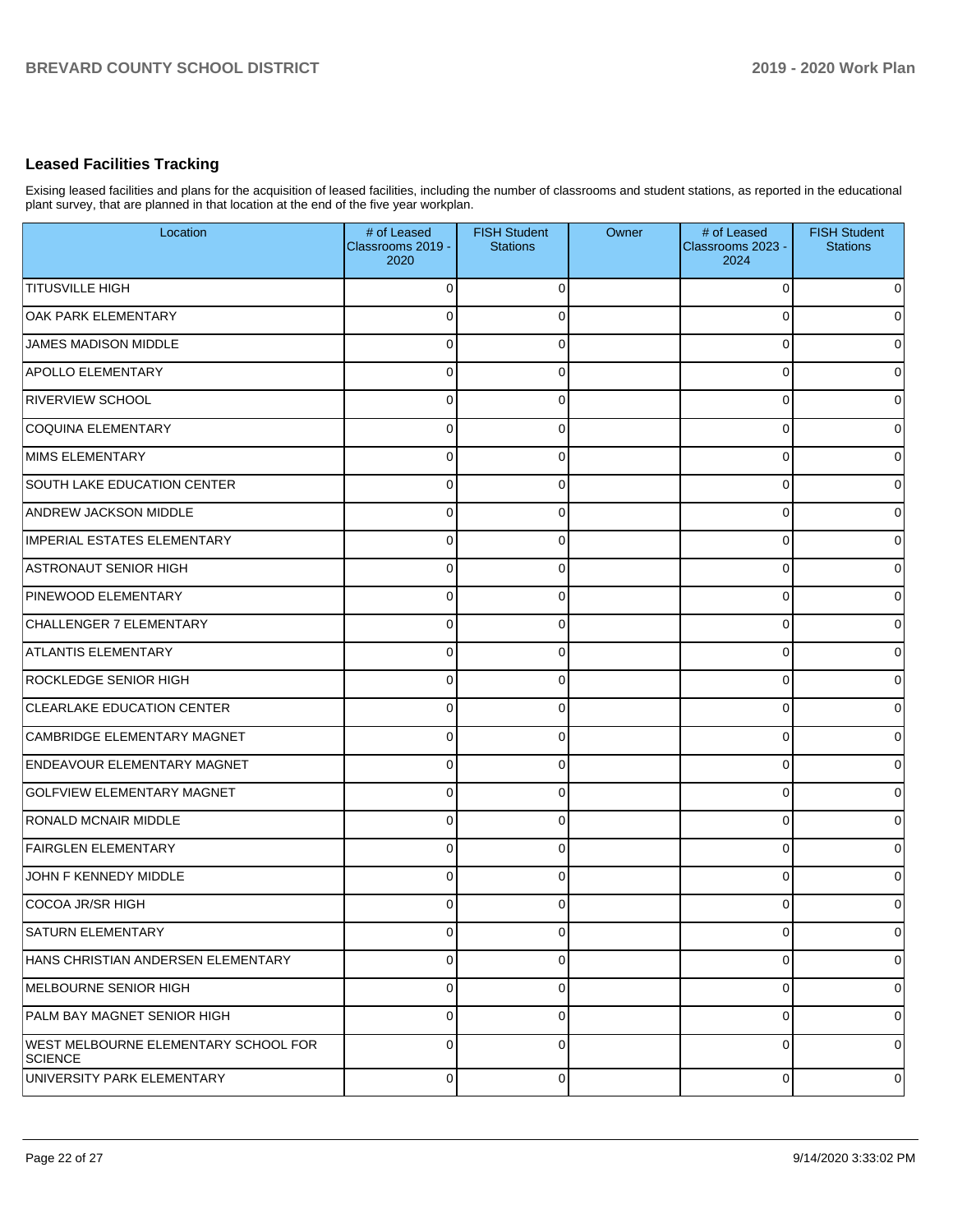| PORT MALABAR ELEMENTARY                                        | $\overline{0}$ | 0           | 0        | 0              |
|----------------------------------------------------------------|----------------|-------------|----------|----------------|
| <b>STONE MAGNET MIDDLE</b>                                     | $\Omega$       | $\Omega$    | 0        | $\overline{0}$ |
| PALM BAY ELEMENTARY                                            | $\Omega$       | $\Omega$    | $\Omega$ | $\overline{0}$ |
| <b>LOCKMAR ELEMENTARY</b>                                      | $\Omega$       | 0           | $\Omega$ | $\overline{0}$ |
| JOHN F TURNER SR ELEMENTARY                                    | $\Omega$       | $\Omega$    | $\Omega$ | $\overline{0}$ |
| SOUTHWEST MIDDLE                                               | $\Omega$       | 0           | $\Omega$ | $\overline{0}$ |
| <b>COLUMBIA ELEMENTARY</b>                                     | $\Omega$       | $\Omega$    | $\Omega$ | $\overline{0}$ |
| <b>DISCOVERY ELEMENTARY</b>                                    | $\Omega$       | 0           | $\Omega$ | $\overline{0}$ |
| CHRISTA MCAULIFFE ELEMENTARY                                   | $\Omega$       | $\Omega$    | $\Omega$ | $\overline{0}$ |
| RIVIERA ELEMENTARY                                             | $\Omega$       | 0           | $\Omega$ | $\overline{0}$ |
| <b>JUPITER ELEMENTARY</b>                                      | $\Omega$       | $\Omega$    | $\Omega$ | $\overline{0}$ |
| <b>EAU GALLIE SENIOR HIGH</b>                                  | $\Omega$       | 0           | $\Omega$ | $\overline{0}$ |
| <b>WEST SHORE JR/SR HIGH</b>                                   | $\Omega$       | $\Omega$    | $\Omega$ | $\overline{0}$ |
| LYNDON B JOHNSON MIDDLE                                        | $\Omega$       | 0           | $\Omega$ | $\overline{0}$ |
| SHERWOOD ELEMENTARY                                            | $\Omega$       | $\Omega$    | $\Omega$ | $\overline{0}$ |
| HARBOR CITY ELEMENTARY                                         | $\Omega$       | 0           | $\Omega$ | $\overline{0}$ |
| <b>SABAL ELEMENTARY</b>                                        | $\Omega$       | $\Omega$    | $\Omega$ | $\overline{0}$ |
| SOUTH PINE GROVE SCHOOL                                        | $\Omega$       | 0           | 0        | $\overline{0}$ |
| <b>CROTON ELEMENTARY</b>                                       | $\Omega$       | $\Omega$    | $\Omega$ | $\overline{0}$ |
| <b>ROY ALLEN ELEMENTARY</b>                                    | $\Omega$       | 0           | 0        | $\overline{0}$ |
| <b>SUNTREE ELEMENTARY</b>                                      | $\Omega$       | $\Omega$    | $\Omega$ | $\overline{0}$ |
| MERRITT ISLAND SENIOR HIGH                                     | $\Omega$       | 0           | $\Omega$ | $\overline{0}$ |
| EDGEWOOD JR/SR HIGH                                            | $\Omega$       | $\Omega$    | $\Omega$ | $\overline{0}$ |
| MILA ELEMENTARY                                                | $\Omega$       | 0           | $\Omega$ | $\overline{0}$ |
| <b>TROPICAL ELEMENTARY</b>                                     | $\Omega$       | $\Omega$    | O        | $\overline{0}$ |
| <b>AUDUBON ELEMENTARY</b>                                      | $\overline{0}$ | 0           | 0        | 0              |
| <b>GARDENDALE EDUCATION CENTER</b>                             | $\Omega$       | $\Omega$    | $\Omega$ | $\overline{0}$ |
| <b>THOMAS JEFFERSON MIDDLE</b>                                 | $\Omega$       | $\Omega$    | $\Omega$ | $\overline{0}$ |
| LEWIS CARROLL ELEMENTARY                                       | $\Omega$       | $\Omega$    | 0        | $\overline{0}$ |
| COCOA BEACH JR/SR HIGH                                         | $\Omega$       | $\Omega$    | $\Omega$ | $\overline{0}$ |
| THEODORE ROOSEVELT ELEMENTARY                                  | $\mathbf 0$    | $\Omega$    | 0        | $\overline{0}$ |
| FREEDOM 7 ELEMENTARY SCHOOL OF<br><b>INTERNATIONAL STUDIES</b> | $\Omega$       | $\Omega$    | 0        | $\overline{0}$ |
| <b>CAPE VIEW ELEMENTARY</b>                                    | $\mathbf 0$    | $\mathbf 0$ | 0        | $\overline{0}$ |
| <b>SATELLITE SENIOR HIGH</b>                                   | $\mathbf 0$    | $\Omega$    | 0        | 0              |
| <b>DELAURA MIDDLE</b>                                          | $\mathbf 0$    | 0           | 0        | 0              |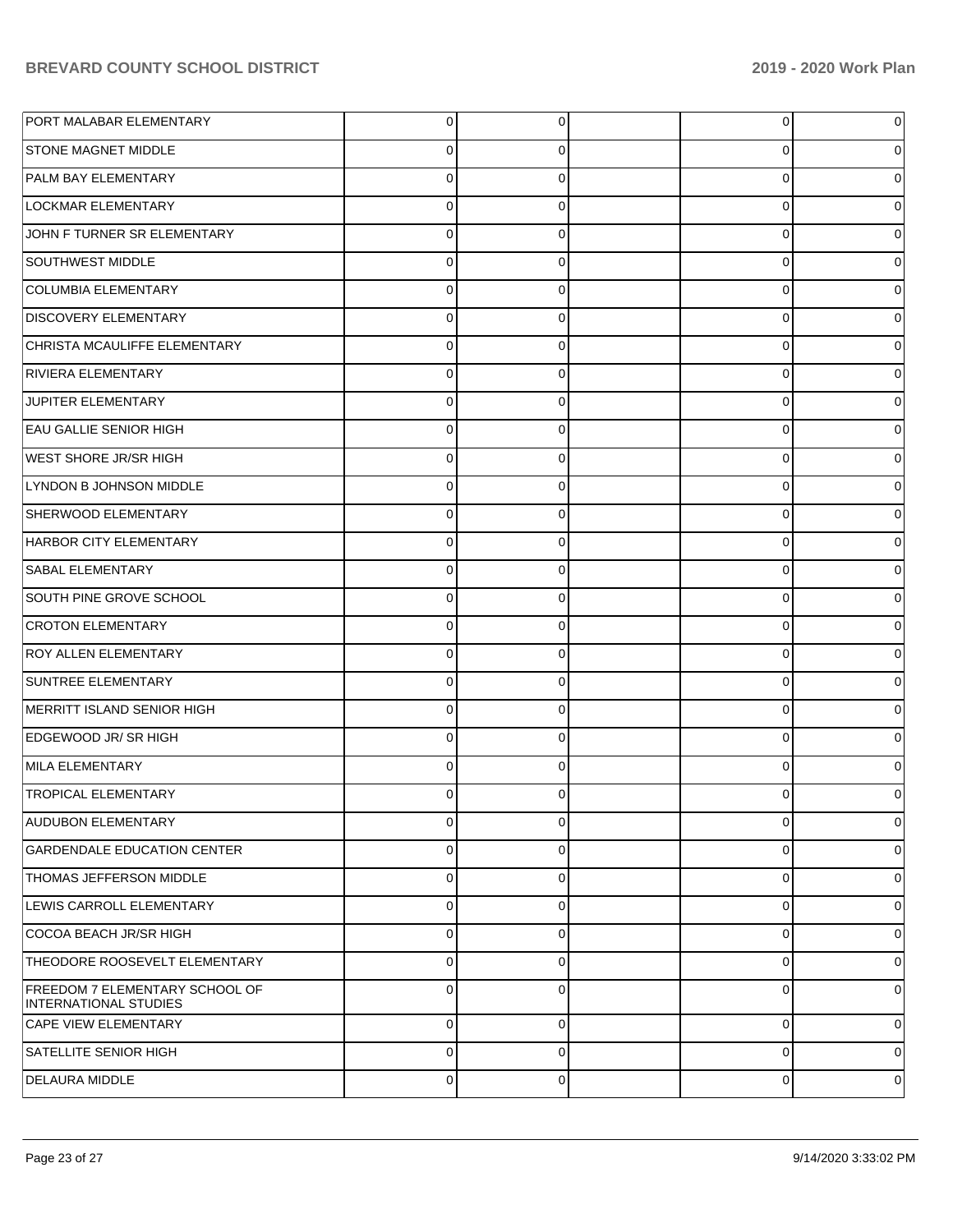| <b>SPESSARD L HOLLAND ELEMENTARY</b>                           | 0        | 0        | 0        | $\overline{0}$ |
|----------------------------------------------------------------|----------|----------|----------|----------------|
| <b>SEA PARK ELEMENTARY</b>                                     |          | 0        | U        | 0              |
| <b>SURFSIDE ELEMENTARY</b>                                     | $\Omega$ | $\Omega$ | $\Omega$ | $\Omega$       |
| <b>OCEAN BREEZE ELEMENTARY</b>                                 | $\Omega$ | $\Omega$ | $\Omega$ | $\Omega$       |
| INDIALANTIC ELEMENTARY                                         | $\Omega$ | $\Omega$ | $\Omega$ | $\Omega$       |
| <b>HERBERT C HOOVER MIDDLE</b>                                 | $\Omega$ | $\Omega$ | $\Omega$ | 0              |
| <b>GEMINI ELEMENTARY</b>                                       | $\Omega$ | $\Omega$ | $\Omega$ | $\Omega$       |
| DR W J CREEL ELEMENTARY                                        | $\Omega$ | 0        | $\Omega$ | $\Omega$       |
| ROBERT LOUIS STEVENSON ELEMENTARY<br><b>SCHOOL OF THE ARTS</b> | $\Omega$ | $\Omega$ | $\Omega$ | 0              |
| ENTERPRISE ELEMENTARY                                          | $\Omega$ | 0        | $\Omega$ | 0              |
| MEADOWLANE PRIMARY ELEMENTARY                                  |          | $\Omega$ | ∩        | $\Omega$       |
| SPACE COAST JR/ SR HIGH                                        |          | 0        | O        | 0              |
| LONGLEAF ELEMENTARY                                            |          | ∩        |          | 0              |
| <b>BAYSIDE SENIOR HIGH</b>                                     |          | 0        | n        | 0              |
| <b>WESTSIDE ELEMENTARY</b>                                     |          | 0        |          | 0              |
| <b>CENTRAL MIDDLE</b>                                          |          | 0        | 0        | 0              |
| RALPH M WILLIAMS JR ELEMENTARY                                 | ∩        | 0        | 0        | 0              |
| MANATEE ELEMENTARY                                             | $\Omega$ | $\Omega$ | $\Omega$ | 0              |
| <b>QUEST ELEMENTARY</b>                                        |          | 0        | n        | 0              |
| VIERA HIGH SCHOOL                                              | ∩        | 0        | 0        | 0              |
| SUNRISE ELEMENTARY                                             | $\Omega$ | $\Omega$ | $\Omega$ | 0              |
| MEADOWLANE INTERMEDIATE ELEMENTARY                             | $\Omega$ | 0        | $\Omega$ | 0              |
| <b>HERITAGE HIGH</b>                                           | $\Omega$ | 0        | $\Omega$ | 0              |
| SOUTH AREA HEAD START                                          | $\Omega$ | $\Omega$ | $\Omega$ | 0              |
|                                                                |          | 0        |          | 0              |

## **Failed Standard Relocatable Tracking**

Relocatable units currently reported by school, from FISH, and the number of relocatable units identified as 'Failed Standards'.

Nothing reported for this section.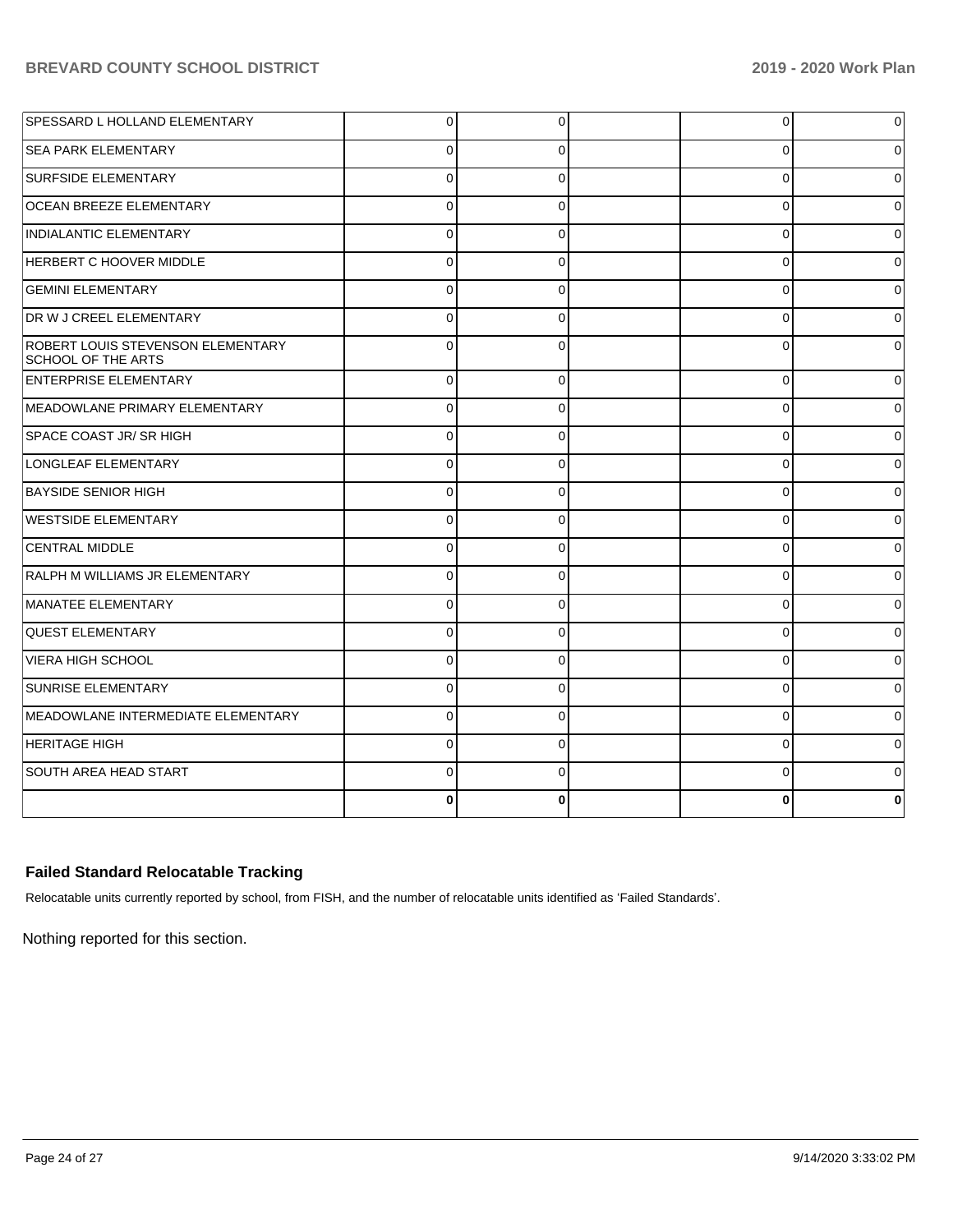## **Planning**

#### **Class Size Reduction Planning**

**Plans approved by the school board that reduce the need for permanent student stations such as acceptable school capacity levels, redistricting, busing, year-round schools, charter schools, magnet schools, public-private partnerships, multitrack scheduling, grade level organization, block scheduling, or other alternatives.**

There are six schools of choice and 11 charter schools in the District. Schools of Choice, along with Choice Programs such as Academic (AICE and IB) and CTE (Career and Technical Education) Programs help to balance enrollment throughout the District. Additionally, there are five recognized Magnet Schools that also help to balance enrollment.

#### **School Closure Planning**

**Plans for the closure of any school, including plans for disposition of the facility or usage of facility space, and anticipated revenues.** 

For the 2019-2020 school year, there were no school closures. There are no plans at this time to close any schools for the remaining four years of the planning period.

There are no plans at this time to dispose of any currently closed schools. Previously closed schools have been repurposed for other District uses.

## **Long Range Planning**

#### **Ten-Year Maintenance**

District projects and locations regarding the projected need for major renovation, repair, and maintenance projects within the district in years 6-10 beyond the projects plans detailed in the five years covered by the work plan.

Nothing reported for this section.

#### **Ten-Year Capacity**

Schedule of capital outlay projects projected to ensure the availability of satisfactory student stations for the projected student enrollment in K-12 programs for the future 5 years beyond the 5-year district facilities work program.

Nothing reported for this section.

#### **Ten-Year Planned Utilization**

Schedule of planned capital outlay projects identifying the standard grade groupings, capacities, and planned utilization rates of future educational facilities of the district for both permanent and relocatable facilities.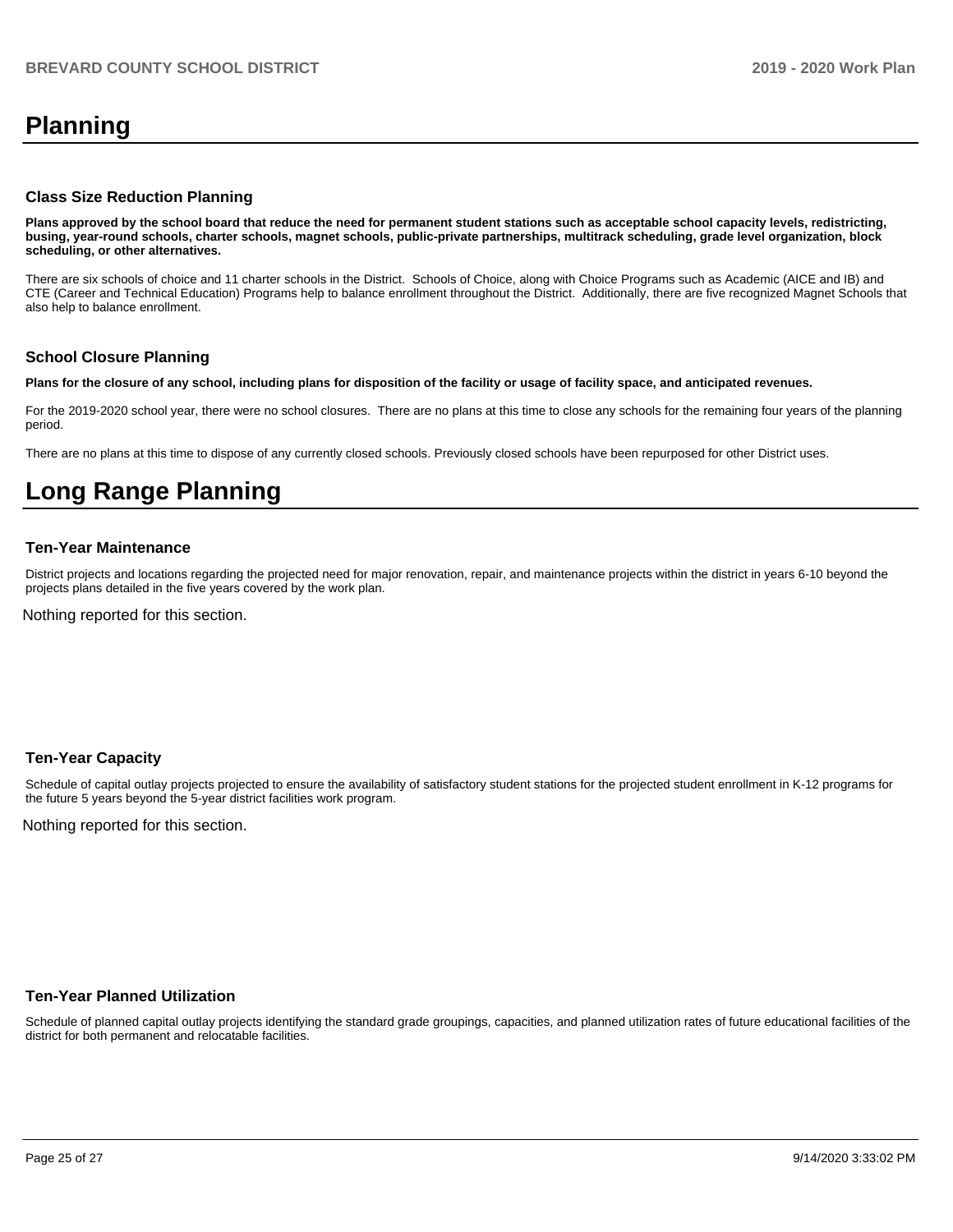| <b>Grade Level Projections</b>  | <b>FISH</b><br><b>Student</b><br><b>Stations</b> | Actual 2018 -<br><b>2019 FISH</b><br>Capacity | Actual<br>$2018 -$<br>2019<br><b>COFTE</b> | Actual 2018 - 2019<br><b>Utilization</b> | Actual 2019 - 2020 / 2028 - 2029 new<br>Student Capacity to be added/removed | Projected 2028<br><b>2029 COFTE</b> | Projected 2028 -<br>2029 Utilization |
|---------------------------------|--------------------------------------------------|-----------------------------------------------|--------------------------------------------|------------------------------------------|------------------------------------------------------------------------------|-------------------------------------|--------------------------------------|
| Elementary - District<br>Totals | 43.712                                           | 43,712                                        | 32,812.83                                  | 75.07 %                                  |                                                                              |                                     | 0.00 %                               |
| Middle - District Totals        | 19.666                                           | 17,692                                        | 13.297.19                                  | 75.16 %                                  |                                                                              |                                     | 0.00%                                |
| High - District Totals          | 23.644                                           | 22,458                                        | 15,427.85                                  | 68.70 %                                  |                                                                              |                                     | 0.00 %                               |
| Other - ESE, etc                | 2.160                                            | 681                                           | 306.99                                     | 45.08%                                   |                                                                              |                                     | 0.00 %                               |
|                                 | 89,182                                           | 84,543                                        | 61.844.86                                  | 73.15 %                                  |                                                                              |                                     | 0.00%                                |

**Combination schools are included with the middle schools for student stations, capacity, COFTE and utilization purposes because these facilities all have a 90% utilization factor. Use this space to explain or define the grade groupings for combination schools.** 

No comments to report.

#### **Ten-Year Infrastructure Planning**

Nothing reported for this section.

#### **Twenty-Year Maintenance**

District projects and locations regarding the projected need for major renovation, repair, and maintenance projects within the district in years 11-20 beyond the projects plans detailed in the five years covered by the work plan.

Nothing reported for this section.

#### **Twenty-Year Capacity**

Schedule of capital outlay projects projected to ensure the availability of satisfactory student stations for the projected student enrollment in K-12 programs for the future 11-20 years beyond the 5-year district facilities work program.

Nothing reported for this section.